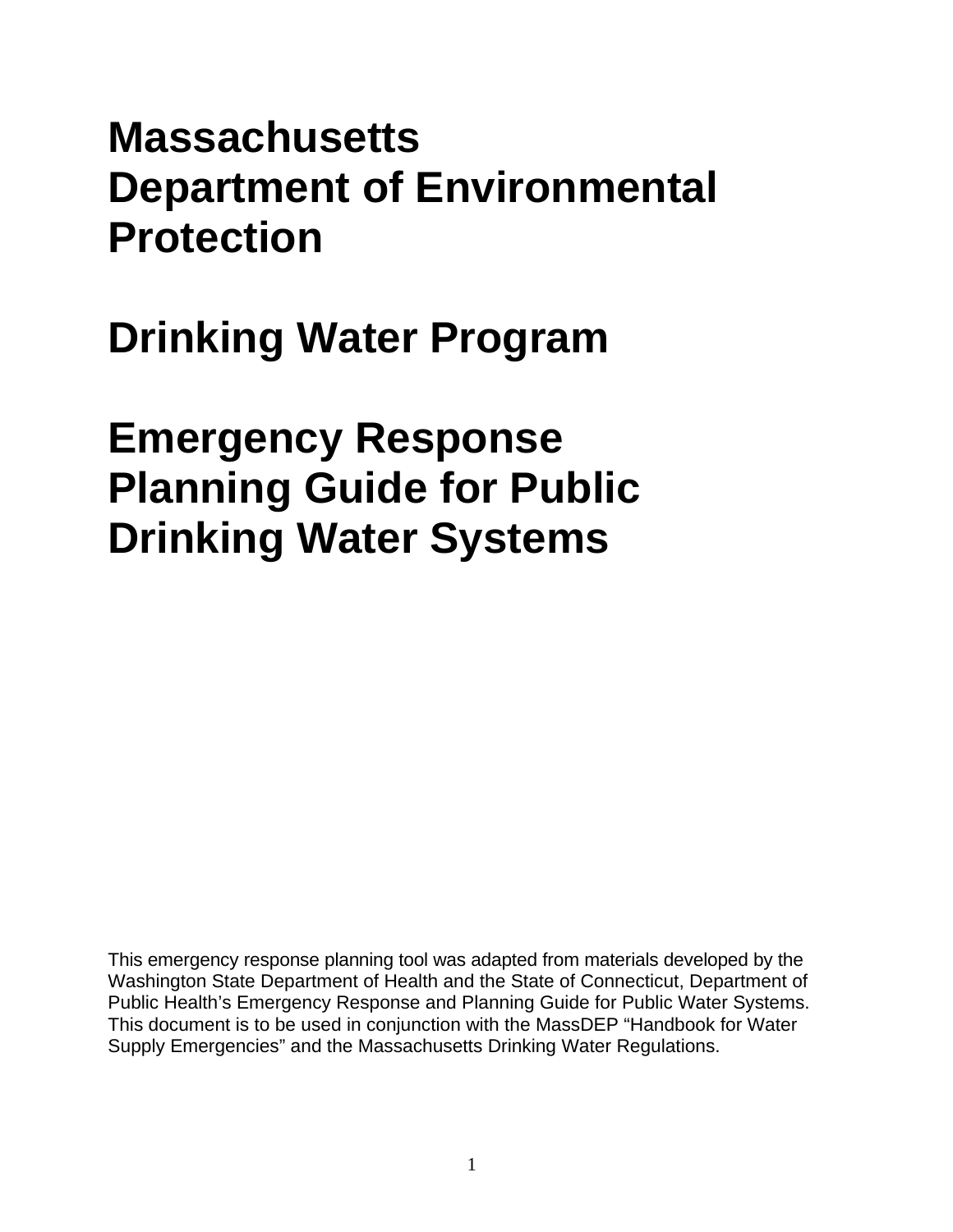# **Contents**

#### *Part 1: Guidance and Instructions*

# *Part 2: Planning Template*

| 37 |
|----|
|    |
|    |
|    |
|    |
|    |
|    |
|    |
|    |
|    |
|    |
|    |
|    |
|    |
|    |
|    |
|    |
|    |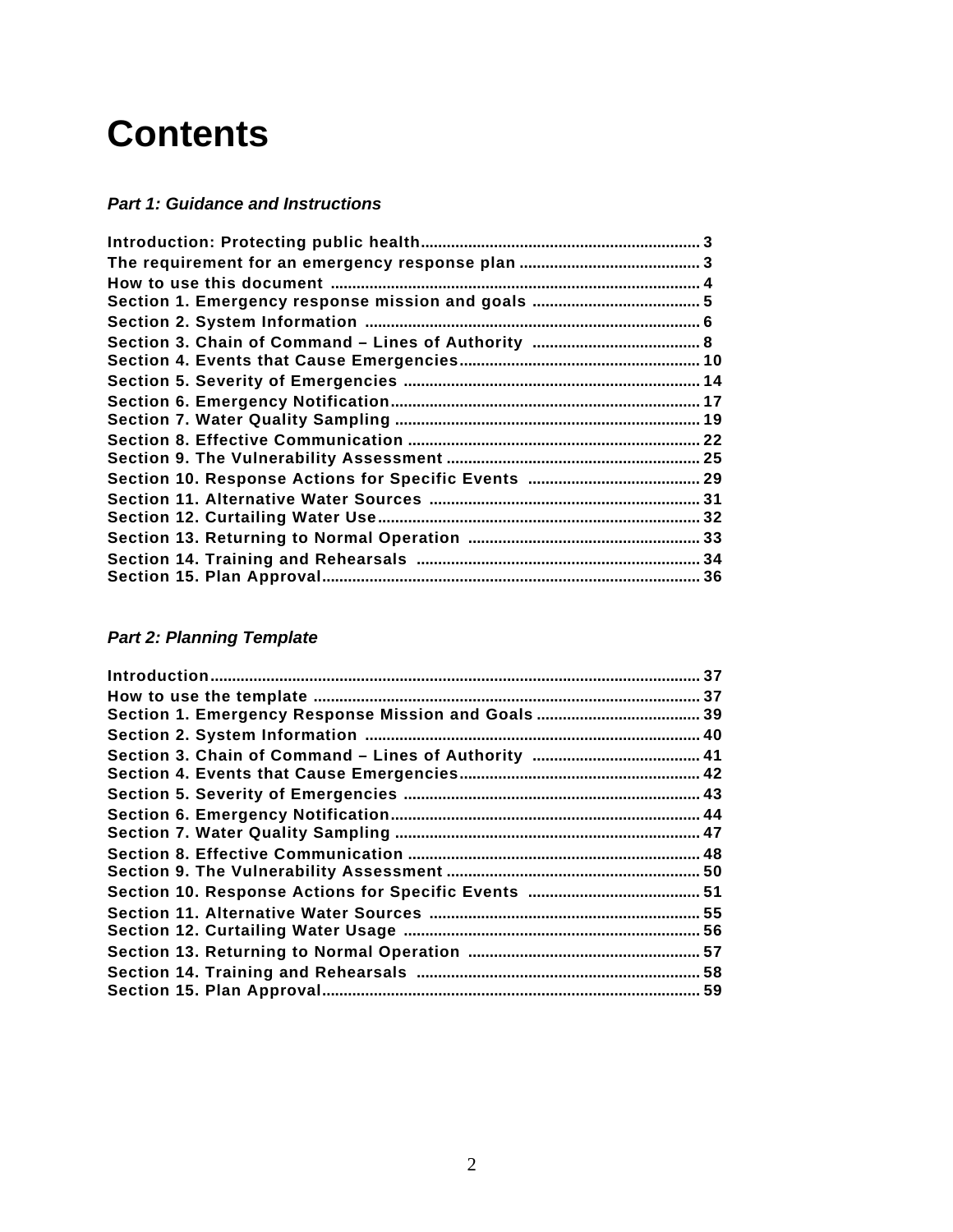# **Part 1: Guidance and Instructions**

# **Introduction: Protecting public health**

Safe and reliable drinking water is vital to every community. Emergency response planning is an essential part of managing a drinking water system. Most public water systems have had routine operating emergencies such as pipe breaks, pump malfunctions, coliform contamination, and power outages. These are manageable if the water system has an emergency response plan that can be put into action quickly.

More serious non-routine emergencies may result from intentional acts of sabotage, chemical spills, floods, earthquakes, windstorms, or droughts. These can drastically affect the system and the community that depends on it.

Each emergency has unique effects on different parts of a water system. Floods can cause widespread bacterial contamination, earthquakes can damage sources and distribution systems, and storms can disrupt power supplies. The common element is that each emergency may threaten the system's ability to deliver safe and reliable drinking water.

Emergency response planning is a process by which water system managers and staff explore vulnerabilities, make improvements, and establish procedures to follow in an emergency. It is also a process that encourages people to form partnerships and get to know one another. Preparing a response plan and practicing it can save lives, prevent illness, enhance system security, minimize property damage, and lessen liability.

# **The requirement for an emergency response plan**

Massachusetts Drinking Water Regulations 310 CMR 22.04 require "Each water supplier must prepare and keep in an easily accessible place an Emergency Response Plan (ERP) prepared in accordance with 310 CMR 22.04(13) and the Massachusetts Drinking Water Guidelines and Policies for Public Water Systems, Chapter 12 – Emergency Response Planning Requirements Guidance including Appendix O – Handbook for Water Supply Emergencies." Further, Massachusetts Drinking Water Regulation 310 CMR 22.15 requires the annual submittal of an updated emergency response plan.

This additional guidance document can be used to help meet the requirement for developing an emergency response program. Other methods or formats can also be used to meet the MassDEP Drinking Water Program emergency response program requirements.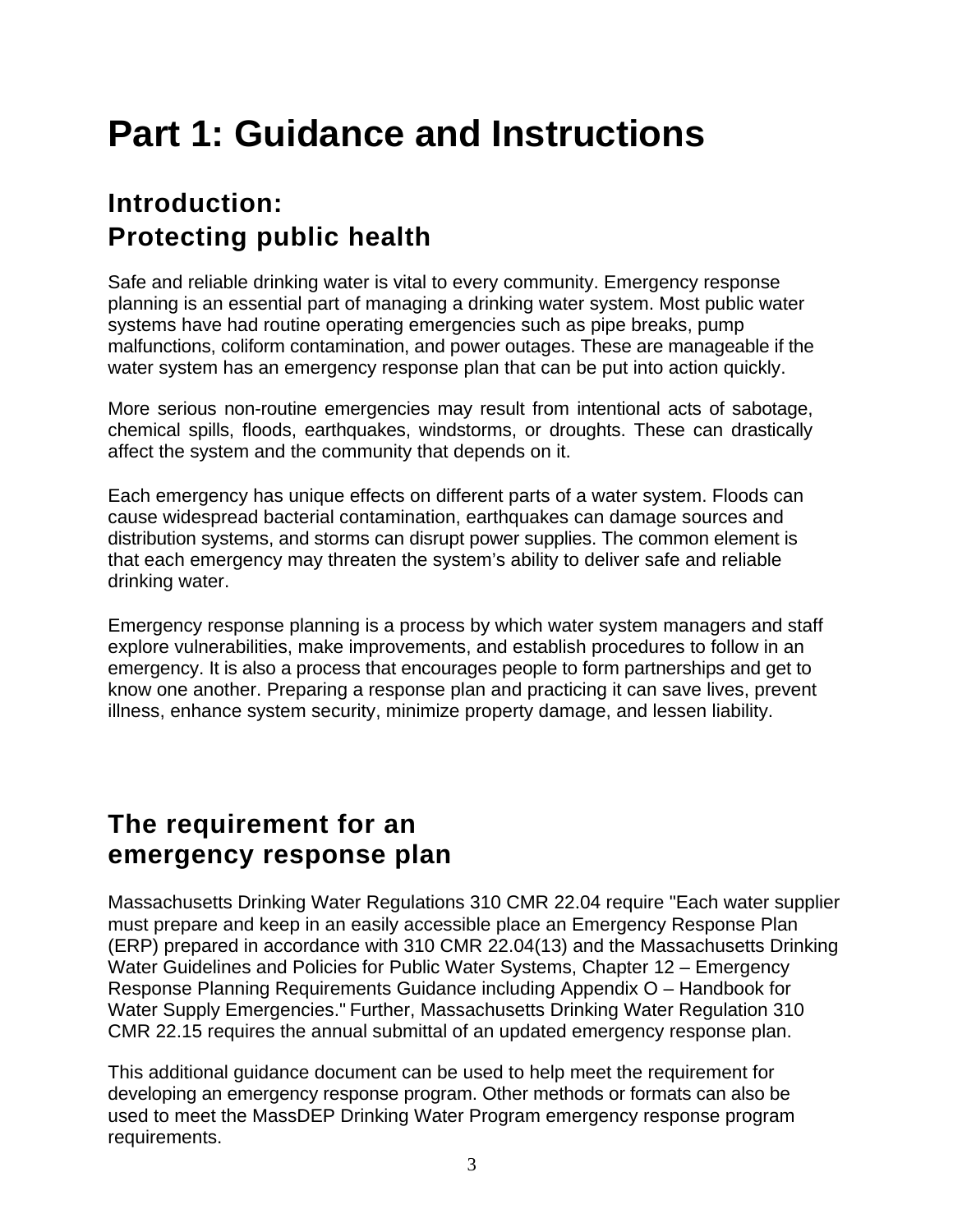# **How to use this document**

Developing an emergency response plan can take a lot of time and effort. The purpose of this document is to make the job easier and help create a plan that works for your water system. The document is intended for use by any water system and may be modified to fit the specific needs of each system. Larger water systems should use it only as a starting point, because the complexity of larger systems requires more detail. Smaller water systems should consider each section and use what is relevant for the type, size, and complexity of the system.

The document has two main parts with identical structure. Part 1 discusses important emergency response planning elements and provides instructions and examples to help complete Part 2, which is a template for creating your own plan. You can also use Part 1 as an educational tool to help system staff understand the key components needed for a well thought-out plan. The document is available electronically on the Web at http://www.mass.gov/dep/water/drinking/systems.htm#emerresp.

You may use Part 2 in its original form or modify it to meet your system's needs. Since the completed Part 2 may contain sensitive information, **do not** submit it to the MassDEP and make sure to keep it stored in a safe and secure location. It is recommended you have one copy stored on-site and one off-site to ensure the document is available in the event you are unable to access your offices or facilities. MassDEP may request some of the information contained in a completed Part 2 as part of a water system operation and maintenance plan or emergency planning evaluation or a sanitary survey.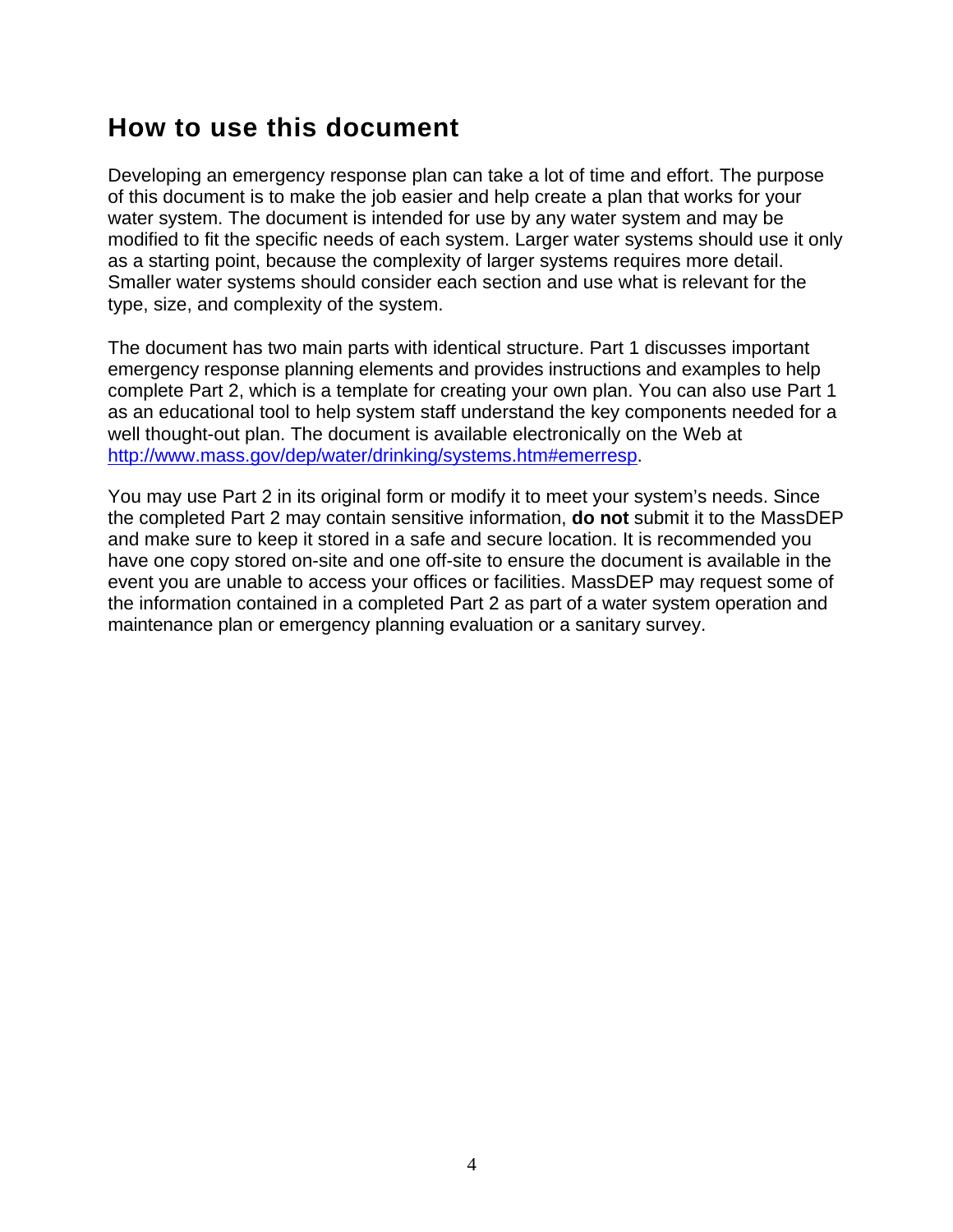# **Section 1. Emergency response mission and goals**

Stating a mission and goals for emergency response is an important first step because it helps a water system focus on the important aspects of the plan. The mission statement and goals should reflect the system's obligation to protect the health and safety of its customers, staff, and assets – and be able to maintain or restore safe and reliable drinking water. Developing partnerships with key response agencies should be reflected in the goals.

System personnel should begin by understanding what needs to be accomplished during an emergency. Protecting your customers' health is paramount. If the water has been contaminated, you must notify customers quickly. Then you must resolve the situation at hand and restore safe and reliable water throughout the system.

| <b>Mission statement</b> | In an emergency, the mission of the XYZ water system is       |
|--------------------------|---------------------------------------------------------------|
| for emergency            | to protect the health of our customers by being prepared to   |
|                          | respond immediately to a variety of events that may result    |
| response                 |                                                               |
|                          | in contamination of the water or disruption of supplying      |
|                          | water.                                                        |
| Goal 1                   | Be able to quickly identify an emergency and initiate timely  |
|                          | and effective response action.                                |
| Goal 2                   | Be able to quickly notify local, state, and federal agencies  |
|                          | to assist in the response.                                    |
| Goal 3                   | Protect public health by being able to quickly determine if   |
|                          | the water is not safe to drink or use and being able to       |
|                          | immediately notify customers effectively of the situation and |
|                          | advise them of appropriate protective action.                 |
| Goal 4                   | To be able to quickly respond and repair damages to           |
|                          | minimize system down time.                                    |

## **Example: Emergency response mission and goals**

The mission and goals are always the same, but your response procedures should be flexible because every emergency is different and may require a specific sequence of response actions to protect lives and minimize damages. In any event, there are a series of general steps that a water system should take:

- 1. Confirm and analyze the type and severity of the emergency.
- 2. Take immediate actions to save lives.
- 3. Take action to reduce injuries and system damage.
- 4. Make repairs based on priority demand.
- 5. Return the system to normal operation.

6. Debrief and update your plan as needed. This allows you to learn from the emergency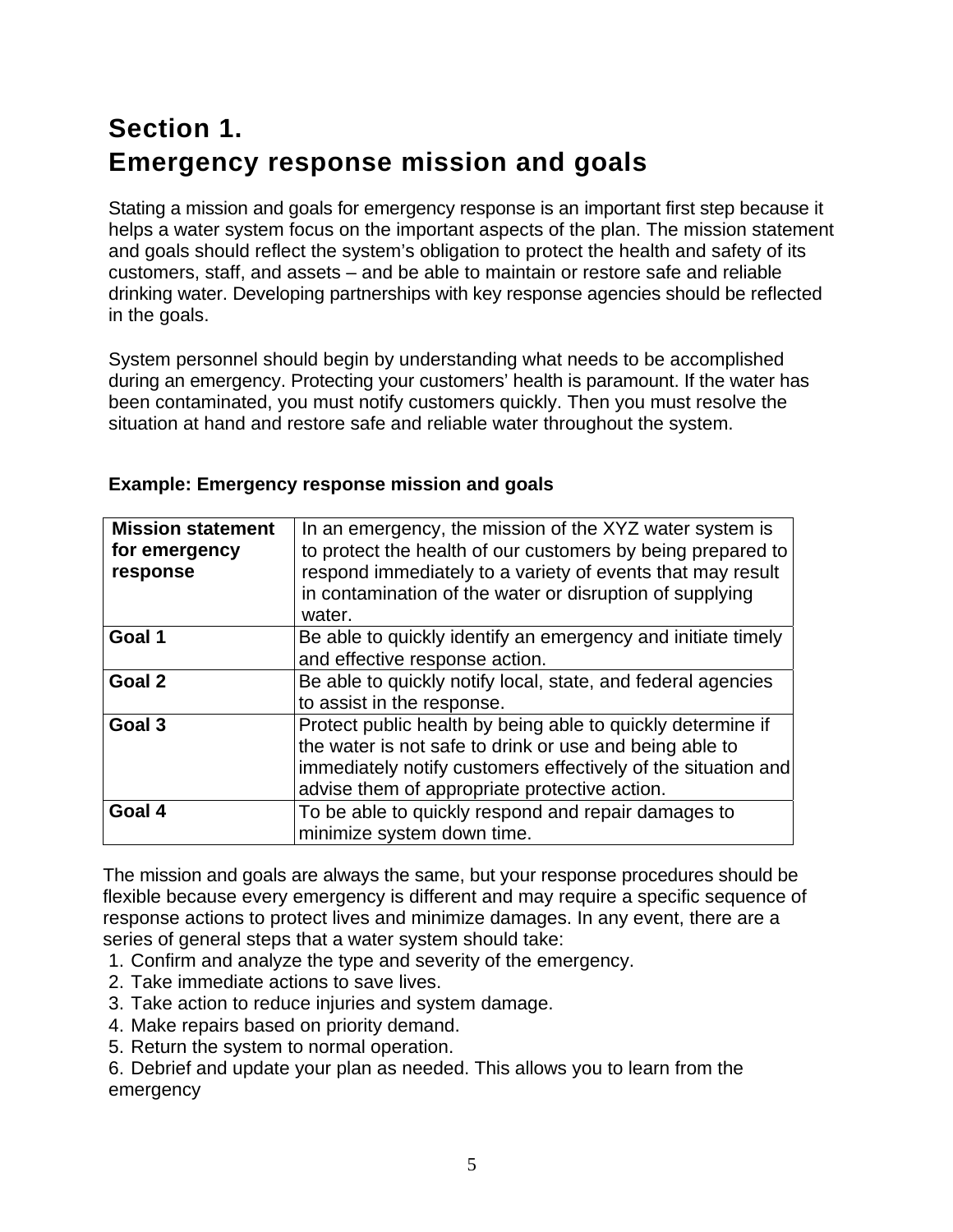# **Section 2. System Information**

In any emergency, a water system needs to have basic information available for both system personnel, and external parties such as emergency responders, repair people, the media, and others. The information needs to be clearly formatted and readily accessible so system staff can quickly find it and provide it to those who may be involved in responding to the emergency. Providing this information in advance is an important step in forming partnerships.

Basic information that should be presented in the emergency response plan are the system's ID number, system name, system address or location, directions to the system, population served, number of service connections, system owner, and information about the person in charge of managing the emergency. Below is an example of how to present the information.

|                                                               | 1190000                                                                                                                                                                                                                                                                                                                                                                                                                                                                                                    |                                                                                                                                                                                                   |
|---------------------------------------------------------------|------------------------------------------------------------------------------------------------------------------------------------------------------------------------------------------------------------------------------------------------------------------------------------------------------------------------------------------------------------------------------------------------------------------------------------------------------------------------------------------------------------|---------------------------------------------------------------------------------------------------------------------------------------------------------------------------------------------------|
| <b>Public Water System</b>                                    |                                                                                                                                                                                                                                                                                                                                                                                                                                                                                                            |                                                                                                                                                                                                   |
| identification Number (PWS ID#)                               |                                                                                                                                                                                                                                                                                                                                                                                                                                                                                                            |                                                                                                                                                                                                   |
| <b>System name and address</b>                                |                                                                                                                                                                                                                                                                                                                                                                                                                                                                                                            | XYZ Water System, 1000 Anywhere Street, XYZ, MA 02000                                                                                                                                             |
| Directions to the system                                      | .2 miles past office on the right.                                                                                                                                                                                                                                                                                                                                                                                                                                                                         | North on route 6 to exit 88. Take right and head west for 2.9<br>mile to XYZ drive. Take a left onto XYZ drive and go .5 miles.<br>Office is on the left. Pump-house and treatment facilities are |
| <b>Basic description and</b><br>location of system facilities | The XYZ water system has two groundwater wells of 180' and<br>223 depth and one surface water source with treatment. The<br>wells pump through the pump-house and chlorination<br>treatment facilities into two storage reservoirs, one at the<br>north end and one at the south end of the system, which feed<br>the distribution system. The north reservoir is located at the<br>end of J street and the south reservoir is located and the<br>intersection of Olive Street and 2 <sup>nd</sup> Street. |                                                                                                                                                                                                   |
| Location/Town                                                 | <b>XYZ</b>                                                                                                                                                                                                                                                                                                                                                                                                                                                                                                 |                                                                                                                                                                                                   |
| <b>Population served and</b>                                  | 650 people                                                                                                                                                                                                                                                                                                                                                                                                                                                                                                 | 225 connections                                                                                                                                                                                   |
| service connections from                                      |                                                                                                                                                                                                                                                                                                                                                                                                                                                                                                            |                                                                                                                                                                                                   |
| <b>MassDEP Drinking Water</b>                                 |                                                                                                                                                                                                                                                                                                                                                                                                                                                                                                            |                                                                                                                                                                                                   |
| Program records.                                              |                                                                                                                                                                                                                                                                                                                                                                                                                                                                                                            |                                                                                                                                                                                                   |
| System owner (the owner should                                | Town of XYZ                                                                                                                                                                                                                                                                                                                                                                                                                                                                                                |                                                                                                                                                                                                   |
| be listed as a person's name)                                 |                                                                                                                                                                                                                                                                                                                                                                                                                                                                                                            |                                                                                                                                                                                                   |
| Name, title, and phone                                        | Marsha Ready                                                                                                                                                                                                                                                                                                                                                                                                                                                                                               |                                                                                                                                                                                                   |
| number of person                                              | Manager                                                                                                                                                                                                                                                                                                                                                                                                                                                                                                    |                                                                                                                                                                                                   |
| responsible for maintaining                                   | (617) 232-2323 Phone                                                                                                                                                                                                                                                                                                                                                                                                                                                                                       |                                                                                                                                                                                                   |
| and implementing the                                          | (617) 790-2323 Cell                                                                                                                                                                                                                                                                                                                                                                                                                                                                                        |                                                                                                                                                                                                   |
| emergency plan.                                               | (617) 799-8999 Pager                                                                                                                                                                                                                                                                                                                                                                                                                                                                                       |                                                                                                                                                                                                   |
|                                                               |                                                                                                                                                                                                                                                                                                                                                                                                                                                                                                            |                                                                                                                                                                                                   |

## **Example: System information**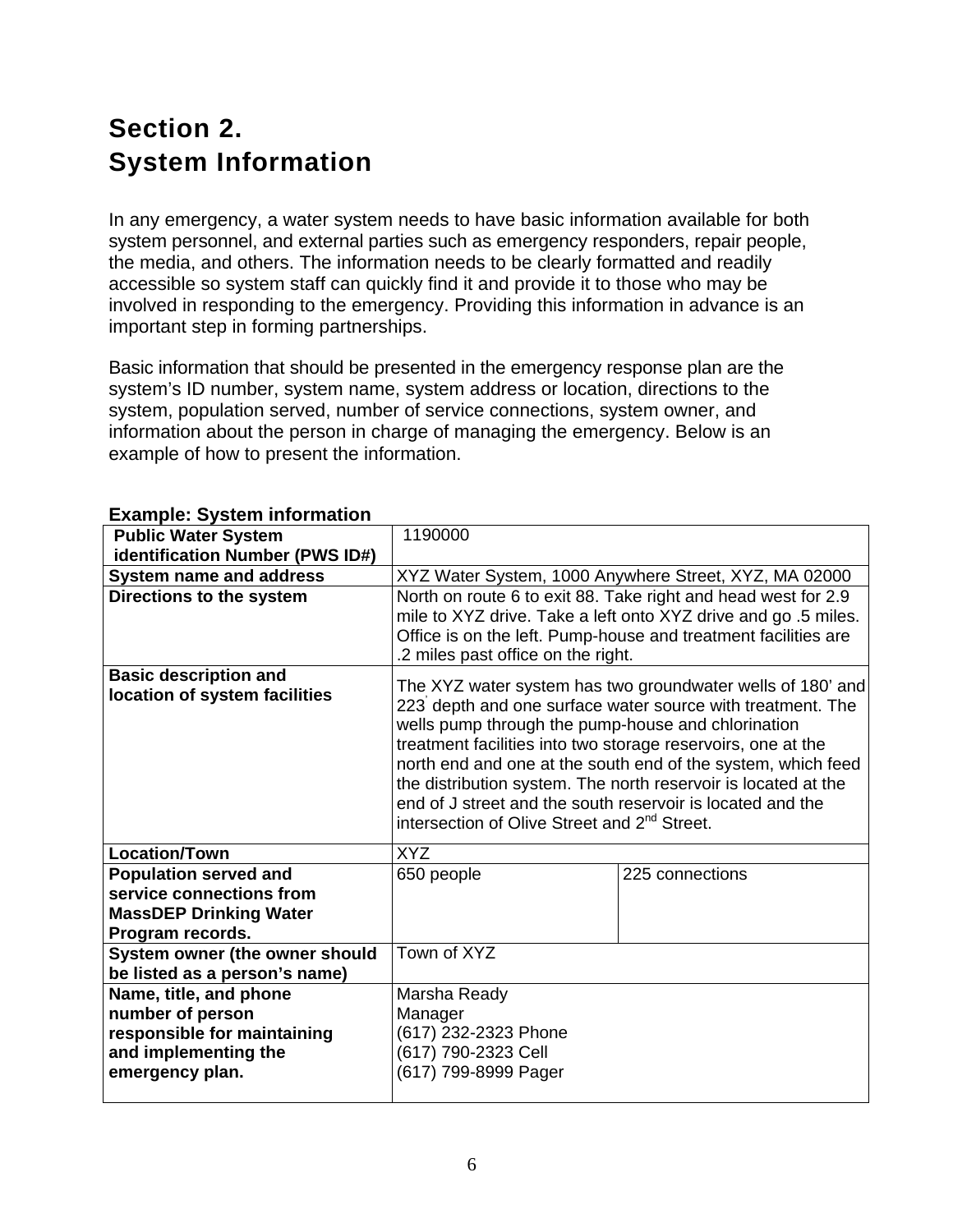The information in this table is a starting point. The system may have unique circumstances, or it may have a geographical range that expands over a large area requiring additional information. In any case, make sure the information is clear, accurate, and easily located. In addition to this basic information, the water system should have a detailed map of the distribution system and a plan for how to communicate if phones and radios don't work. For example, arrange places to meet and designate less technical ways to share and distribute 'information.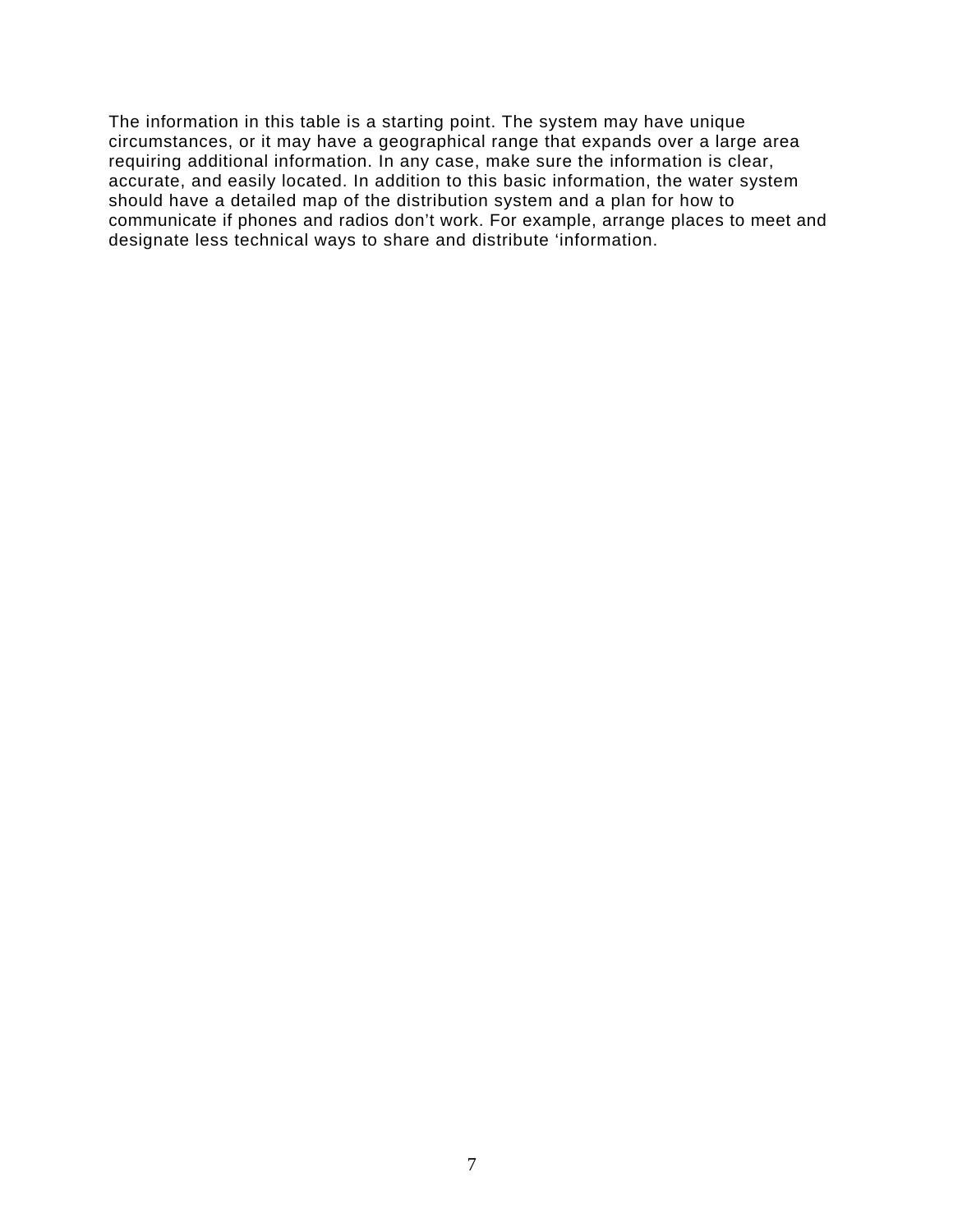# **Section 3. Chain of Command – Lines of Authority**

When an emergency occurs, there can be confusion, lack of coordination, and poor communication. Timely and effective response can minimize the effects of an emergency. Often, the initial response sets the tone for the entire emergency.

Having a chain of command that defines clear lines of authority and responsibilities for system personnel during an emergency speeds up response time and helps eliminate confusion. System personnel need to know who to report the emergency to, who manages the emergency, who makes decisions, and what their own responsibilities are.

**The first response step** in any emergency is to notify the person at the top of the chain of command – the person responsible for managing the emergency and making key decisions. This lead person will assess the situation and initiate a series of response actions based on the type and severity of emergency. Larger systems may have a variety of persons involved in the chain of command. However, a small system may only have one or two people in the chain of command. It is likely that very small systems may only have one person, usually the water system operator, in their chain of command. In these cases make sure each responsibility is clearly defined so the person does not forget it during an emergency.

In addition to an individual having the lead responsibility, other key responsibilities that should be assigned to system personnel include the following tasks:

- Handle incoming phone calls and administrative support.
- Provide information to the public and media.
- Contact the customers.
- Assess the system's facilities and operations in the field.
- Organize and carry out repairs.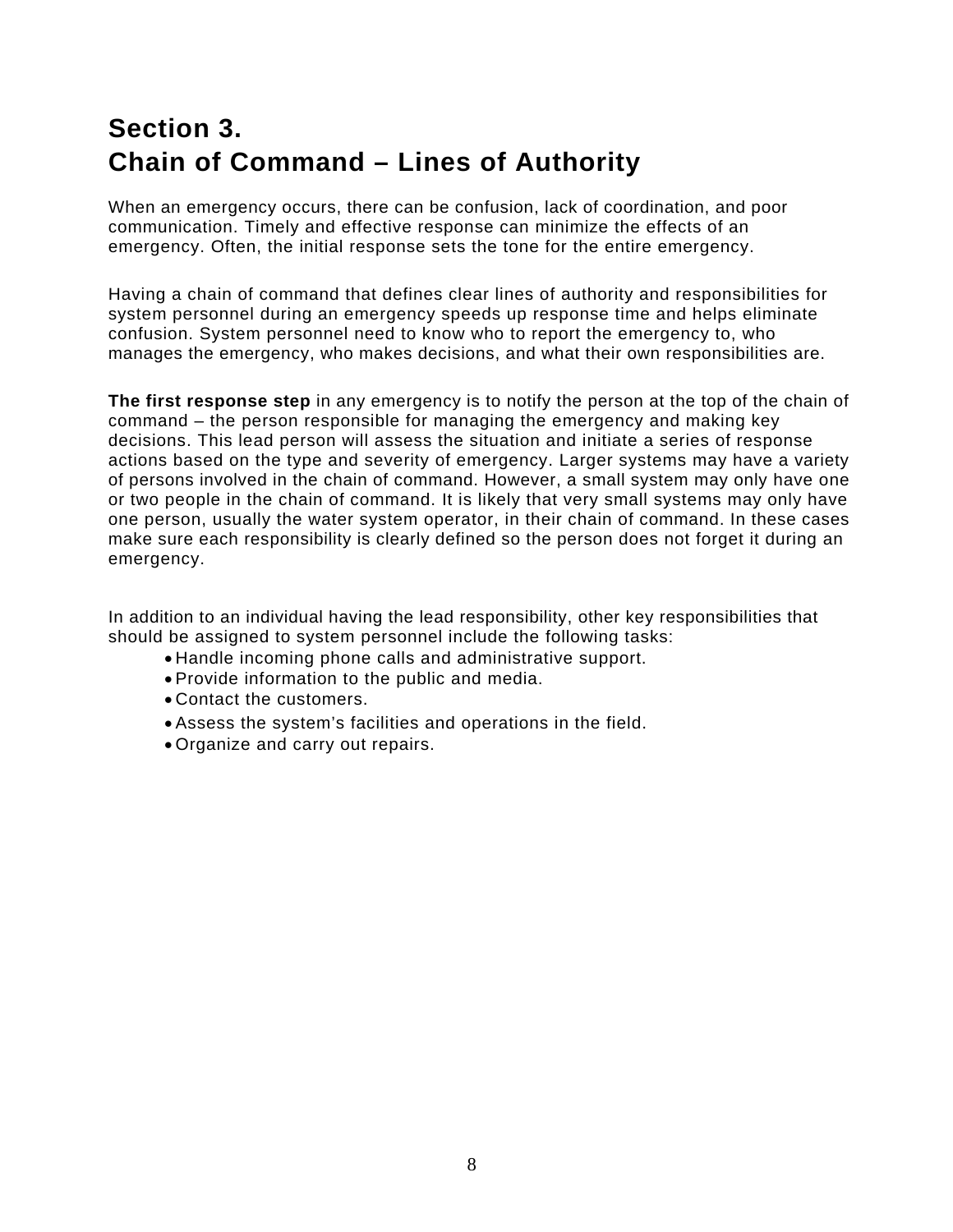#### **Example: Chain of command – lines of authority**

| Name and title                                                     | Responsibilities during an<br>emergency                                                                                                                                                                                                                                                                                                        | <b>Contact numbers</b>                                                          |
|--------------------------------------------------------------------|------------------------------------------------------------------------------------------------------------------------------------------------------------------------------------------------------------------------------------------------------------------------------------------------------------------------------------------------|---------------------------------------------------------------------------------|
| Marsha Ready<br><b>Water System</b><br>Manager                     | Responsible for overall<br>management and decision<br>making for the water system.<br>The Water System Manager is<br>the lead for managing the<br>emergency, providing<br>information to regulatory<br>agencies, the public and news<br>media. All communications to<br>external parties are to be<br>approved by the water system<br>manager. | Phone:<br>(617) 232-2323<br>Cell:<br>(617) 790-2323<br>Pager:<br>(617) 799-8999 |
| John J. Dunbar<br><b>Water System</b><br><b>Certified Operator</b> | In charge of operating the water<br>system, performing inspections,<br>maintenance and sampling and<br>relaying critical information,<br>assessing facilities, and<br>providing recommendations to<br>the water system manager.                                                                                                                |                                                                                 |
| <b>Freddy Filter</b><br><b>Water Treatment Plant</b><br>Operator   | In charge of running water<br>treatment plant, performing<br>inspections, maintenance and<br>sampling and relaying critical<br>information, assessing facilities,<br>and providing recommendations<br>to the water system operator or<br>manager                                                                                               |                                                                                 |
| Mary Marshall<br><b>Office Administrator</b>                       | Responsible for administrative<br>functions in the office including<br>receiving phone calls and<br>keeping a log of events. This<br>person will provide a standard<br>carefully pre-scripted message<br>to those who call with general<br>questions. Additional<br>information will be released<br>through the water system<br>manager        |                                                                                 |
| Jerry Mander<br><b>Field Staff</b>                                 | Delivers door hangers and<br>supports water system operator                                                                                                                                                                                                                                                                                    |                                                                                 |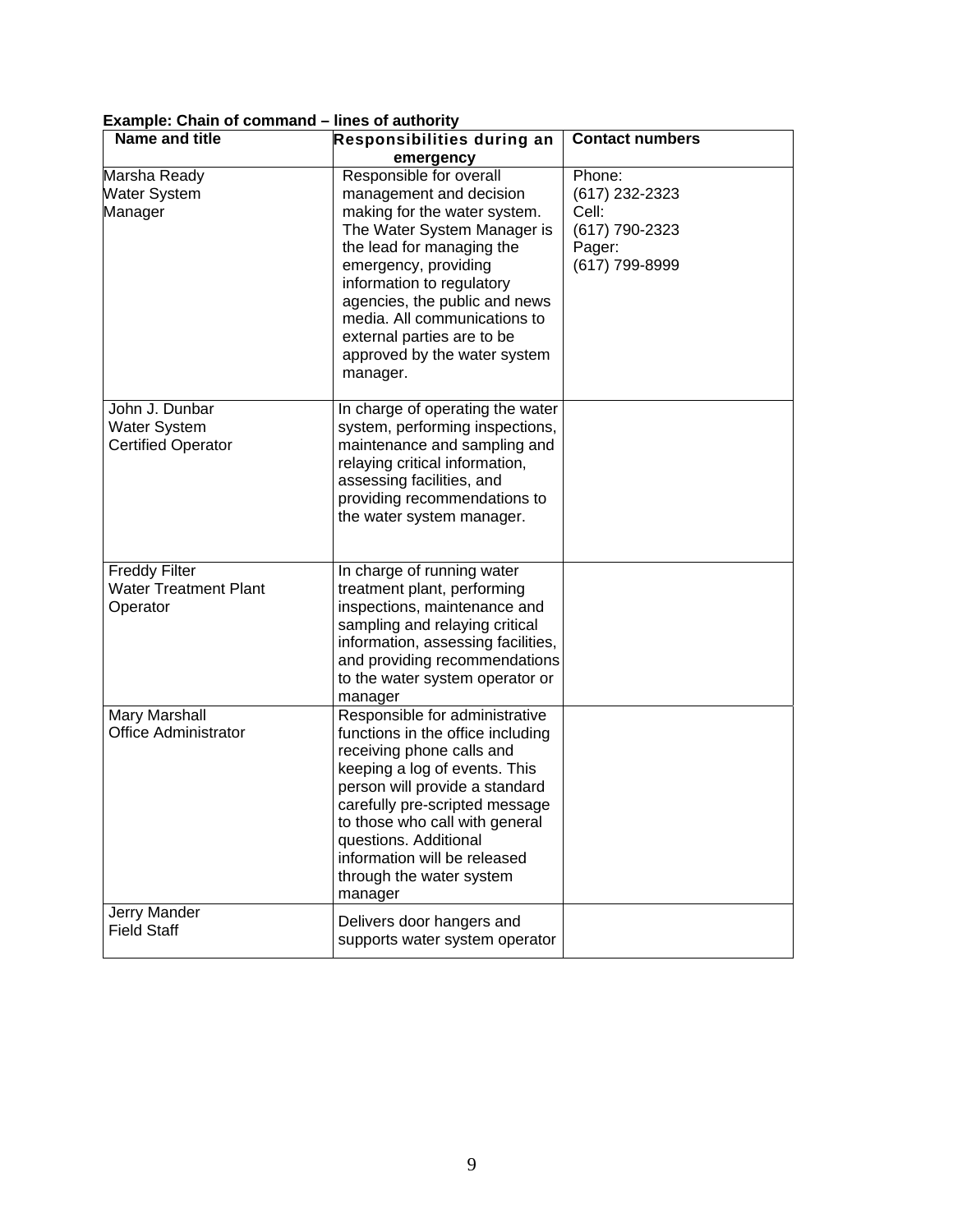# **Section 4. Events that Cause Emergencies**

Why do emergencies happen? There are a variety of reasons including:

- Natural disasters.
- Accidents.
- Deliberate acts of vandalism or terrorism.
- System neglect or deferred maintenance.

An emergency may affect the entire water system or only isolated sections. You should evaluate a variety of events regarding their potential effects on the water system and its infrastructure. Each type of event can cause different types of damage to system

components or contamination resulting in a disruption in service. These evaluations should be reflected in the water system's vulnerability assessment and procedures for responding to specific events that are discussed later in this document.

## **Natural Disasters**

Consider common natural disasters when developing an emergency response plan, including:

*Earthquakes:* Damage resulting from the earth shifting along geologic faults resulting in shaking and settling of the ground can cause severe structural damage to virtually all water system facilities, including sources, transmission and distribution lines, storage reservoirs, and pumphouses. The Nisqually earthquake in February 2001, although not severe, caused problems for water systems in western Washington. Distribution pipes and service lines broke, storage reservoirs shifted, and buildings were damaged. Although no major outages were reported, it was a serious reminder that these things can and do happen. Emergency response plans should evaluate what facilities are at

# **Waterborne Illness in Walkerton, Ontario (2000)**

**What happened:** Storm washes bacteria-laden cow manure into poorly planned and maintained well. Water pumped to taps throughout the town of Walkerton. Operational problems included inconsistent treatment of the water, falsification of water quality tests, mislabeling samples, and failure to notify public health officials in order to avoid regulators. **Results:** Seven deaths, 2,300 illnesses from *E.coli* and c*ampylobacter*  poisoning.

**The fix:** More than \$11 million spent in reconstructing town's water system and installing temporary filtration.

**Judicial inquiry:** To find out what went wrong and to examine overall water safety. Found that water system operators were not trained to adequately operate a water system, and they falsified records and water quality tests. **Fallout:**  Class action suit for as much as \$70 million. Government implements new water regulations. Careers ruined.

**Cost:** Study estimates financial cost of the tragedy at \$155 million. Seven lives lost and many ongoing illnesses.

risk during an earthquake, what can be done to mitigate impacts (for example, strapping down reservoirs), and what actions can be taken to respond to such an event. It is also important to have backup communication plans, because radios and cell phones may not work after an earthquake.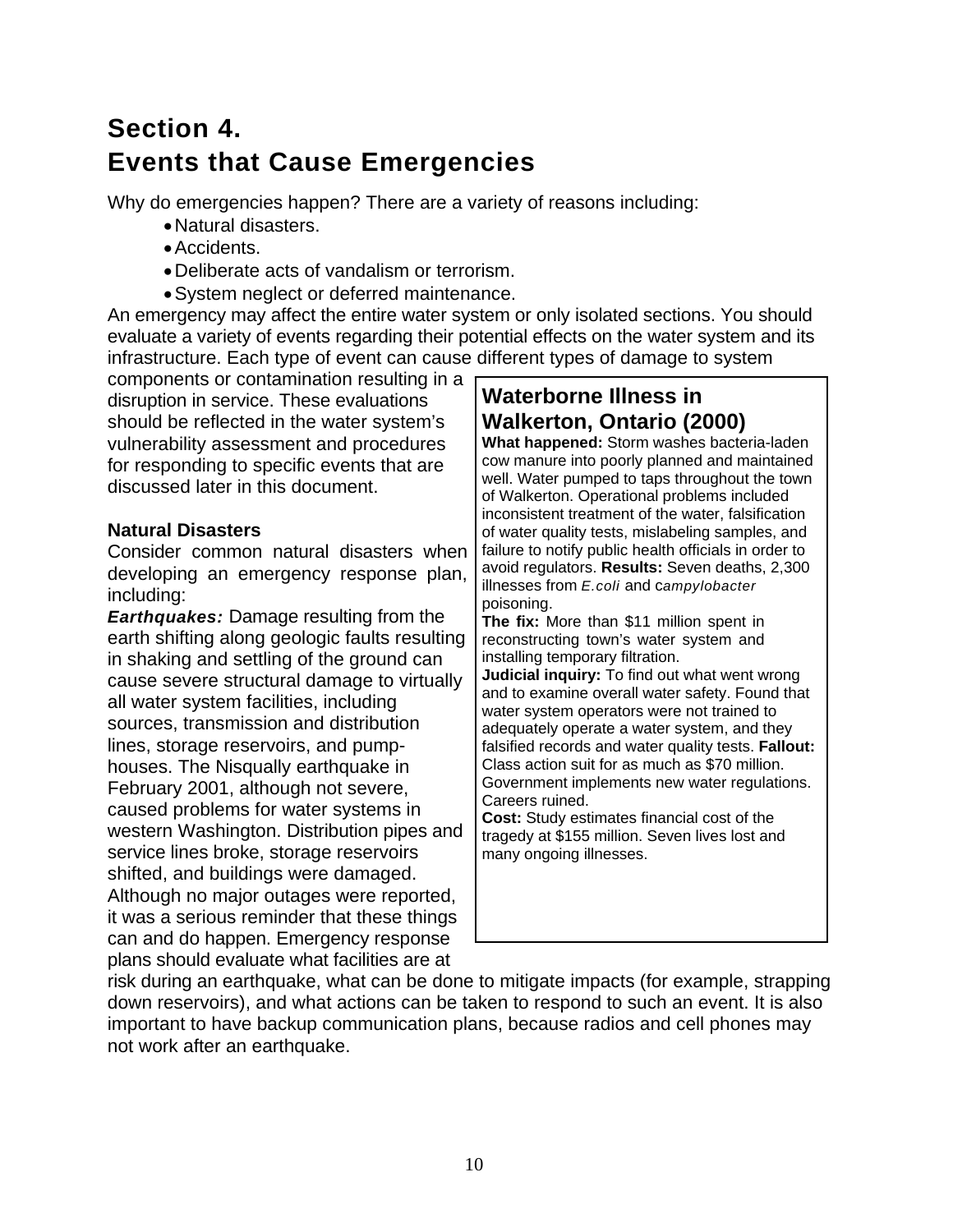*Floods:* Floods can cause widespread contamination as turbid waters carry bacteria that can overflow sources, transmission lines, treatment facilities, and pumping facilities. Floods can also ruin electrical components and telemetry systems. It is important for a water system to assess its vulnerability to flooding. Consider damage to roads and bridges where distribution or transmission lines are located. Washout of roads or bridges not only damage pipes but also can interfere with repair. If the risk for a flood is high, the water system should plan for and consider mitigating actions to protect facilities and equipment. Another consideration is identification of alternative transportation routes to get in and out of the area.

*High winds:* Storms can generate winds in excess of 50 miles an hour and can exceed hurricane-force sustained winds of 74 miles an hour or greater from time-to-time. These storms often disrupt power and damage water system facilities.

*Ice Storms:* Ice storms can cause major power outages and freeze water pipes. This can slow the ability of crews to get to areas to make repairs.

*Drought:* Droughts can have devastating effects on water supplies. During normal years, peak summer demands can double and even triple water use. These same demands during low water years can lead to water shortages. Drought severity is affected by a combination of environmental factors, all of which change over time, including rainfall, temperature, snow pack, and length of drought. Compared to other natural disasters, drought has a relatively slow onset and is easier to anticipate.

*Waterborne diseases:* Organisms such as *Giardia* and *Cryptosporidium* can contaminate water supplies and cause waterborne diseases. The 1993 Milwaukee, Wisconsin *Cryptosporidium* outbreak killed more than 100 people and sickened more than 400,000. Another incident occurred in Walkerton, Ontario where an E. coil outbreak killed seven people and sickened over 2,300 (see sidebar on previous page). Both of these cases illustrate that proper operations, management, and planning are truly a matter of life-or-death.

## **Human-caused events**

Human-caused events that can result in a water system emergency include chemical spills, vandalism, terrorism, cyber-attack, fires, construction accidents, and basic neglect of maintaining the system.

*Vandalism:* Vandalism is generally a spur-of-the-moment act using materials at hand rather than pre-planned or pre-meditated activities. Vandals often break into systems, damage facilities, and paint graffiti. These acts are relatively easy to prevent by enhancing security, increasing lighting, installing locks on doors and hatches, and putting up security fencing.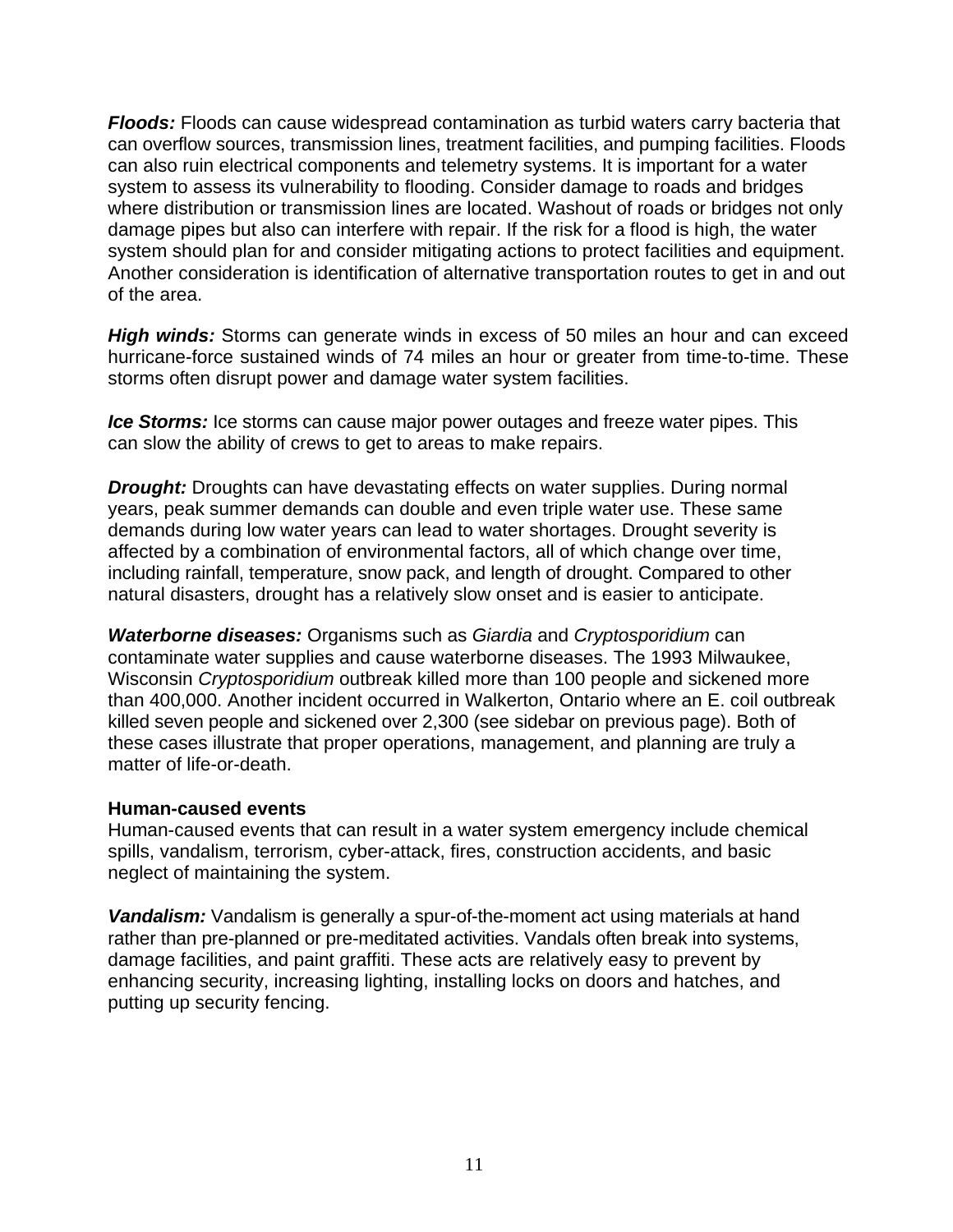*Terrorism:* Acts of terrorism are conducted by someone whose intent is to instill fear or induce harm to people and facilities. Acts of terrorism are a very real threat in America. Even though it may seem unlikely, it would only take one well-staged event to undermine confidence in drinking water safety. Being prepared and knowing what to look for are crucial elements of preventing an attack on the system.

There are many potential threats to drinking water systems, including chemical, biological, or radiological contamination as well as damage to infrastructure and computer systems. In most cases, contamination using biological or chemical agents would cause the most concern for a drinking water system. Although it would be difficult to effectively contaminate a large water supply with these agents or cause major damage, the possibility should not be taken lightly. The threat is real, and drinking water systems need to enhance security around facilities and be prepared to respond.

*System neglect:* System neglect, often referred to as deferred maintenance, is a major cause of emergencies. System components that are aging and need replacement go without attention for so long that they fail, causing an emergency. Drinking water systems need to continuously evaluate facilities and replace them before a massive failure occurs. In one case, a drinking water system continuously put off repairing its major transmission line that traversed a hillside in town. The line finally failed and caused an immense slide, destroying a number of homes and causing significant damage.

*Cross Connections:* A cross connection is an actual or potential physical connection between a public water system and any source of non-potable liquid, solid, or gas that could potentially contaminate water supply through a backflow process. Cross connections usually occur unknowingly when someone makes a connection in the system. Backflow is the reverse flow of water or other substances into the public water system. Under

## **Security Breach in Glen Rose, Texas (2002)**

**The incident:** One night, someone cuts a fence around one of the town's reservoir sites, climbs a 25-foot 200,000-gallon tank, and opens a locked hatch. City unable to quickly determine if a public health threat exists.

**Actions taken:** EPA alerted, along with FBI, Texas Department of Health, Natural Resource Commission, and Department of Homeland Security. EPA assembles a response team of drinking water experts to evaluate the water supply. Water in the tanks isolated, and analysis conducted to determine if water is safe to drink. Investigation begun to determine if this is terrorist activity.

**Questions:** What kinds of sampling should be conducted? Who has the expertise to do the analysis? How long does it take to get test results?

**Analysis conducted:** Traditional drinking water parameters, hazard characterization (HAZCAT), radiation, warfare agents. Forensics include light/polarized microscopy, infrared analysis, electron microscopy, and x-ray diffraction. **Difficult issues:** Fire fighting vulnerability from low volume, identifying sensitive customers, maintaining acceptable water pressure, customers unhappy with the length of the incident.

backflow conditions, unprotected cross connections can provide a path for biological, chemical, or physical contaminants to enter the water supply. These contaminants can lead to waterborne disease outbreaks, chemical poisonings, and sometimes death. Backflow usually occurs when there is a loss of pressure somewhere in the system causing water to reverse itself.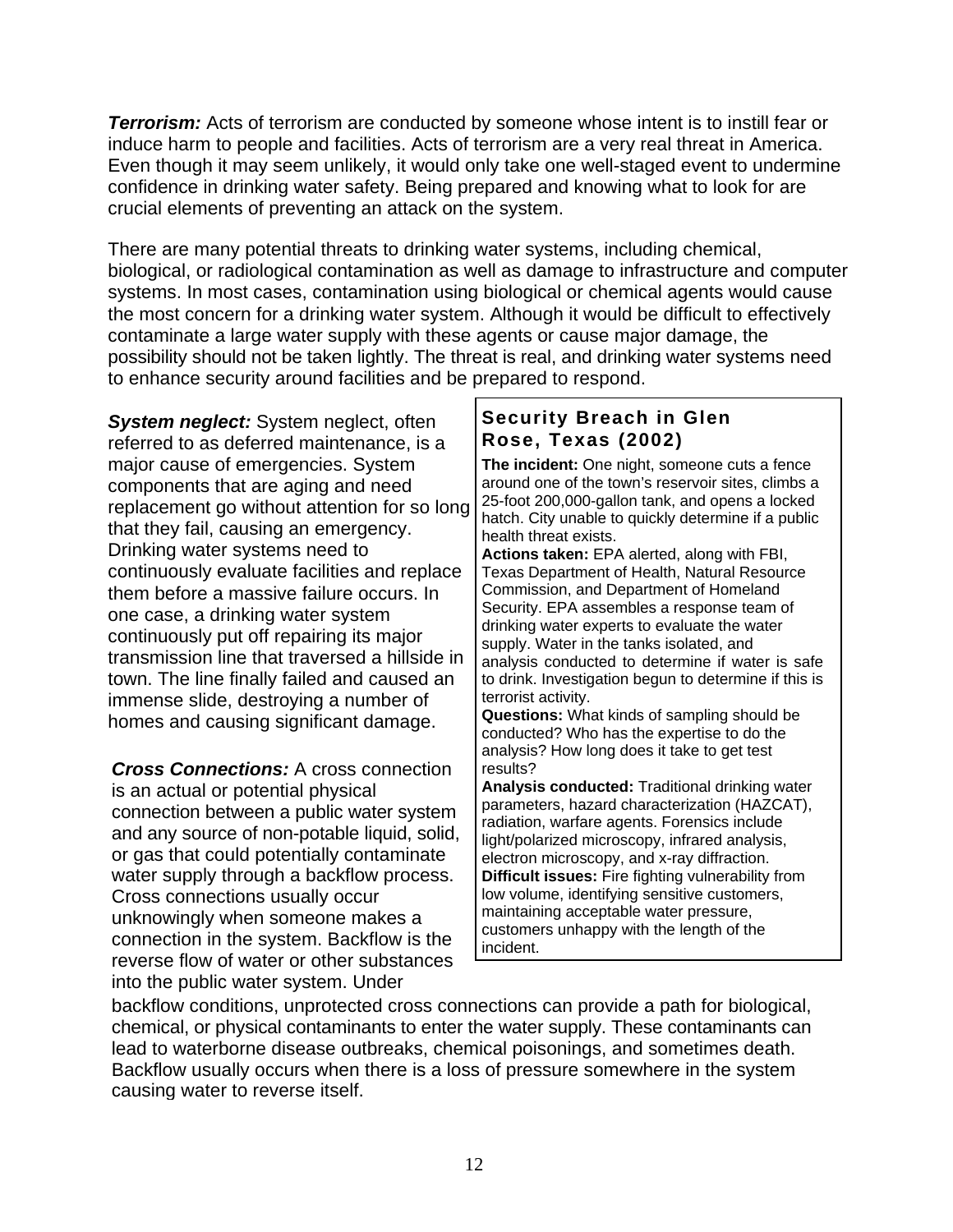*Construction accidents:* Construction accidents sometime fall into the category of a routine operating emergency. For example, when a contractor damages a water line and the system needs to be shut down for repair. If the response is not timely and effective, this kind of incident can turn into a serious emergency. The system may loose pressure, resulting in serious backflow incidents that contaminate the water. The utility must be aware of construction in and around the system and be prepared to respond quickly to an accident if it happens.

**Chemical spills:** Many chemicals that are routinely transported can harm humans directly or by contaminating air or water. No drinking water system is safe from a hazardous chemical spill and the resulting contamination. Spills can come from motor vehicles, trains, airplanes, boats, or fixed containers. They can occur at any time without warning, and many solvents are able to leach through PVC pipes. In one 1981 incident, a small crop duster spraying a dangerous herbicide crashed into a central California river upstream from a water intake for a city water supply, resulting in a major emergency. Water systems should evaluate the potential for chemical spills in their wellhead protection programs and use that information for emergency response planning. A water system may be vulnerable to many natural and man-made disasters. Understanding these vulnerabilities is an important part of emergency planning. In preparing a plan, you may not consider it necessary to do an extensive analysis of a rare event such as a tornado. Consider the probability of an event and its likely effect on the water system. Then focus on the actions needed to reduce impacts and respond in a timely and effective manner.

| Type of<br>event         | <b>Probability or risk</b><br>(High - Med - Low) | <b>Comments</b>                                                  |
|--------------------------|--------------------------------------------------|------------------------------------------------------------------|
| Earthquake               | High                                             | Had minor earthquake damages in February                         |
|                          |                                                  | 2001 quake                                                       |
| Flood                    | Low                                              | System not located in an area vulnerable to<br>flooding.         |
| High winds               | High                                             | System is vulnerable to high wind events. Power<br>is disrupted. |
| Ice storm                | Med                                              | Minor damage caused in December 1996.                            |
|                          |                                                  | Broken pipes and damaged pump house.                             |
| <b>Drought</b>           | Med                                              | Need to plan for decrease I well yield during dry<br>summers.    |
| Terrorism                | Low                                              | Need to be trained on suspicious Activity                        |
| Construction<br>accident | Med                                              | Construction crews often hit pipes.                              |
| Chemical<br>spill        | Low                                              | Complete wellhead protection plan.                               |

## **Example: Events that cause emergencies**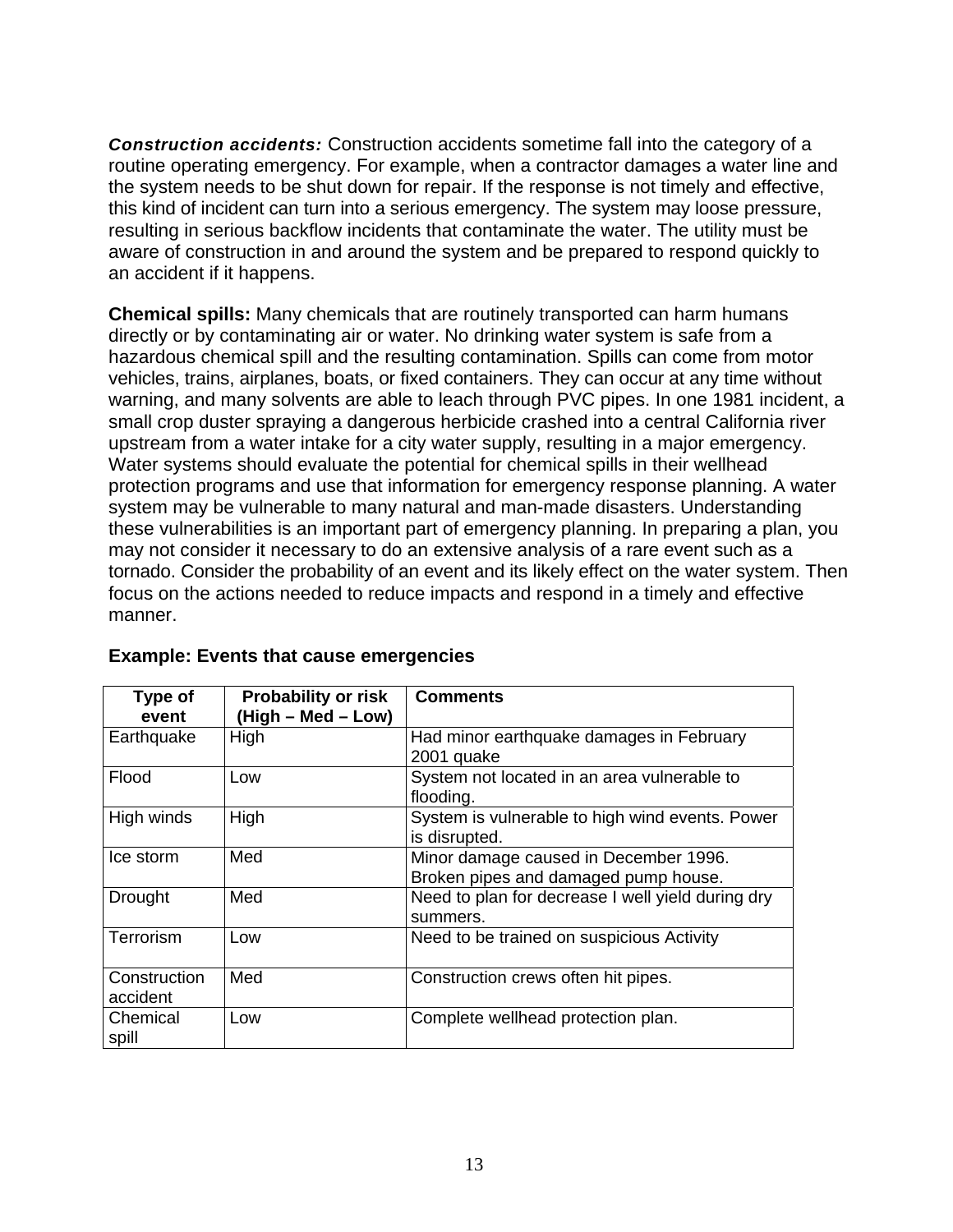# **Section 5. Severity of Emergencies**

Emergencies usually have a wide range of severity. Defining categories of severity can significantly aid in determining appropriate response actions. Knowing the severity of the emergency and being able to communicate it to others will help system personnel keep their response balanced and effective.

Making a decision on severity should be collaborative among system personnel, but is ultimately made by the person in charge of the emergency. The person in charge may also choose to coordinate with external parties, especially if partnerships have been formed in advance of the event. The information for making the decision will accumulate over time, and may result in the level of severity being changed.

An assessment of severity, once decided, must be communicated immediately to all those dealing with the emergency. Make sure staff have cell phones, pagers, and/or radios when they are in the field. Remember to have an alternative method of communicating if cell phones and pagers won't work.

In classifying the severity of an emergency, follow the criteria contained in the MassDEP guideline titled **"Handbook for Water Supply Emergencies."** This guide is located at http://www.mass.gov/dep/water/drinking/systems.htm#emerresp. The following is a brief description of the five levels of emergencies described in the guideline:

**Level I – Routine Emergency:** These incidents are minor disruptions to the water system that affect 10% or less of the system and can usually be resolved within 24 hours. They occur when the system experiences a routine emergency, such as a line break or power outage. System personnel are able to handle the problem with minimal outside assistance. In this situation is not likely that public health will be immediately jeopardized. Although it is important to begin responding, system personnel should have no difficulty remaining calm and thoroughly working through the situation.

#### **Example: Level I emergency**

**Description:** The XYZ water system considers the following as level I emergencies:

- Distribution line breaks.
- Short power outages.
- Minor mechanical problems in pump-houses.

• Other minor situations where it is not likely that public health will be jeopardized. The system has specific response activities identified for these types of emergencies, including proper sampling, disinfection, and pressure testing activities. System personnel are advised and are directed to work on the problem and are usually capable of resolving the problem within 24 hours. If it is determined that the problem will take longer than 24 hours to resolve and storage is likely to be drawn down below a safe operating level, the situation will be elevated to level II.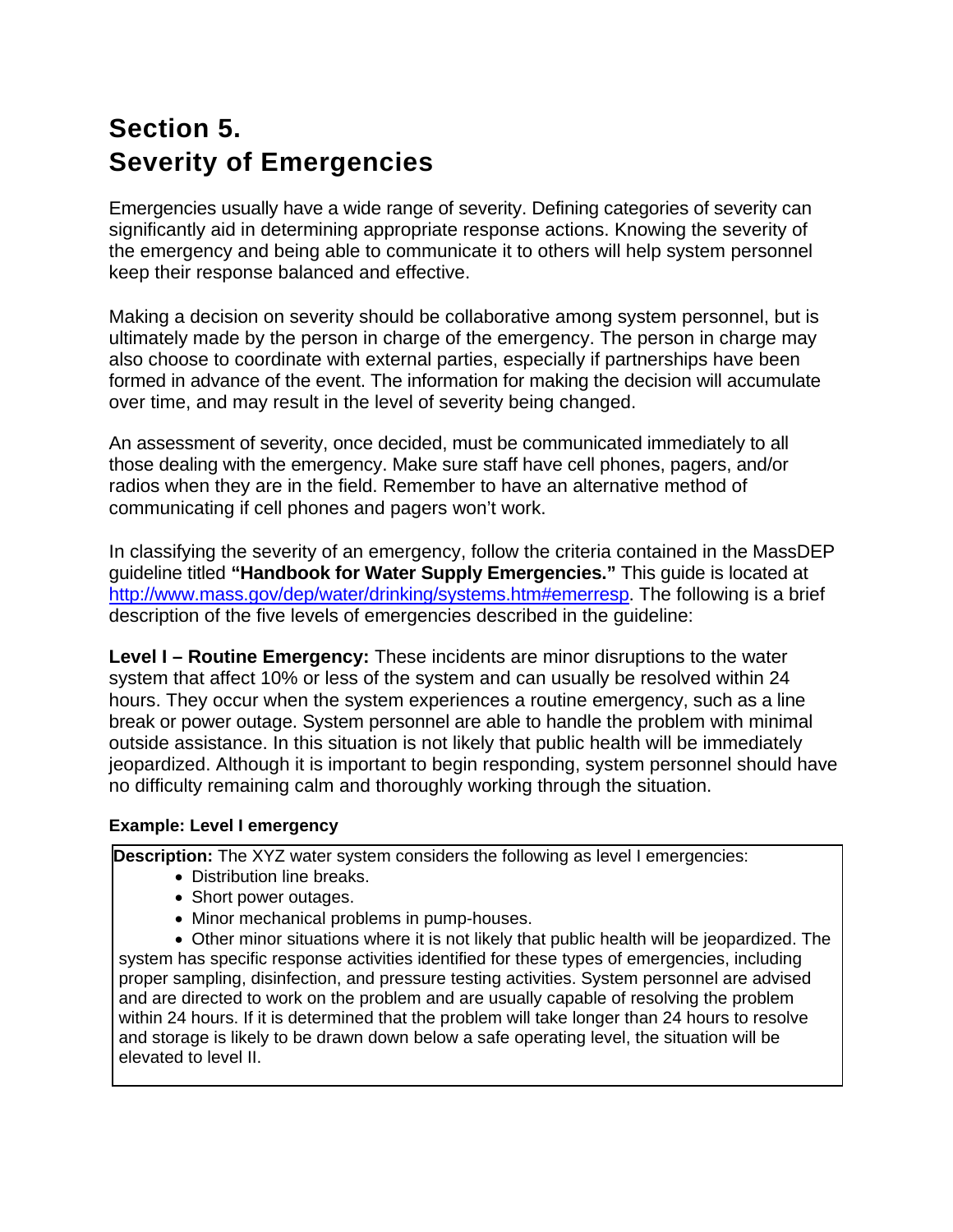**Level II – Alert/Minor Emergency:** These incidents are more significant disruptions to the water system that affect 50% or less of the system and are anticipated to be resolved within 72 hours. The system may experience a minor disruption in supply or have indication of possible contamination where it may need to coordinate with MassDEP and consider issuing a health advisory to customers. In these types of emergencies, public health may be jeopardized, so it is important for system personnel to be on alert and initiate a quick response.

## **Example: Level II emergency**

**Description:** The XYZ system consider the following Level II emergencies:

- Disruption in supply such as a transmission main line break, pump failure with a potential for backflow, and loss of pressure.
- Multiple distribution main breaks.
- An initial positive coliform or E. coli sample.
- An initial primary chemical contaminant sample.
- A failure of a chlorine chemical feed system.
- Storage is not adequate to handle disruption in supply.
- Drought, with a noticeable and continuing decline of water level in the well.

**Level III – Major Emergency:** These incidents are very significant disruptions that affect more than 50% of the system and/or are anticipated to require more than 72 hours to be repaired or resolved. The system may experience significant mechanical or contamination problems where disruption in supply is inevitable and issuance of a health advisory is needed to protect public health. Major emergencies must be reported to MassDEP as soon as possible to determine the best available means to protect customers' health. This type of emergency may require a Declaration of State of Water Supply Emergency and or a Boil, Do Not Drink, or Do Not Use Order. System personnel are directed to the situation, and outside entities are notified to aid in the response.

## **Example: Level III emergency**

**Description:** The XYZ water system considers the following as level III or actual emergencies:

- A verified acute confirmed coliform MCL or E. coli/fecal positive sample requiring immediate consideration of a health advisory notice to customers.
- A confirmed sample of another primary contaminant requiring immediate consideration of a health advisory notice to customers.
- A loss or complete malfunction of the water treatment facilities for the surface water source, including chlorination.
- A major line break or other system failure resulting in a water shortage or requiring system shutdown.
- An act of vandalism or terrorist threat such as intrusion or damage to a primary facility.
- An immediate threat to public health of the customers and an advisory is required.
- Severe drought significantly affecting well yield.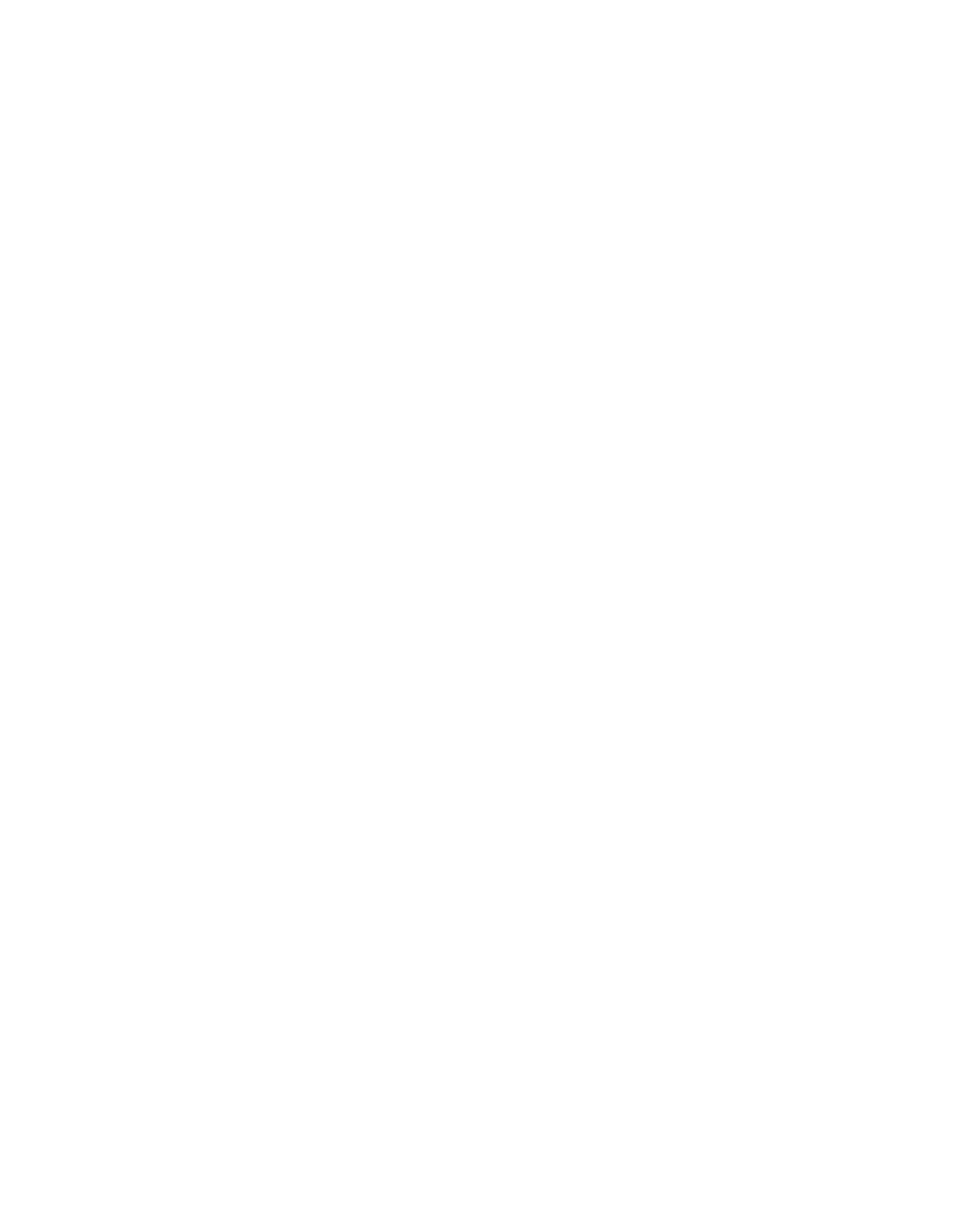**Level IV – Natural Disasters:** These incidents are generally caused by a widespread meteorological or geological event that disrupts the water system affecting more than 50% of the system and/or requiring more than one week for recovery of services. The system may experience major damage or contamination from a natural disaster. Immediate issuance of health advisories and declaration of water supply emergencies are critical to protect public health. A Declaration of State of Water Supply Emergency and or a Boil, Do Not Drink, or Do Not Use Order is likely to be required. These events may cause structural damage to treatment facility or contaminate a source with untreated sewerage, toxic chemicals, or radioactive material and will often take several days or weeks to resolve before the system returns to normal operation.

## **Example: Level IV emergency**

**Description:** The XYZ water system considers the following events to be level IV or major emergencies:

- Hurricane that impacts treatment facility or water supply
- Tornado which disrupts ability to provide safe drinking water.
- Earthquake that shuts down the system or impacts sources, lines, etc.
- Flood that infiltrates system facilities and sources.
- Storm that significantly damages power grid and system facilities.
- Mudslide or other earth shift that causes failure of transmission or loss of water.

**Level V – Nuclear Disaster/Major Terrorist Act:** These incidents involve large and uncontrolled releases of radioactive material or compounds into the environment/water supply source or deliberate acts that impair a water system (i.e. terrorism).The system may experience major damage or contamination from a nuclear incident or an act of terrorism. In the case of a nuclear disaster, surface water supplies within a 50-mile radius of a nuclear power facility experiencing such a release may be immediately contaminated. Groundwater supplies may remain safe for a period of time. These incidents usually require immediate notification of local law enforcement and local emergency management services. Immediate issuance of health advisories and declaration of water supply emergencies are critical to protect public health. A Declaration of State of Water Supply Emergency and or a Boil, Do Not Drink, or Do Not Use Order is likely to be required. These events may cause structural damage to treatment facility or contaminate a source with untreated sewerage, toxic chemicals, or radioactive material and will often take several days or weeks to resolve before the system returns to normal operation.

## **Example: Level V emergency**

**Description:** The XYZ water system considers the following events to be level V or major emergencies:

- Release from a nuclear power facility to the environment.
- Act of terrorism possibly contaminating the water system with biological or chemical agents.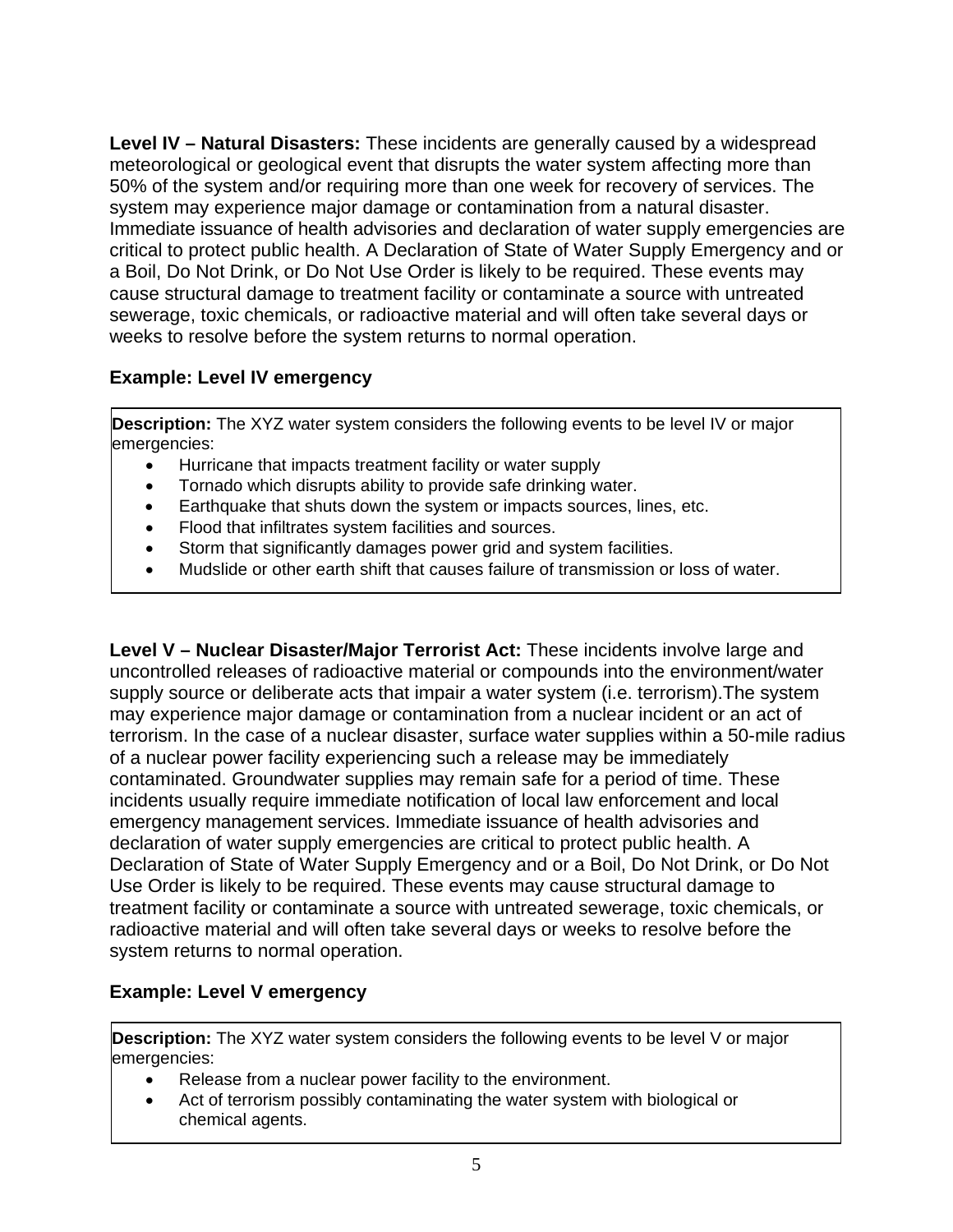# **Section 6. Emergency Notification**

During most emergencies, it will be necessary to quickly notify a variety of parties. Preparation for such notification has three essential components:

- Assigning responsibility to oversee and carry out the notifications.
- Assembling comprehensive call-up lists with names and contact numbers.
- Writing out procedures for quickly disseminating information to appropriate parties.

If you don't have readily available notification information or the means to deliver it, you run the risk of losing valuable response time. This may make the difference between minor and major damages. Having well-formed partnerships will help during these times.

In addition to phone, e-mail, and media for notification, consider forming partnerships with local community groups, scout troops, and school clubs to assist in delivering information when needed.

Water system managers from relatively small systems should poll customers to determine the best method of communicating. It is also a good idea to give customers some general safety information regarding what to do in case of an emergency before one happens.

## **Notification call-up list**

Call-up lists should be comprehensive, including local law enforcement, MassDEP, Drinking Water Program regional office, MassDEP spill response, Mass Department of Public Health, local mayors and city officials, local health officials, safety officials, local emergency responders, water testing laboratories, and service/repair providers. A list of priority customers, such as hospitals, nursing homes, clinics, and schools should also be maintained for immediate notification.

The templates in Part 2 have comprehensive lists to assist you. You may modify them as necessary.

## **Notification procedures**

Once you have your list completed it is important to describe the procedures you will use to quickly distribute information to appropriate parties. These procedures describe how to make notifications to specific parties, who is responsible for conducting the notifications, who assists in the notifications, and what methods are used to complete them. In addition, specific procedures on how to issue a health advisory should be defined so that you are prepared to do so in the event that your water supply is unsafe for drinking or use. Issuing a health advisory should be done by the water system when there is reason to believe the water is unsafe. MassDEP staff members are available for consultation in making this decision.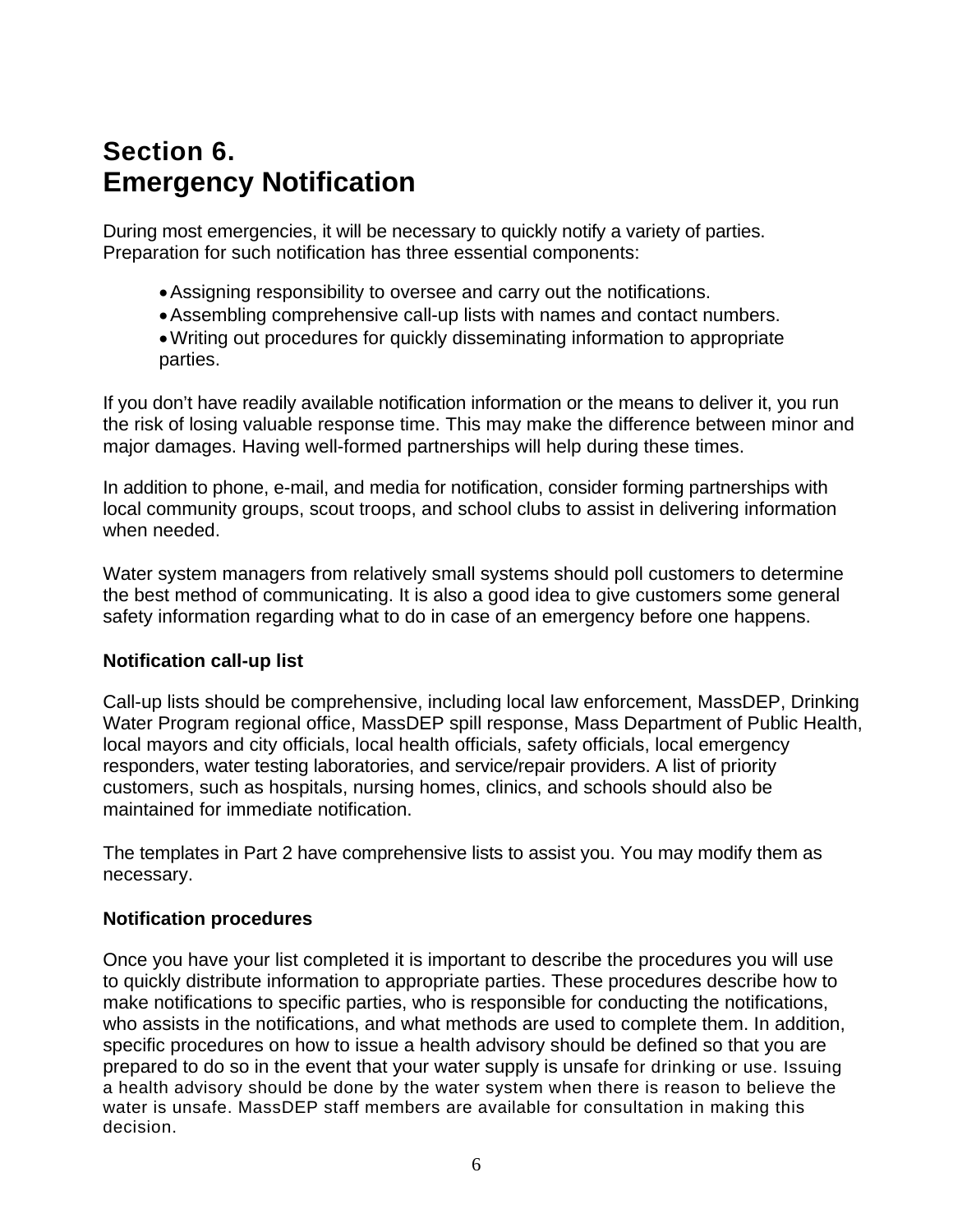#### **Other procedures to define include:**

- Notifying system personnel who may be on-call or off-duty.
- Notifying customers, priority customers, and industrial customers.
- Alerting local law enforcement, drinking water officials, local health officials, and water testing laboratories when appropriate.
- Contacting service and repair contractors.
- Contacting neighboring water systems for assistance, if necessary.
- Arranging for alternative water supplies such as bottled water.

#### **Example: Procedures for notifying system customers of potential water shortage**

| Who is<br>responsible: | The water system manager is ultimately responsible for making the decision to<br>notify customers regarding a potential water shortage and the need for water use<br>restrictions. The water system manager should consult with field staff to make the<br>decision. Once the decision is made procedures for notification will be initiated.                                                                                                                                                                                                                                                                                                                                                                                                                                                                                                                                                                                                                                                                                                                                                                                      |
|------------------------|------------------------------------------------------------------------------------------------------------------------------------------------------------------------------------------------------------------------------------------------------------------------------------------------------------------------------------------------------------------------------------------------------------------------------------------------------------------------------------------------------------------------------------------------------------------------------------------------------------------------------------------------------------------------------------------------------------------------------------------------------------------------------------------------------------------------------------------------------------------------------------------------------------------------------------------------------------------------------------------------------------------------------------------------------------------------------------------------------------------------------------|
| <b>Procedures:</b>     | . Water system manager confers with key staff to verify problems.<br>• Water system manager organizes staff to develop the message to be delivered<br>to the customers.<br>. Water system manager consults with state drinking water staff regarding the<br>problem.<br>• Water system manager with assistance from staff prepares door hangers, signs<br>and radio message.<br>. Water system operator continues to investigate problem and make repairs as<br>necessary.<br>. The water shortage notification will be distributed by:<br>1. Field staff placing "water shortage notices" on doors and along travel<br>routes.<br>2. Staff will place signs on main travel routes into the community.<br>3. Water system manager contacts WRKO am radio and requests<br>issuance of the water shortage notice and request to curtail water use.<br>4. Administrative support person will provide a pre-scripted message to<br>phone callers and log in each phone call.<br>• Water system operator continuously updates the water system manager on<br>water shortage.<br>• Once water shortage is resolved, re-notify customers. |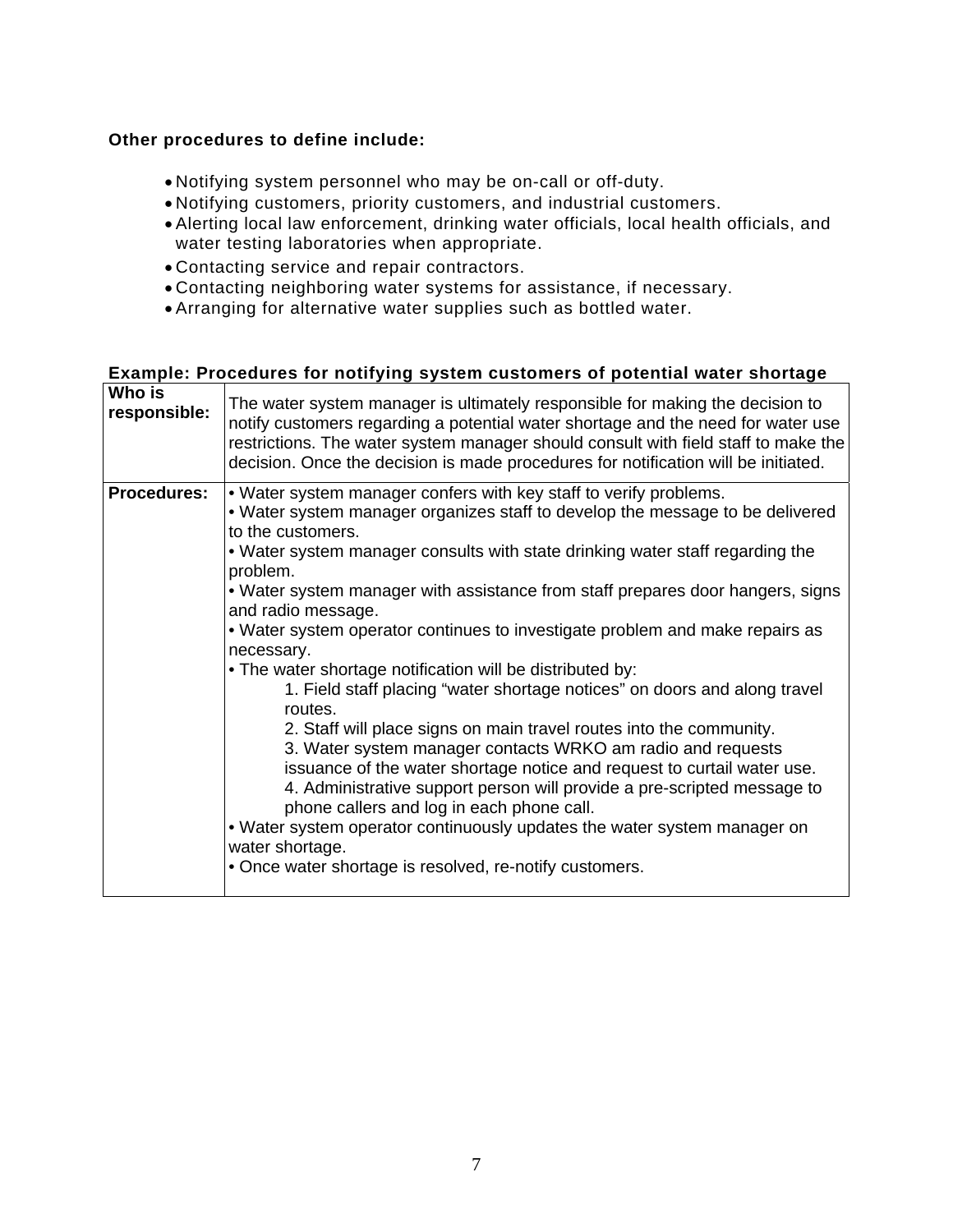# **Section 7. Water Quality Sampling**

Many types of emergencies can jeopardize the quality of water and potentially sicken those using the water. Because the most important goal for any water system is to protect human health, the system must know how to act quickly and make decisions on whether to issue a health advisory. Sampling and obtaining results from a lab takes time.

If there is reason to believe that the water has been contaminated, the water system manager should consult with MassDEP or the Local Board of Health and consider issuing a health advisory as soon as possible – often before conducting water quality sampling.

Contamination of drinking water, whether intentional or unintentional, comes in many forms, which are classified in four general categories:

- Inorganics such as metals or cyanide.
- Organics such as pesticides or volatile compounds.
- Radionuclides.
- Pathogenic microorganisms or microbial organisms.

If the water system is experiencing an emergency caused by a natural event or intentional act and contamination is suspected, system personnel may be faced with making a decision about what contaminants to test for and how to get the tests performed quickly.

All systems must have a coliform monitoring plan, as required by drinking water regulations, that designates sampling sites, procedures, laboratory requirements, and contact numbers.

This plan should be an integral part of your emergency response plan. If you already have emergency sampling sites and procedures established in this plan, simply reference it in the emergency response plan.

As you prepare your emergency response plan, consider the following tests:

*Coliform Bacteria:* In the event of an emergency, testing for coliform is a standard first test, and if coliform is detected it is a signal that the system may be contaminated. Coliform bacteria are organisms that are present in the environment and in the feces of all warm-blooded animals, including humans. Coliform bacteria generally do not cause illness, but their presence indicates that other disease-causing organisms (pathogens) may be in the water system. Most pathogens that contaminate water supplies come from the feces of humans or animals. Testing drinking water for all possible pathogens is complex, time consuming, and expensive. It is, however, relatively quick, easy, and inexpensive to test water for coliform bacteria. Public water systems must test for coliform bacteria regularly.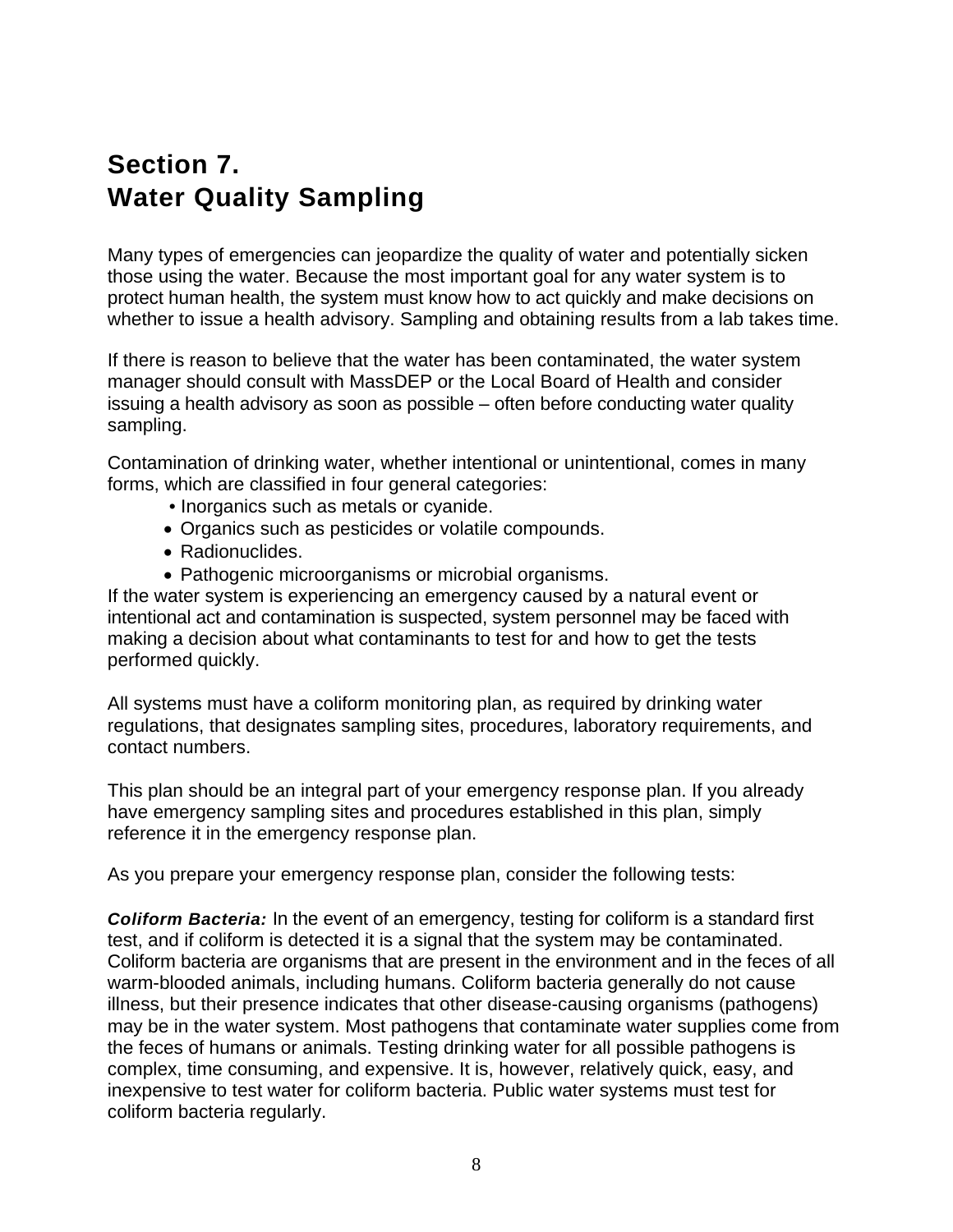*Heterotrophic Plate Count (HPC):* This test provides information regarding the numbers of bacteria that may have been introduced into the water. HPC counts greater than 500 signal the need to be wary. Very high levels (1000 – 10,000 and greater) would suggest a problem that needs immediate evaluation.

*Chlorine Residual:* In chlorinated systems, this test indicates if materials introduced into the water have created a demand for the chlorine, leaving lower-than-normal or no residual and signaling the need for further evaluations. Samples need to be taken at the distance end of the distribution system (the point farthest from the start of the distribution system).

**Chlorine Demand:** In systems that do not routinely chlorinate, this test reveals unusual demands on the oxidizing capability of the added chlorine, indicating the presence of a contaminant that warrants further investigation.

*Nitrate/Nitrite:* This test is relatively easy to perform. It is important to know whether these acute contaminants are present at levels that could harm infants.

*Total Organic Carbon (TOC):* Relatively simple to perform, this test measures normal expected levels range from 0.2 to 4.0 mg/L for surface water and 0.01 to 2.0 mg/L for groundwater. Higher levels may indicate the presence of organic materials that could pose a health concern.

*Total Halogenated Organic Carbon (TOX):* Relatively simple to perform, this test measures the halogenated organic substances, including disinfection by-products such as trihalomethanes and haloacetic acids. High levels suggest that contamination has occurred or that organic materials have been added to enable formation of disinfection byproducts.

*Cyanide:* This test is not easily performed, but should be done immediately if cyanide contamination is suspected. Cyanide is very toxic, causing death upon ingestion. If contamination is suspected, your MassDEP Drinking Water Program regional office is available to help you identify what testing should be done. You can also contact your local health department for assistance if needed. It is important to know where watertesting laboratories are located near you and their hours of operation. Be sure to locate laboratories that are available 24 hours a day 7 days a week because contamination can happen at any time. It is also a good idea to include the contact information for the state testing lab in your emergency notification list.

**If you suspect someone intentionally sabotaged the system or contaminated the water, this may be a crime scene. Call your local law enforcement and MassDEP Drinking Water Program regional office, and be sure not to disturb any potential evidence.**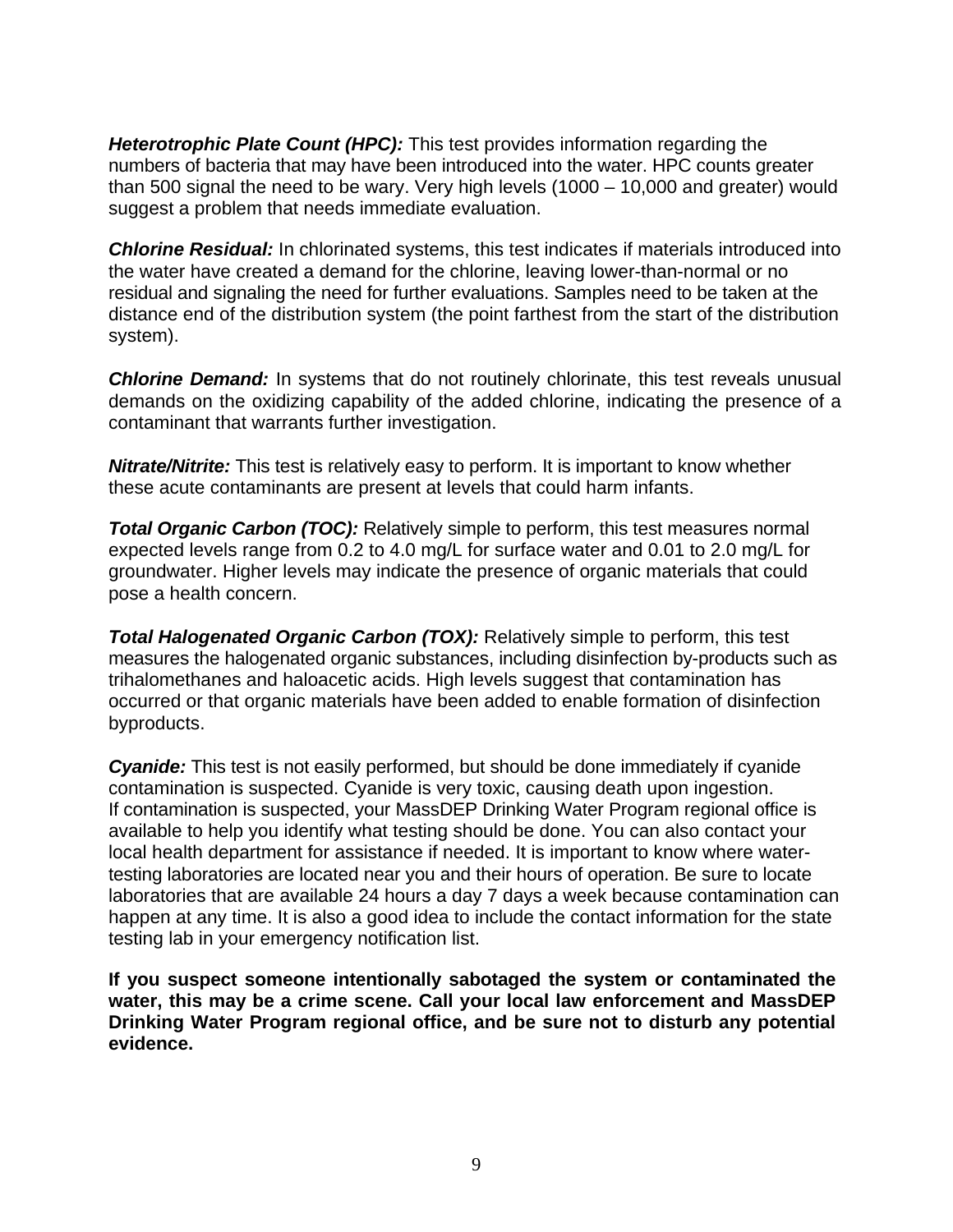## **Example: Water quality sampling**

| <b>Sampling</b><br>parameter                        | Do we have<br>procedures?<br>Yes/No | Basic steps to conduct sampling (sites, frequency,<br>procedures, lab requirements, lab locations, lab<br>contacts, lab hours, etc.) |
|-----------------------------------------------------|-------------------------------------|--------------------------------------------------------------------------------------------------------------------------------------|
| Coliform Bacteria                                   | Yes                                 | Update plan for emergency sampling                                                                                                   |
| Heterotrophic<br>Plate Count (HPC)                  | No.                                 | Develop procedures                                                                                                                   |
| <b>Chlorine Residual</b>                            | Yes                                 | Evaluate procedures                                                                                                                  |
| <b>Chlorine Demand</b>                              | Yes                                 | Evaluate procedures                                                                                                                  |
| Nitrate/Nitrite                                     | Yes                                 | Evaluate procedures                                                                                                                  |
| <b>Total Organic</b><br>Carbon (TOC)                | No                                  | Develop procedures                                                                                                                   |
| <b>Total Halogenated</b><br>Organic Carbon<br>(TOX) | No                                  | Develop procedures                                                                                                                   |
| Cyanide                                             | No                                  | Develop procedures                                                                                                                   |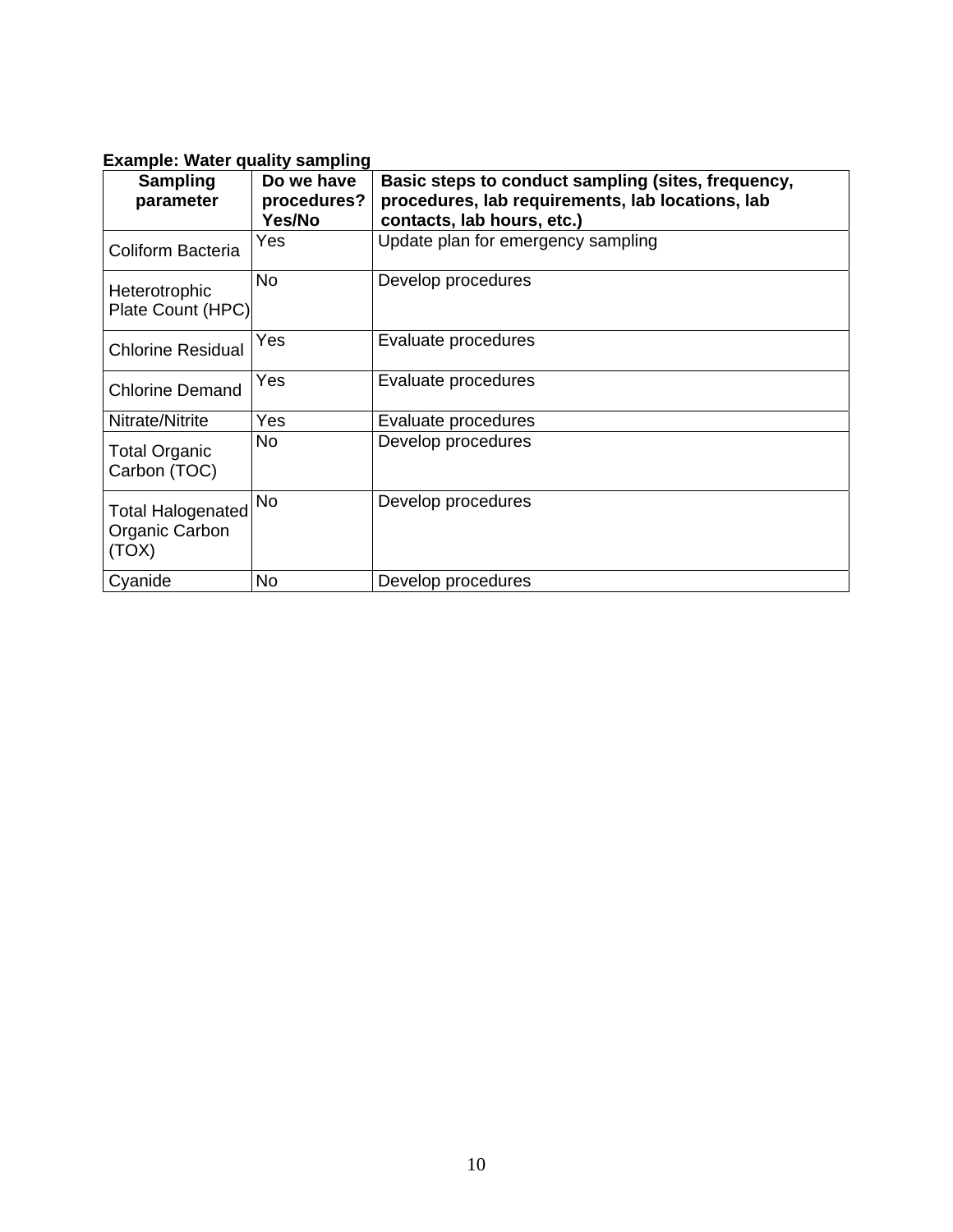# **Section 8. Effective Communication**

Effective communication is a key element of emergency response. Make sure you have a well thought out communications strategy in place as part of your emergency response plan. If you haven't planned ahead by the time a crisis hits, it's too late. How you communicate with your employees, customers, and the media can affect the outcome of the situation.

Developing partnerships with others in your local emergency response network, establishing relationships with your customers and the media, and creating communication tools such as fact sheets and media releases ahead of time will help you communicate efficiently and successfully during a crisis. For example, establish positive media relations before an emergency. Make an effort to meet with reporters in your local area to share information about your water system and how they could receive information should an emergency occur. Also contact your local emergency response organization if one exists and determine what assistance they can provide during an emergency.

During an emergency, the media, your customers, and others will have many questions. Be prepared by organizing basic facts about the crisis and your water system. Assemble a team of players quickly, including a main spokesperson and one or more people to answer customer calls.

Expect your customers to be concerned or upset during a drinking water emergency. How you communicate with people is as important as the content of the information you are delivering. Body language, tone of voice, and expressions of sympathy all play an important role in how the information is received. When an emergency occurs, the news media may be on-scene quickly, requesting information that will inevitably go to the public. Appoint a spokesperson to communicate to the media. Make sure the spokesperson is credible, accessible, in a position of authority, and trained in media interview techniques.

Develop key messages to use with the media that are clear, brief, and accurate. Make sure your messages are carefully planned and have been coordinated with local and state officials. If your messages are different you'll want to know that and be prepared to explain why.

Make sure field and office staff know how to deal with the media and questions from customers and the public. It may be necessary to establish protocols for both field and office staff to respectfully defer questions to the spokesperson.

Small water systems that have limited staff should remember that your MassDEP, Drinking Water Program regional office is available to assist in developing and communicating messages to the media and the public. This can be especially helpful when staff need to focus on sampling or repairs.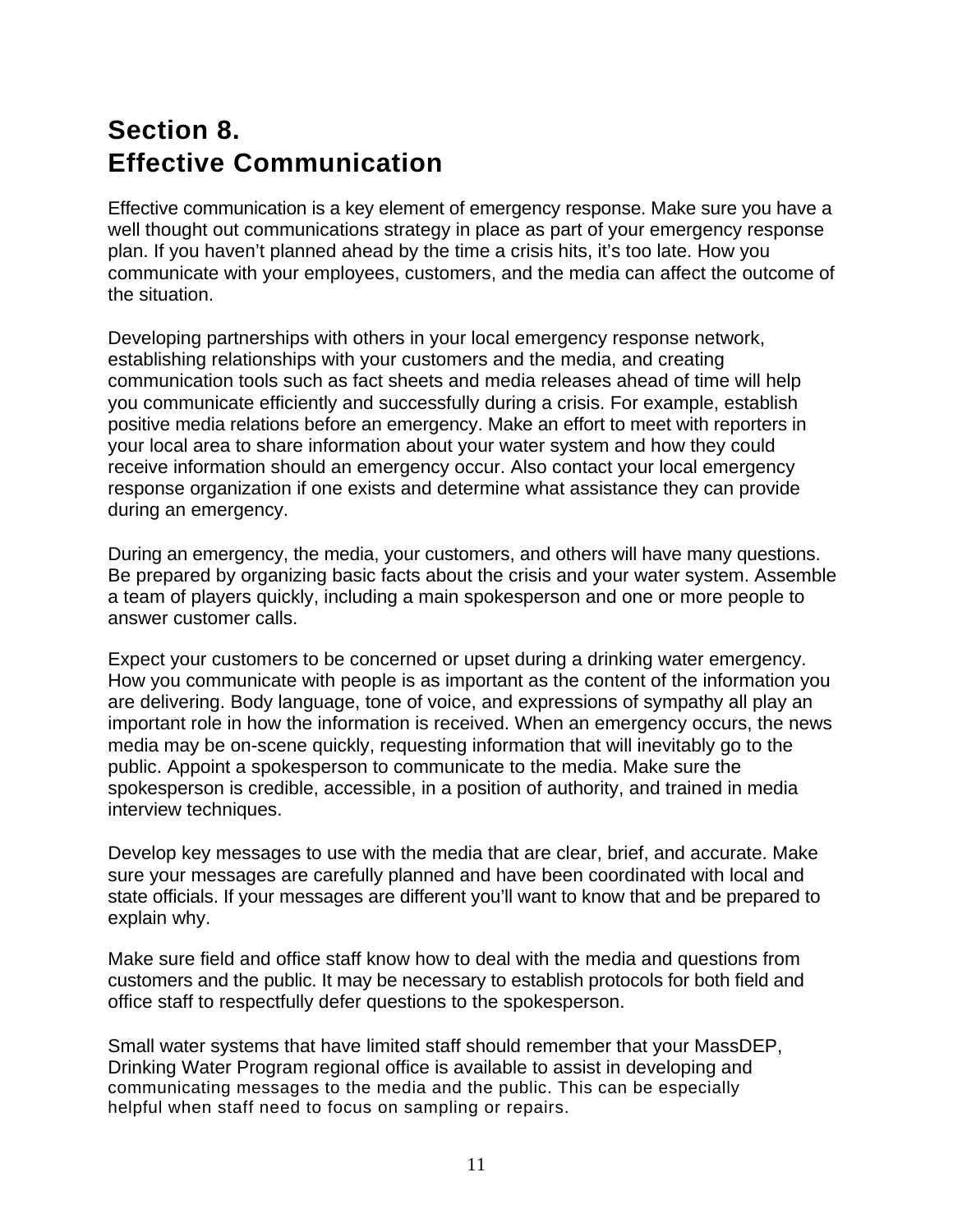### **Communication Tips**

**Do:** 

- Be prepared.
- Designate a spokesperson.
- Provide complete, accurate, and timely information.
- Tell the truth.
- Express empathy.
- Acknowledge uncertainty and offer to get back with more information later.
- Document your communications.

#### **Do not:**

- Speculate on the cause or outcome of an incident.
- Blame or debate.
- Minimize or brush off concerns of customers.
- Treat inquiries from interested parties as an annoying distraction from the real business of emergency response.

#### **Example: Designate a spokesperson and alternates**

| Spokesperson          | Alternate 1                  | <b>Alternate 2</b>       |
|-----------------------|------------------------------|--------------------------|
| Marsha Ready, Manager | Mary Marshall, Office Admin. | John J. Dunbar, Operator |

#### **Example: Key messages**

#### **Develop possible messages in advance, and update them as the emergency develops:**

- We are taking this incident seriously and doing everything we can to resolve it.
- Our primary concern is protecting our customers' health.
- Another important concern is keeping the system operational and preventing damage.
- What we know right now is
- The information we have is incomplete. We will keep you informed as soon as we know more.
- We have contacted state and local officials to help us respond effectively.
- If you think you may be ill or need medical advice, contact a physician.
- We are sampling the water and doing tests to determine whether there is contamination.

#### **Health Advisories**

During events when water quality and public health are in question, it may be necessary to issue a health advisory. The term *"Health Advisory"* means advice or recommendations to water system customers on how to protect their health when drinking water is considered unsafe. These advisories are issued when the health risks to the consumers are sufficient, in the estimation of the water system or state or local health officials, to warrant such advice.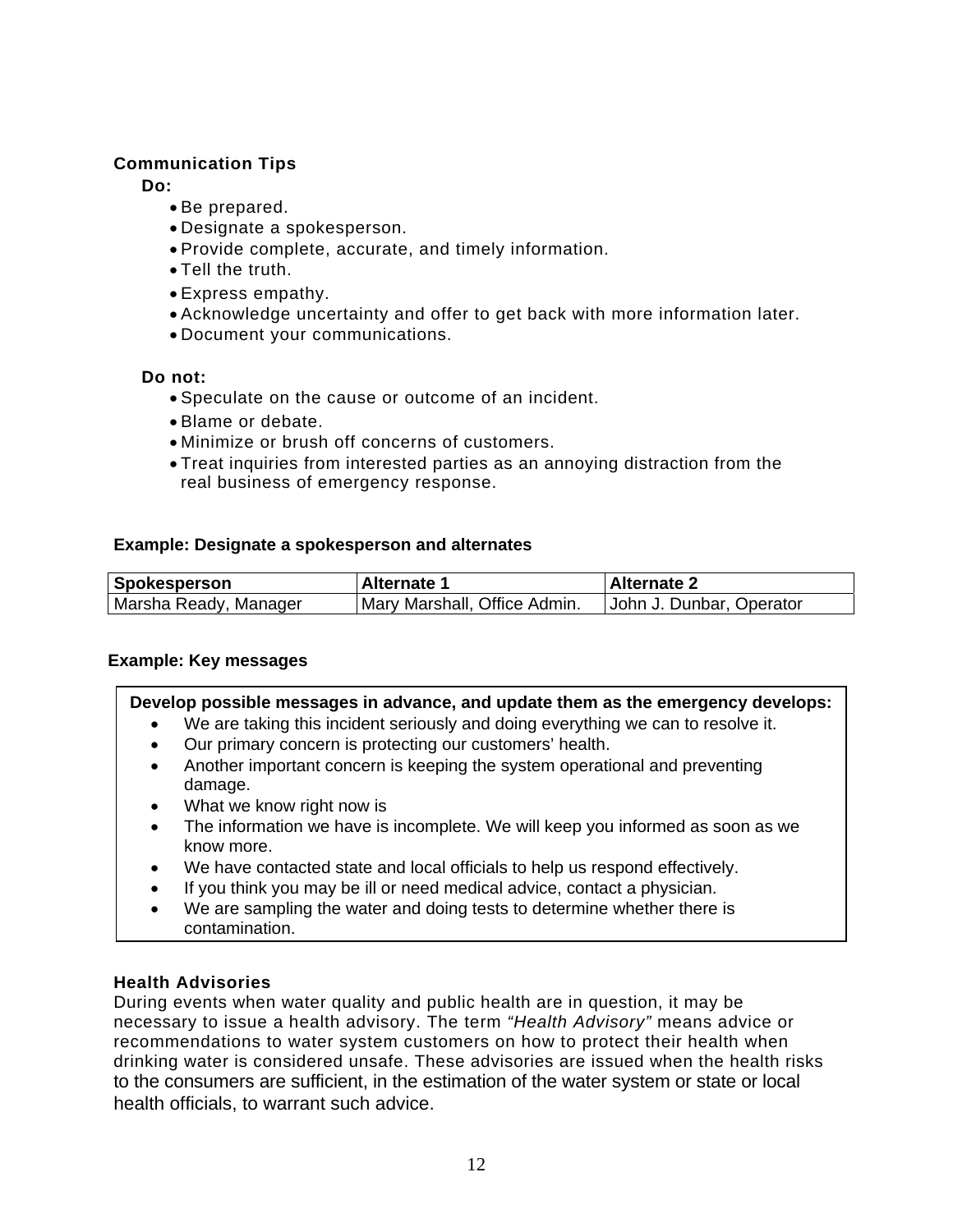Health advisories usually take the form of a drinking water warning or boil water advisory. Communication during these times is critical. MassDEP Drinking Water Program staff are committed to working closely with water systems to determine if an advisory is needed. Health advisories should always be well thought out and provide very clear messages. Health advisories can be challenging and time consuming for the water system and public health partners. They are also inconvenient for water system customers. However, these advisories are necessary in order to protect public health. In determining whether to issue a health advisory, there are many things to consider and questions to answer, usually in a short time period. This is another important reason that water systems should form partnerships in advance of these events. If there are well-formed partnerships, it will be much easier to obtain information, make decisions, and get the information out to the public.

MassDEP Drinking Water Program has put together a number of tools, including fact sheets, brochures, door hangers forms, and template to help water systems be prepared to issue a health advisory. Learn about health advisories and how to issue them before you actually need to. It will make the process much smoother. Learn more about the coliform health advisory packet by visiting the MassDEP Drinking Water Web site at: http://www.mass.gov/dep/water/drinking/systems.htm#emerresp.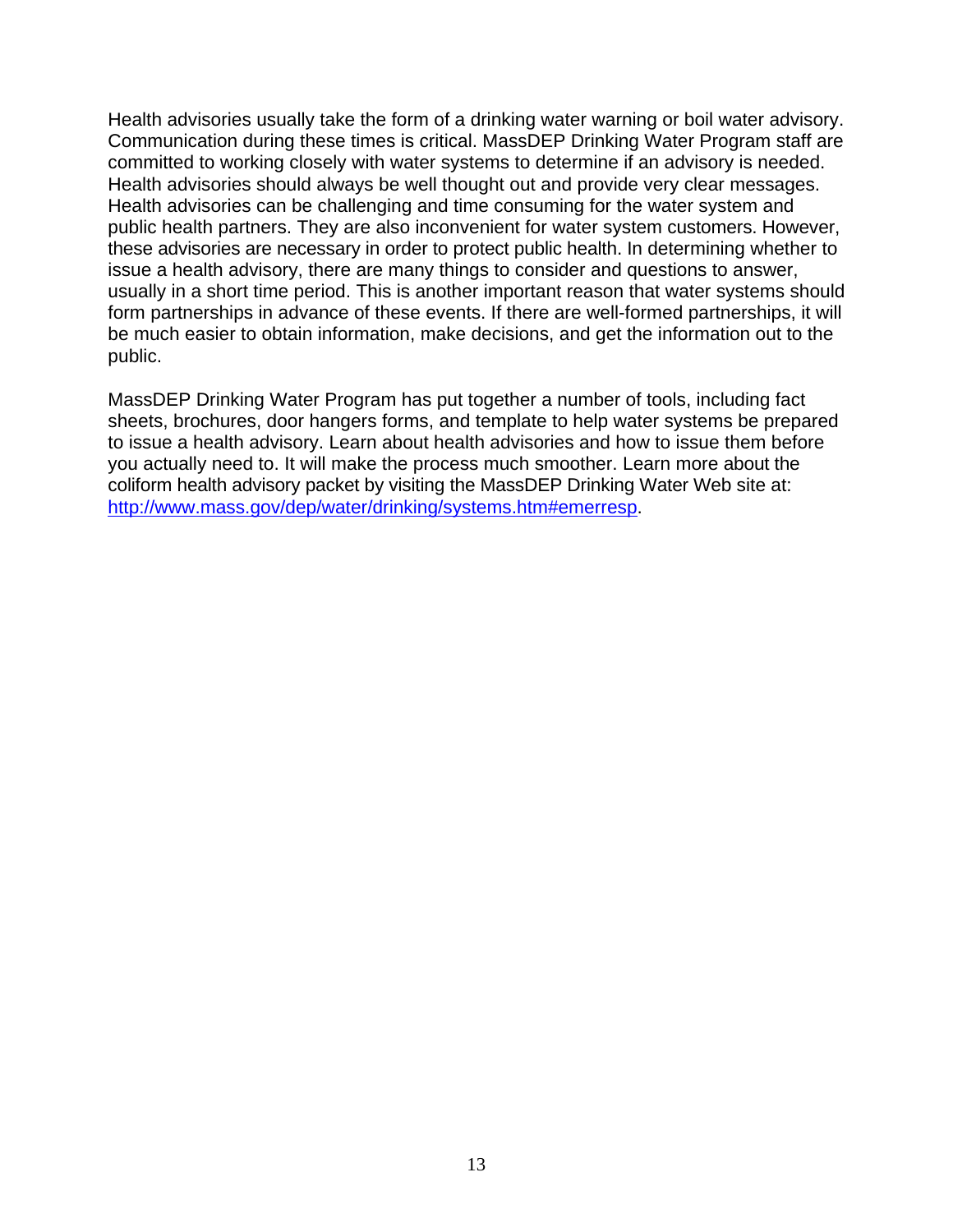# **Section 9. The Vulnerability Assessment**

It is essential that water systems identify and assess the vulnerability of each system component for both natural and human-caused emergencies. Vulnerability assessments have been a part of water system planning for a long time. Assessing water system vulnerability for earthquakes, floods, other natural events, and vandalism is common. Community water systems serving populations greater than 3,300 persons are required by the Environmental Protection Agency to identify vulnerabilities to intentional acts of terrorism. This document uses the term vulnerability assessment to mean the process by which the water system evaluates each water system component for weaknesses or deficiencies that may make the system susceptible to damage or failure during a natural or human-caused emergency.

In conducting the vulnerability assessment, the water system must estimate how the system and its facilities may be affected in emergency situations. Another integral part of the vulnerability analysis is to assess facilities for security enhancements that may guard against unauthorized entry, vandalism, or terrorism. This overall effort forms the basis for determining what preventive actions or improvements are needed and identifying response actions to take in the event of an emergency.

A vulnerability assessment is essentially a four-part process:

1. Identify and map the water system's components, including sources, treatment facilities, pump-houses, storage reservoirs, transmission lines, distribution lines, key valves, electrical power connections, communication systems, telemetry control, and computer systems.

2. Evaluate the potential and possible effects of various types of emergencies (earthquake, vandalism, etc.) on the components. You may also want to assess the impact on the system's operations personnel from both a safety standpoint and the added stress of working in these conditions.

3. Define the system's expectations or set performance goals for system components in each event.

4. Identify improvements that can be made and mitigating actions the system can take to lessen the impact of the events.

## **Assessing system facilities**

When conducting an assessment, it is important to involve all appropriate personnel because they are the best source of information on the system's history, operating conditions, and vulnerable components. Partners, including public health agencies, can also provide valuable insight. Many questions need to be asked: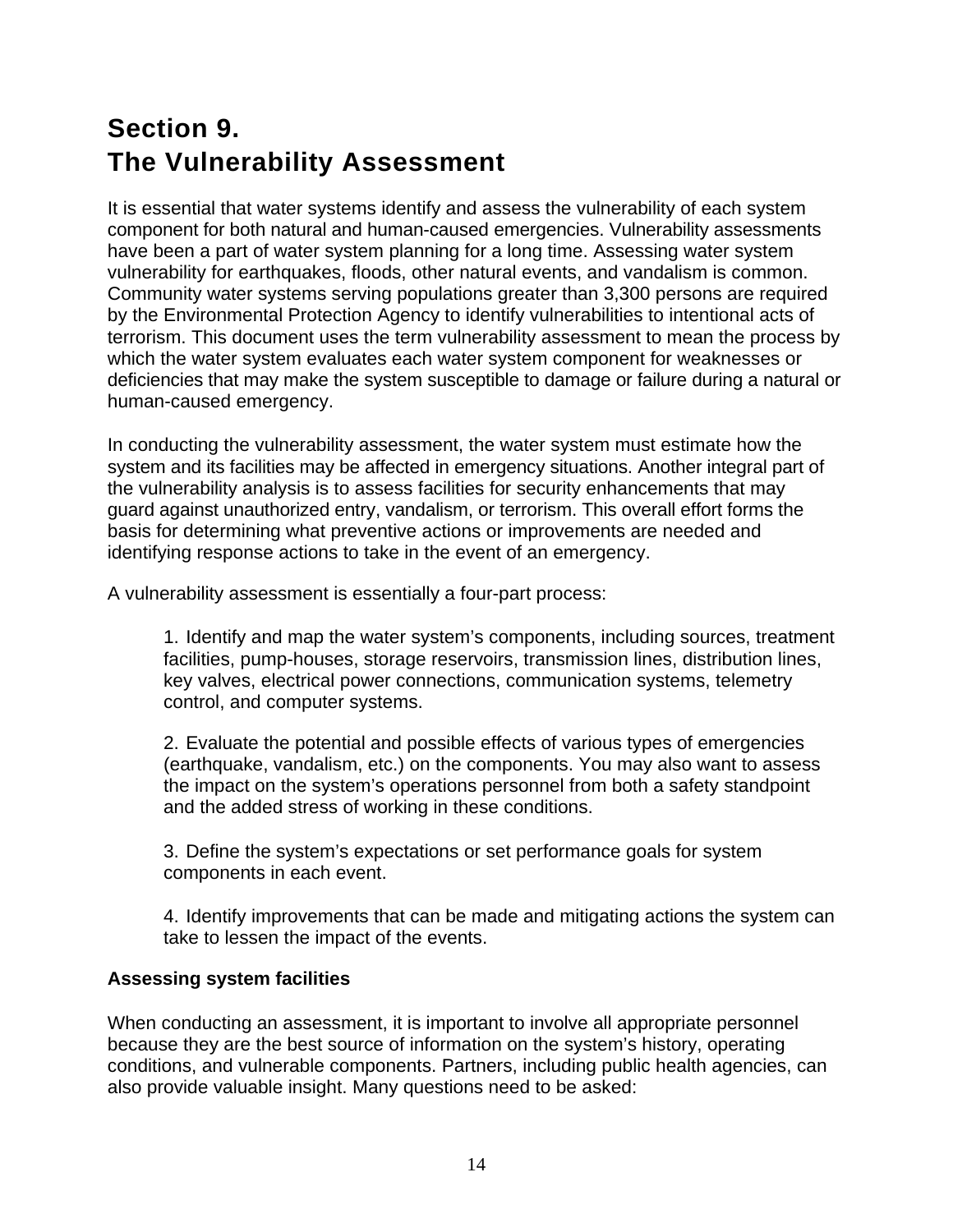- what components are aging and unreliable?
- Are prolonged power outages a high probability?
- Does the system have design flaws that make it more susceptible?
- what components are susceptible to vandalism?
- what security measures are in place?
- Are the sources and storage reservoirs fenced?
- Are entry gates and doors locked?

There are many ways to organize the assessments. One method is to identify the types of emergencies that are preventable and unpreventable as you assess each component. Preventable causes such as aging equipment, poor maintenance, poor system design, lack of security measures such as fencing and lighting, spare parts, high risk or ill advised land usage near a water sources are all factors that can be managed to prevent water system emergencies. Make sure to consider the land usage near your water sources when you describe your vulnerable areas. Contaminant sources such as septic tanks near your water sources may be managed through source protection measures. For example, relocating a septic system out of a sanitary radius or relocating livestock away from the source are important activities to consider.

Unpreventable causes are those that are beyond control of the water system. Earthquakes, droughts, floods, vandalism, terrorism, and power outages are a few examples. These events can be anticipated, and some mitigating actions can be taken to lessen the impact. However, every emergency is unique and you can never anticipate everything that may happen. As you complete your assessment, pay particular attention to understanding how to respond to the event by developing a series of quick response actions that will help protect public health and lessen the overall impact.

#### **Integrating water system security considerations**

Historically water system security and emergency response planning have focused on vandalism, contamination, and natural disasters. However, after recent terrorist attacks, the idea of what constitutes a threat to drinking water supplies has changed. There is new emphasis on enhancing water system security to guard against vandalism and intentional acts of sabotage. A critical step in enhancing water system security is integrating security considerations into the vulnerability assessment. This exercise helps to expand the identification of threats and define specific safeguards that can be taken to guard against attack.

There are many things to consider when evaluating the security of a water system. What are the most probable threats to the system? Is it a hostile employee, vandal, terrorist, or random cyber attack? These potential threats have different effects and consequences and require different mitigating actions.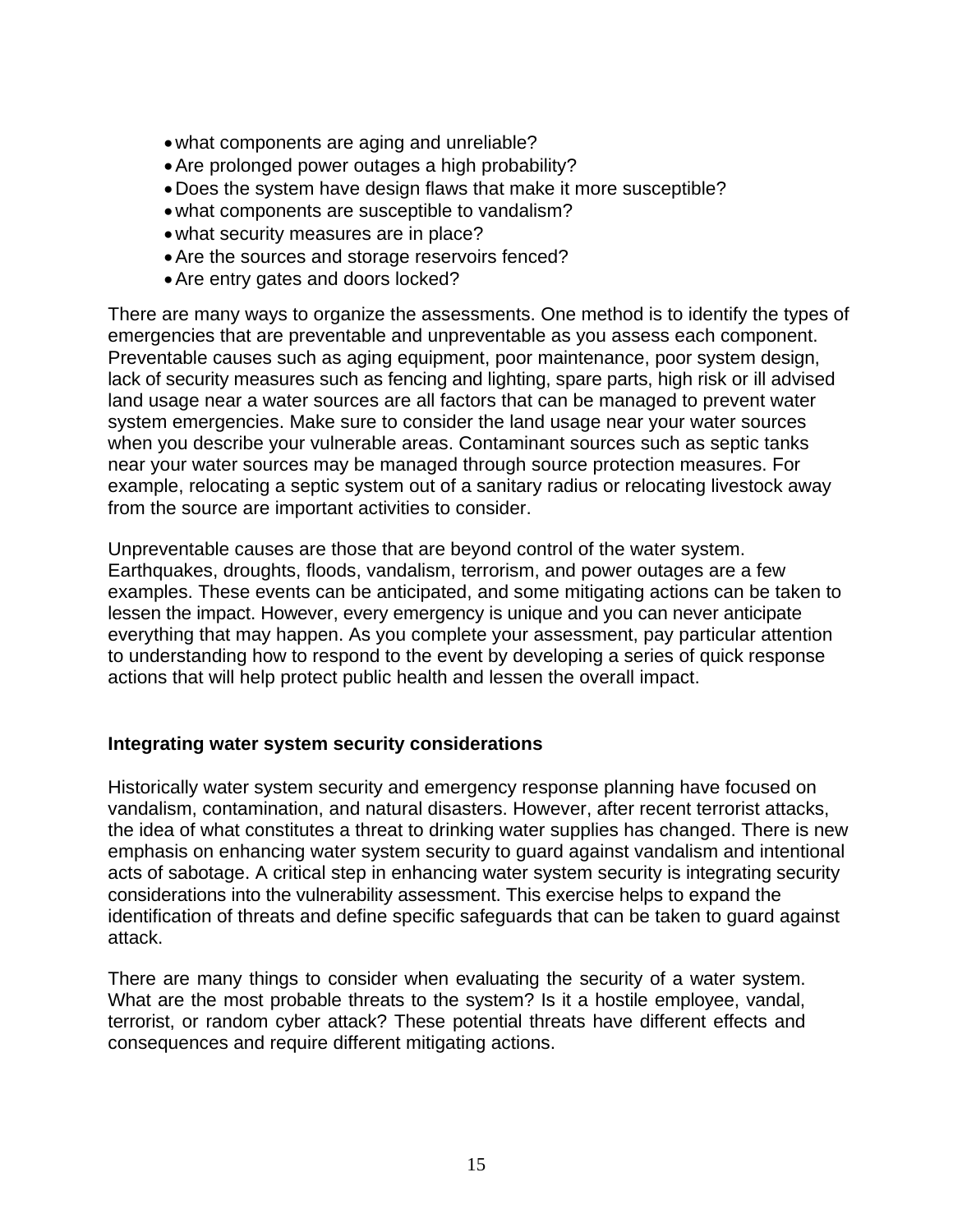In addition to using a variety of water system personnel to assist in conducting the overall vulnerability assessment, you may want to include a representative from local law enforcement. A fresh view from the law enforcement perspective may help identify something you have overlooked. Also, look into larger community emergency response planning efforts to assist you.

Another important security consideration is protecting sensitive information about the water system. The last thing you want to do is give potential vandals or terrorists access to information on your system's vulnerabilities and emergency response procedures. Identify sensitive information and protect it.

To help small and medium size water systems assess security, the Association of State Drinking Water Administrators and the National Rural Water Association have developed security vulnerability self assessment guides. These self assessments are designed to help water systems assess their facilities and identify security measures. They can be obtained over the Internet at: http://www.asdwa.org/ or http://www.nrwa.org/. You can also visit the MassDEP Drinking Water Program Web site for information at: http://www.mass.gov/dep/water/drinking/systems.htm#emerresp.

#### **Identifying vulnerabilities, improvements, and mitigating actions**

The table on the next page shows a simple way to consider your system, identify the vulnerability of each component, and define what improvements or mitigating actions can lessen the impact.

Once a vulnerability assessment has been completed, use the information for financial planning or budgeting processes. Prioritize the system improvements and security enhancements identified in the vulnerability assessment and determine how and when they can be funded. Are there some that justify a rate increase? Can they be funded from reserves? Consider these important questions as you finalize the vulnerability assessment and emergency response plan.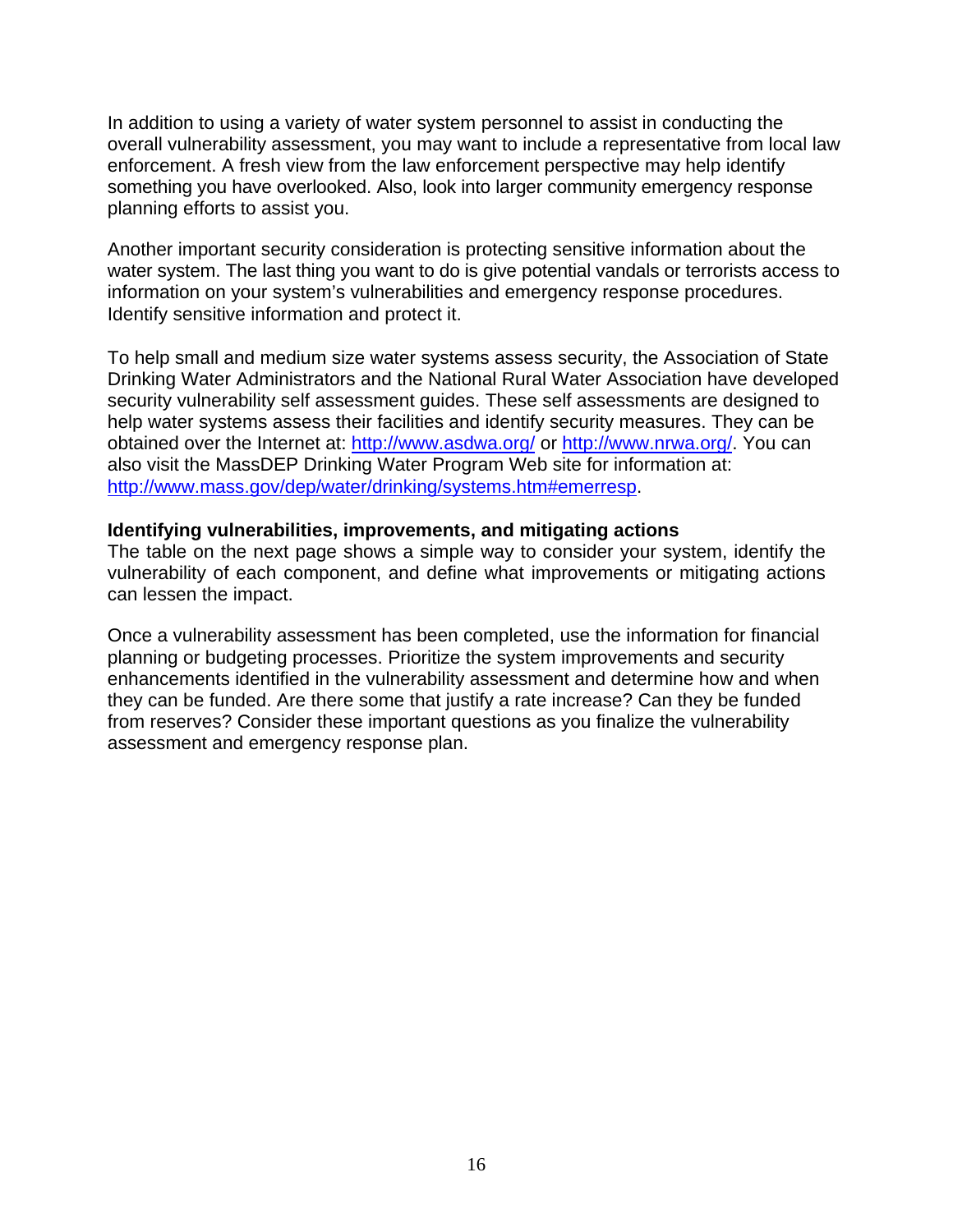| <b>System</b><br>component                     | <b>Description and</b><br>condition                                                                                                                                                        | <b>Vulnerability</b>                                                                                                                                                                                                         | Improvements or<br>mitigating actions                                                                                                                                         | <b>Security</b><br>improvements                                                                                                                      |
|------------------------------------------------|--------------------------------------------------------------------------------------------------------------------------------------------------------------------------------------------|------------------------------------------------------------------------------------------------------------------------------------------------------------------------------------------------------------------------------|-------------------------------------------------------------------------------------------------------------------------------------------------------------------------------|------------------------------------------------------------------------------------------------------------------------------------------------------|
| <b>Source</b>                                  | Two 150' deep<br>groundwater wells supply<br>the system They are<br>located within a few<br>hundred feet of town and<br>its developed areas. The<br>sources are in excellent<br>condition. | The wells are most<br>vulnerable to<br>contamination from above<br>ground activities because<br>they are only 150' deep.<br>The well houses are not<br>highly secure so they<br>could be vulnerable to<br>acts of vandalism. | Implement wellhead<br>protection program.                                                                                                                                     | Upgrade well<br>houses: Install<br>fencing and<br>deadbolts. Secure<br>well houses to<br>foundation and<br>install lighting<br>around well<br>house. |
| <b>Storage</b>                                 | Storage reservoirs are in<br>sound condition, but<br>reservoir hatches could<br>be accessed and locks<br>could be broken.                                                                  | Vandals could access<br>reservoir hatches. Also,<br>the reservoir could be<br>prone to shaking and<br>settling resulting from an<br>earthquake                                                                               | Provide earthquake<br>strapping to secure<br>reservoir to the<br>foundation.                                                                                                  | Install fencing,<br>lighting, and<br>signage to protect<br>against<br>unauthorized entry<br>and access to<br>reservoir hatches.                      |
| <b>Treatment</b>                               | There is a chlorination<br>system in each well/pump<br>house. Both are in sound<br>operating condition.                                                                                    | Chlorination systems are<br>subject to power outages<br>and vandalism if a pump-<br>house is vandalized. Tankswired with a jack where<br>are not secured and may<br>tip over during an<br>earthquake.                        | Purchase a backup<br>generator and have it<br>wired in or have system<br>a back-up generator<br>could be rented and<br>plugged in. Secure<br>tanks with earthquake<br>straps. | Install fencing,<br>lighting, and<br>signage to protect<br>against<br>unauthorized entry.                                                            |
| <b>Pump house</b><br>and pumping<br>facilities | The pump-house and<br>pumping facilities are in<br>good condition. Pump-<br>house does not have<br>security fencing or lighting<br>and is prone to<br>vandalism.                           |                                                                                                                                                                                                                              |                                                                                                                                                                               | Install fencing,<br>lighting, and<br>signage to protect<br>against<br>unauthorized entry.                                                            |
| Computer and<br>telemetry<br>system            | Computer and telemetry<br>systems are located in the adequate security<br>water systems main<br>office. All systems are in<br>good operating condition.                                    | Main office does not have<br>measures. Also,<br>computers should be<br>better protected against<br>cyber attack or hacking.                                                                                                  |                                                                                                                                                                               | Install lighting and<br>security system to<br>guard against theft<br>and vandalism.<br>Hire consultant to<br>secure computers<br>and telemetry.      |

#### **Example: Facility vulnerability assessment and improvements identification**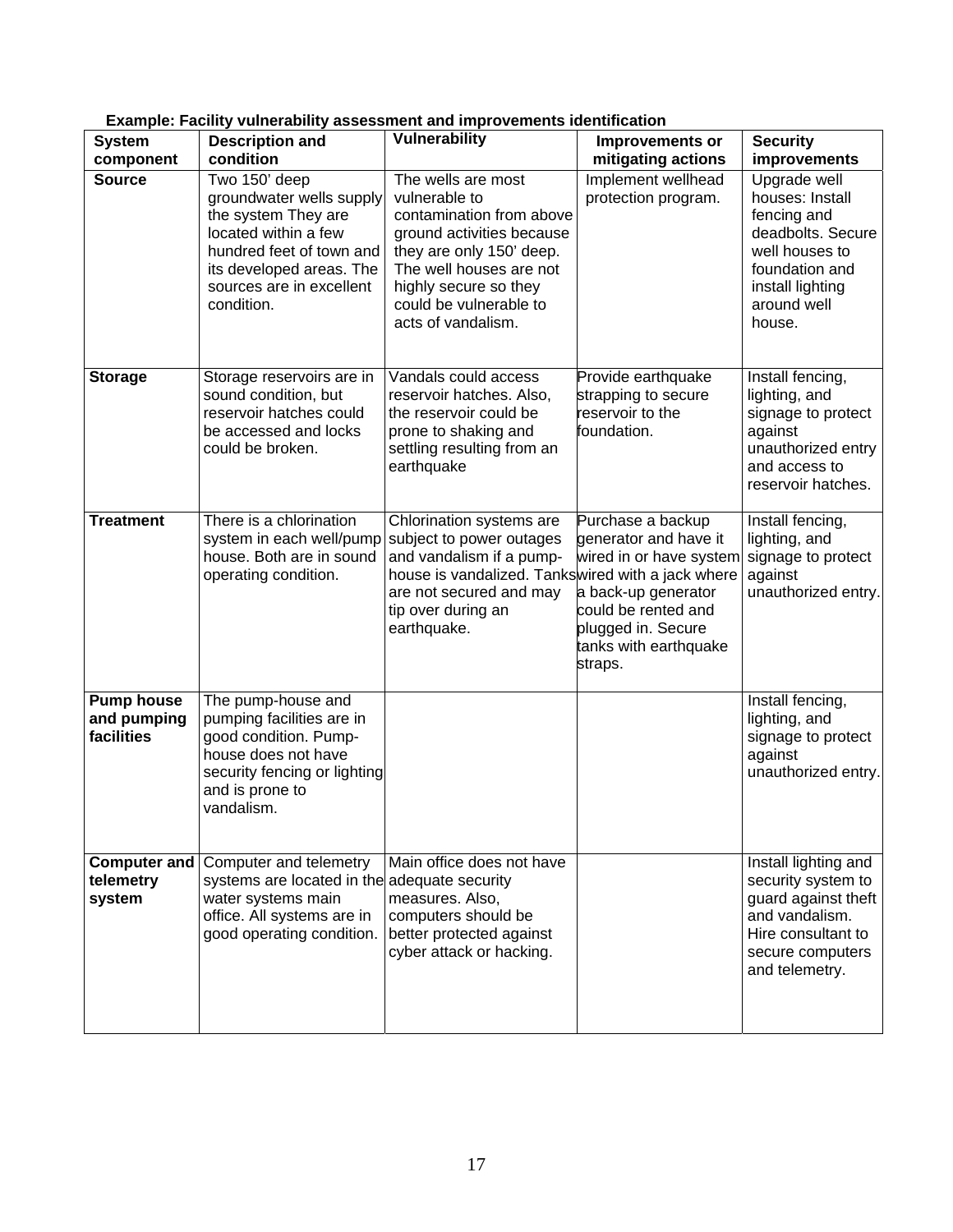# **Section 10. Response Actions for Specific Events**

Develop a detailed response plan for each type of emergency event that the system may experience. In any event there are a series of general steps that a water system should take:

- 1. Confirm and analyze the type and severity of the emergency.
- 2. Take immediate actions to save lives.
- 3. Take action to reduce injuries and system damage.
- 4. Make repairs based on priority demand.
- 5. Return the system to normal operation.

Knowing the various elements of emergency response planning and keeping in mind these general steps will help you develop response actions for specific events.

#### **Establishing response actions for specific events**

There are numerous events which may cause an emergency that are dictated by the system's size, complexity, type of source, and geographic location. As discussed before, likely causes of emergencies in our state that a system should consider are power outages, transmission or distribution line breaks, chlorine treatment failure, surface water treatment malfunction, source pump failures, microbial (coliform, E. coli) contamination, chemical contamination, acts of terrorism, vandalism, loss of water in the well, drought, floods, ice storms, earthquakes, and hazardous spills in the vicinity of sources or distribution lines. In any of these situations your priority is the protection of people using the water. Be observant of what is going on around you, and if you suspect vandalism or terrorism, contact local law enforcement and make every effort to preserve evidence.

These are only starting points, since each system is unique and may encounter additional situations that are important to be prepared for. Use partnerships to assist in this effort.

The following table presents a way to identify an event, summarize the assessment, set forth immediate response actions, define what notifications need to be made, and describe important follow-up actions.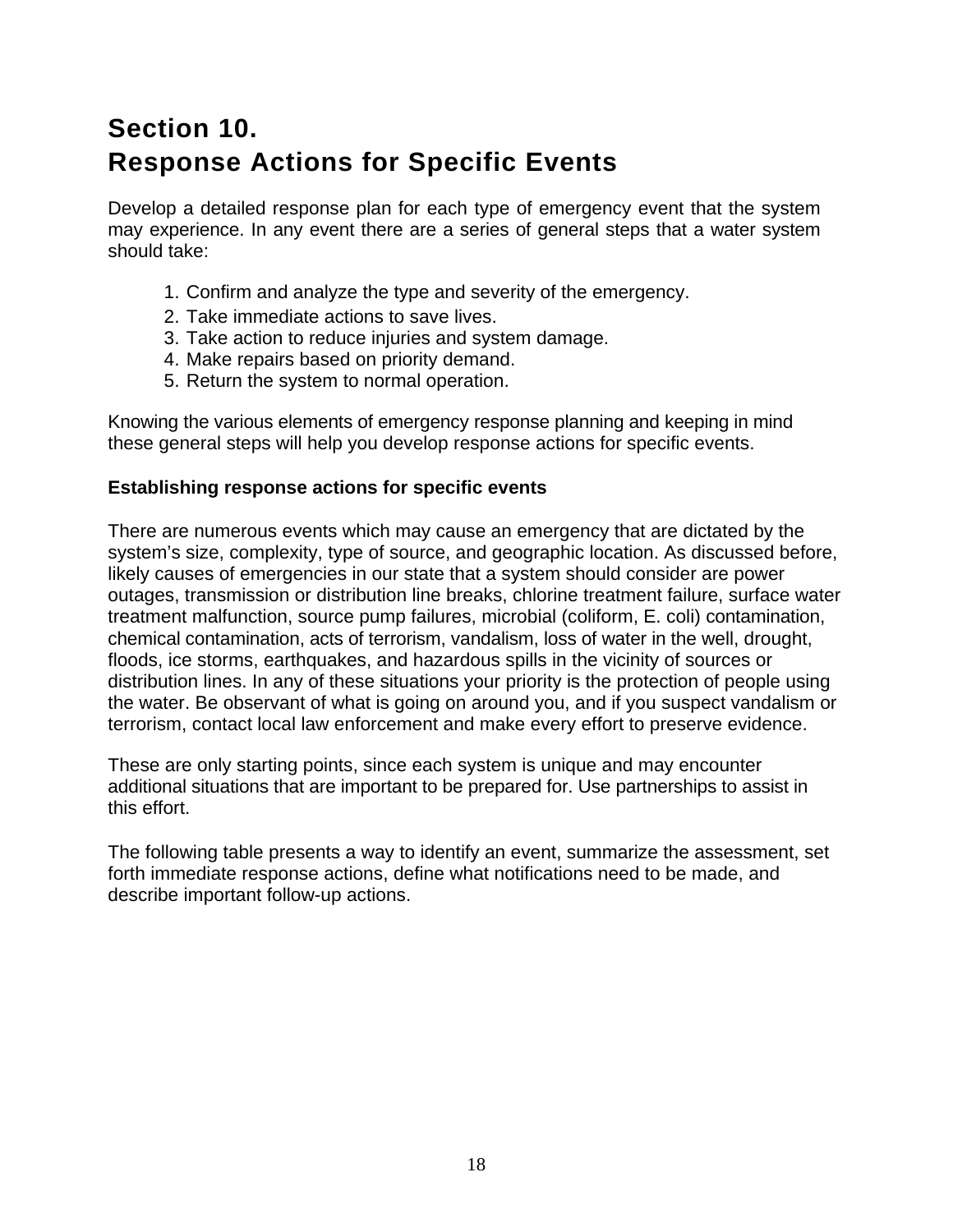#### **Example: Power outage**

| <b>Assessment</b>           | The XYZ water system is vulnerable to power outages, experiencing an average of three<br>outages per year that last several hours. The system does not have a back-up generator<br>but has a connection so that a generator can be rented and plugged into the system. Most<br>of the time, storage is able to supply the system for several hours until power is restored.                                                                                                |
|-----------------------------|----------------------------------------------------------------------------------------------------------------------------------------------------------------------------------------------------------------------------------------------------------------------------------------------------------------------------------------------------------------------------------------------------------------------------------------------------------------------------|
| <b>Immediate</b><br>actions | 1. Assess whether the outage is likely to last more than 6 hours. If no, be on alert for<br>changing conditions and monitor storage tanks. If yes, complete the following steps:<br>2. Call on availability of back-up generator at JJ's Rentals.<br>3. Obtain generator if available.<br>4. Connect generator to system and resume operations.<br>5. Implement water shortage response actions to inform customers to cut back on water<br>usage until power is restored. |
| <b>Notifications</b>        | 1. Power Company – Let them know that a public water system is experiencing an outage<br>and the generator will be turned on until power is restored.<br>2. JJ's Rentals - Obtain generator<br>3. Customers – cut back on water usage until power is restored.                                                                                                                                                                                                             |
| Follow-up                   | 1. Turn off and disconnect back-up generator                                                                                                                                                                                                                                                                                                                                                                                                                               |
| actions                     | 2. Return system to general power supply                                                                                                                                                                                                                                                                                                                                                                                                                                   |
|                             | 3. Inspect reservoirs and pumping facilities to ensure proper operation.<br>4. Return generator to JJ's.                                                                                                                                                                                                                                                                                                                                                                   |
|                             | 5. Write emergency report                                                                                                                                                                                                                                                                                                                                                                                                                                                  |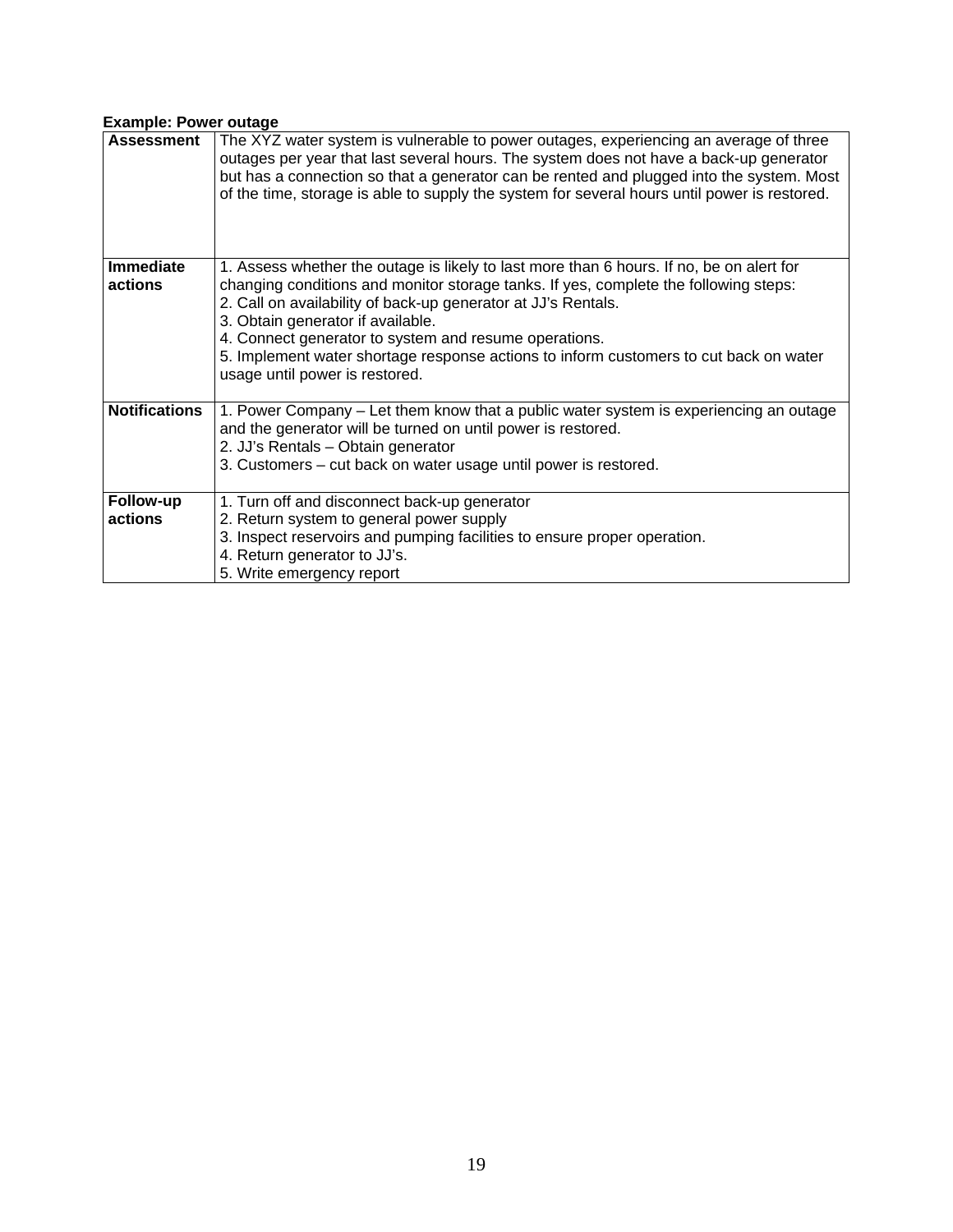# **Section 11. Alternative Water Sources**

Water contamination or disruption of supply may require that the water system get water from an alternative source to meet basic community needs. All public water systems should plan ahead to provide alternate safe water during an emergency, if feasible. It is important to evaluate potential alternative water supplies ahead of time to ensure the water is safe and the supply is available.

Sources that the water system may use when the primary and seasonal sources cannot meet demands are defined as "emergency sources." They are used only when required by extreme, and mostly unpredictable, circumstances. Alternative sources might include emergency or back-up wells, surface water sources, or springs. A water system that anticipates use of an emergency source should plan and take action well in advance of any need. As part of the emergency response planning, the water system should test these sources and work with MassDEP to obtain approval as an emergency source. Another important consideration is whether the water system can establish an inter connection with an approved water supply that might benefit both systems in an emergency. Discuss this possibility with adjacent water systems. Other alternatives include bottled water suppliers or a local tanker truck that could bring in water for various uses.

| Water systems within one-<br>quarter mile of our system                                                                                                                   | <b>Feasibility of connecting</b>                                                                                                                                                                                                                                                                                                                                                                |
|---------------------------------------------------------------------------------------------------------------------------------------------------------------------------|-------------------------------------------------------------------------------------------------------------------------------------------------------------------------------------------------------------------------------------------------------------------------------------------------------------------------------------------------------------------------------------------------|
| There is one water system located<br>within one-quarter mile of the XYZ<br>water system. The XYZ distribution<br>system is within 1000 feet of the<br>other water system. | The system has discussed installing an inter connection with<br>the adjacent water supply. The system is willing, but at this<br>time cannot assist financially. The cost of the project is about<br>\$10,000 to install pipe and an inter connection. Unless the<br>other system can assist financially it is not feasible for the XYZ<br>system to construct the inter connection until 2006. |

#### **Example: Inter connection to adjacent water supply system**

#### **Example: Alternate source(s) of water**

| <b>Alternative</b><br>sources                                      | <b>Names</b>                     | <b>Phone</b>     | <b>Availability</b>                                       | Is the water<br>safe for<br>drinking? |
|--------------------------------------------------------------------|----------------------------------|------------------|-----------------------------------------------------------|---------------------------------------|
| <b>Bottled water</b><br>suppliers                                  | Bottled Water Inc.               | (978) 222-2222   | Up to 1000 gallons<br>in 1 gallon jugs<br>within 24 hours | Yes                                   |
| Tanker trucks in<br>the area available<br>to deliver bulk<br>water | Fred Jones, local<br>dairy truck | $(978)$ 333-3333 | 5000 gallons in<br>less than 6 hours                      | No                                    |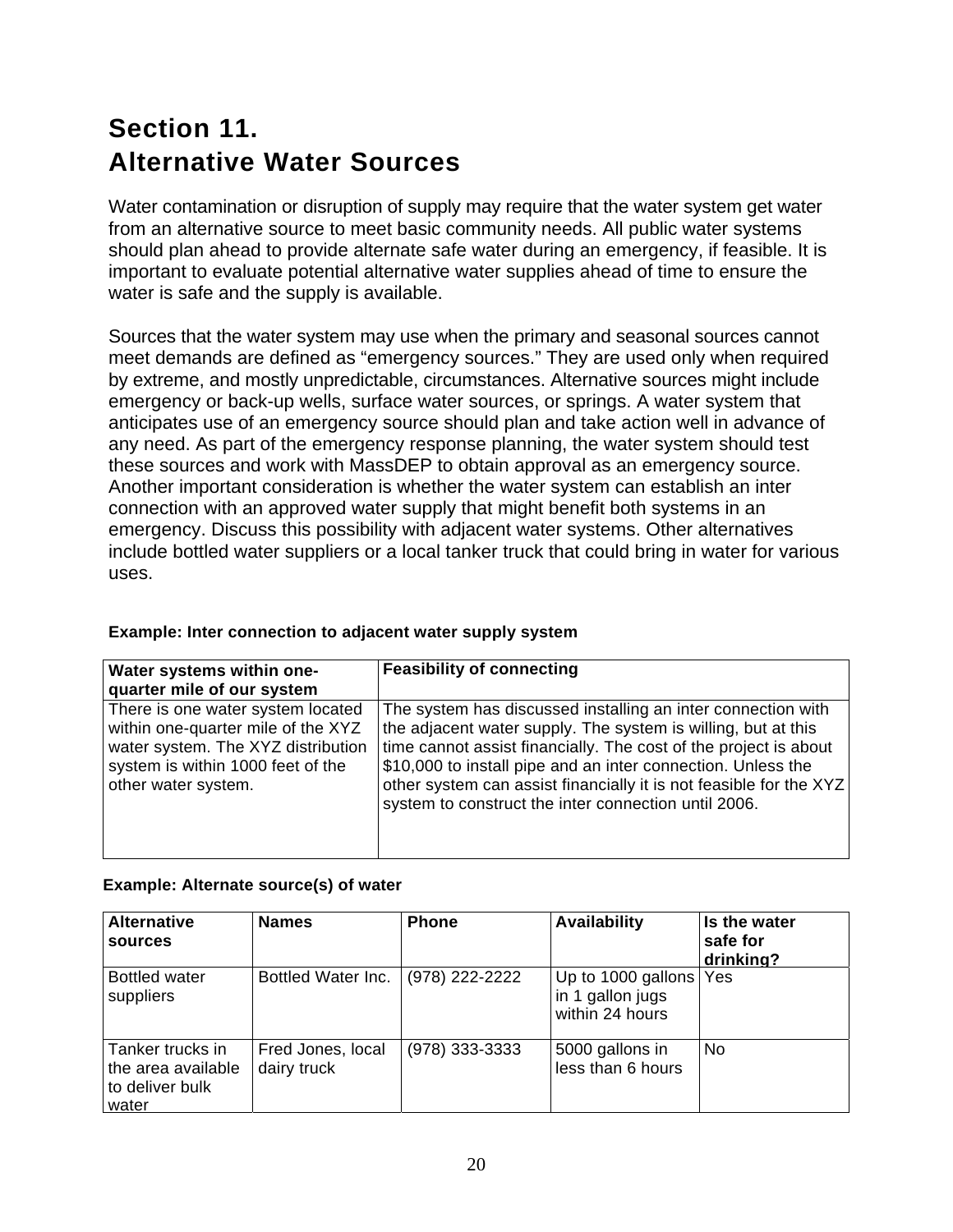# **Section 12. Curtailing Water Use**

An emergency may require reducing water usage, so you should identify curtailment measures in advance. Possible measures include restrictions on landscape watering, car washing, filling of swimming pools and hot tubs, and other nonessential activities such as cleaning driveways and sidewalks. There can be various combinations of voluntary and mandatory measures. The water system should develop and formally adopt measures through ordinance, resolution, or by-laws.

As part of this effort, consider ways to inform customers about the need to curtail water use. Examples include door-to-door postings, phone contact, posting of signs in visible community areas, and contacting the news media. Curtailment messages should be prescripted to ensure proper messages are delivered.

| <b>Water curtailment measures</b>                                                                                       | <b>Actions</b>                                                                                                                                                                                                                                                                                                                               |
|-------------------------------------------------------------------------------------------------------------------------|----------------------------------------------------------------------------------------------------------------------------------------------------------------------------------------------------------------------------------------------------------------------------------------------------------------------------------------------|
| Restrict outside water usage<br>including watering lawns, washing<br>cars, etc.<br>Request curtailment of inside usage. | . Upon making the decision that curtailment is needed:<br>• Draft door hanger with curtailment messages.<br>• Post on customer doors.<br>• Contact WRKO AM news to announce curtailment<br>message.<br>• Monitor system usage and spot check meter usage if time<br>is available.<br>• Continue message as long as curtailment is warranted. |

## **Example: Curtailing water use**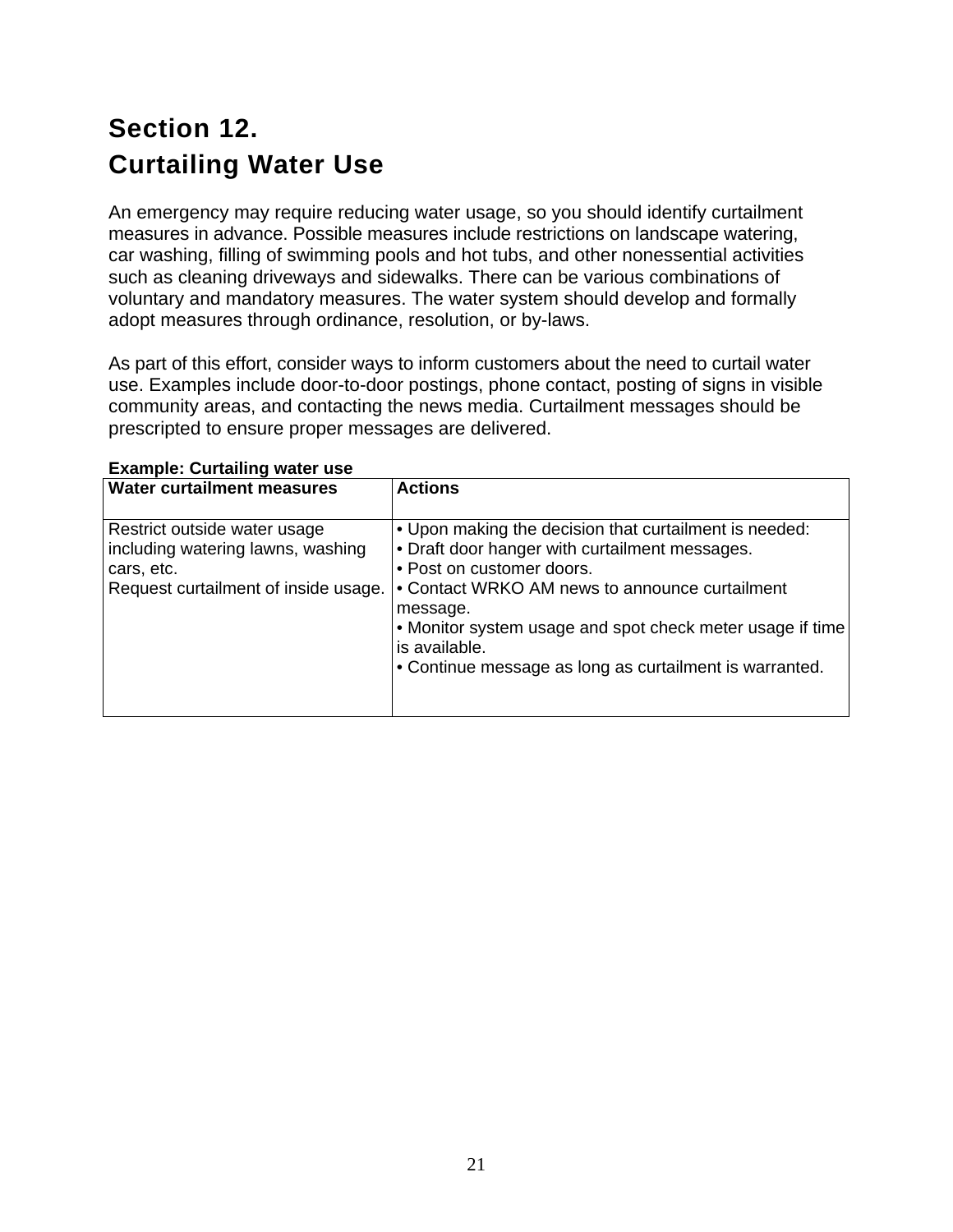# **Section 13. Returning to Normal Operation**

As the emergency passes and you regain control, the system must prepare to return to normal operating condition. This may be a very simple or very complex process, depending on the type and severity of the emergency. Returning to normal operation may simply mean the system restores power and the back-up generator is disconnected. Or it could mean the system has to obtain the proper number of satisfactory coliform tests and disinfect the system in order to lift a health advisory.

Many factors might need to be considered before you decide to return to normal operation. For example:

- Has the system been repaired to the point that it can meet demand?
- Has the system operator made a safety and operational inspection of all system components?
- Has the system been properly flushed, disinfected and pressure tested?
- Has the water been adequately tested in accordance with sampling regulations?
- Does the water meet standards?
- Is there adequate staff to operate and manage the system?
- Do federal, state, and local agencies support returning to normal operation?
- Have you developed the proper public messages?

The emergency response plan should include a discussion of the follow-up actions and staff responsibilities that the system must take before returning to normal operation.

| <b>Action</b>          | <b>Description and actions</b>                                                                                                                                                                                                                             |
|------------------------|------------------------------------------------------------------------------------------------------------------------------------------------------------------------------------------------------------------------------------------------------------|
| Inspect, flush, and    | Water system operator and support staff inspect all system facilities,                                                                                                                                                                                     |
| disinfect the system   | ensure all water quality tests have been done and the system has<br>been flushed and disinfected if necessary. Water system operator<br>makes a report to the water system manager. Water system manager<br>makes decision on current condition of system. |
| Verification of water  | Water system manager verifies water quality sampling results.                                                                                                                                                                                              |
| quality                |                                                                                                                                                                                                                                                            |
| Coordinate with        | Water system manager coordinates with MassDEP Drinking Water                                                                                                                                                                                               |
| MassDEP Drinking Water | Program on system condition and water quality results.                                                                                                                                                                                                     |
| Program                |                                                                                                                                                                                                                                                            |
| Notify customers       | Water system manager meets with water system operator and                                                                                                                                                                                                  |
|                        | communications lead to write notice to customers. Water system                                                                                                                                                                                             |
|                        | manager directs communications lead to distribute public notice.                                                                                                                                                                                           |
| Write emergency report | Water system manager writes report and send a copy to MassDEP.                                                                                                                                                                                             |

## **Example: Returning to normal operations**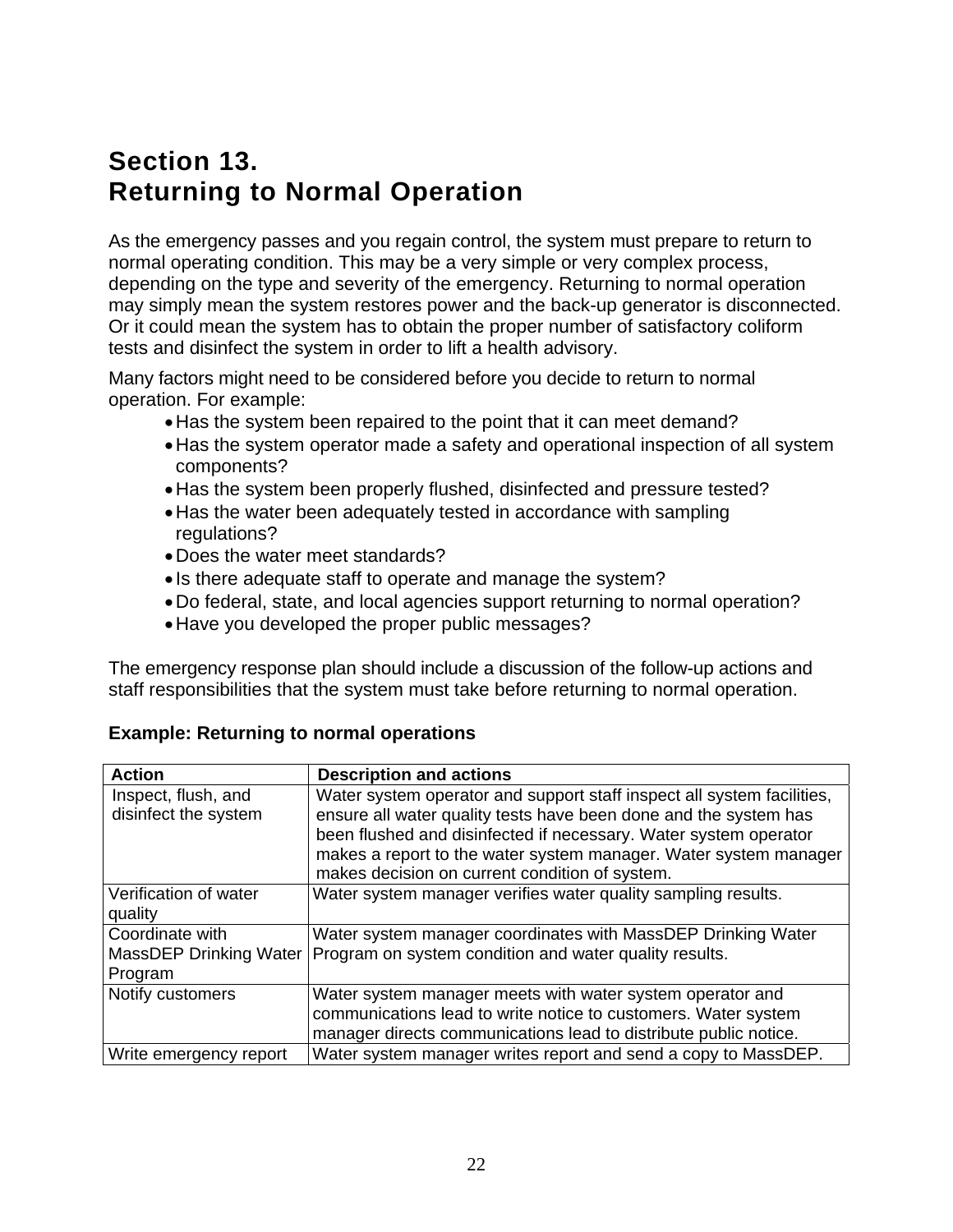# **Section 14. Training and Rehearsals**

# **Training**

Emergency response training is essential. Training educates system personnel about emergency situations and resulting effects on water systems and also provides an opportunity to practice responses. Any training should have a purpose, appropriately selected personnel, and qualified instruction and supporting materials.

Training can be conducted in a variety of ways, including attending training classes or bringing in experienced trainers for on-site training and exercises. On-site exercises with experienced trainers are very useful, as they involve activities that are specific to the water system. Personnel can practice emergency communications, isolating parts of the system, inspecting system components, and learning what to look for in case of a security breach. It is also important to train staff on risk communications or how to communicate with the media and customers during an emergency.

When planning training, consider the system's size, the type and complexity of its components, staff needs, and operational needs. Periodic training reinforces previous efforts, as people often forget things that they don't use very often. It also provides an opportunity to train new staff and learn about new problems, new techniques, and changes in equipment. Be aware of current and upcoming training topics, especially hot topics that tend to come around as a result of a specific event.

## **Example: Training**

| <b>Position</b>               | Training needs and expectations                                                                 |
|-------------------------------|-------------------------------------------------------------------------------------------------|
| Water System Manager          | Emergency response communications, emergency response<br>planning, issuing health advisories    |
| Water System Operator         | Emergency response communications, emergency response<br>planning, suspicious activity training |
| Field support                 | Emergency response communications, suspicious activity training                                 |
| <b>Administrative Support</b> | Emergency response communications, emergency response<br>planning                               |

Identify staff position training needs and expectations.

## **Emergency rehearsals**

Emergency rehearsals, sometimes referred to as "table-top exercises" are valuable tools to make sure employees are always prepared to respond. Ideally, rehearsals are set up by the water system manager and are unannounced to employees. During these rehearsals, employees are required to conduct actual responses. They make phone or radio calls, perform inspections, respond to inquires, and do other tasks. Get assistance from partners such as local health jurisdictions and local emergency response people.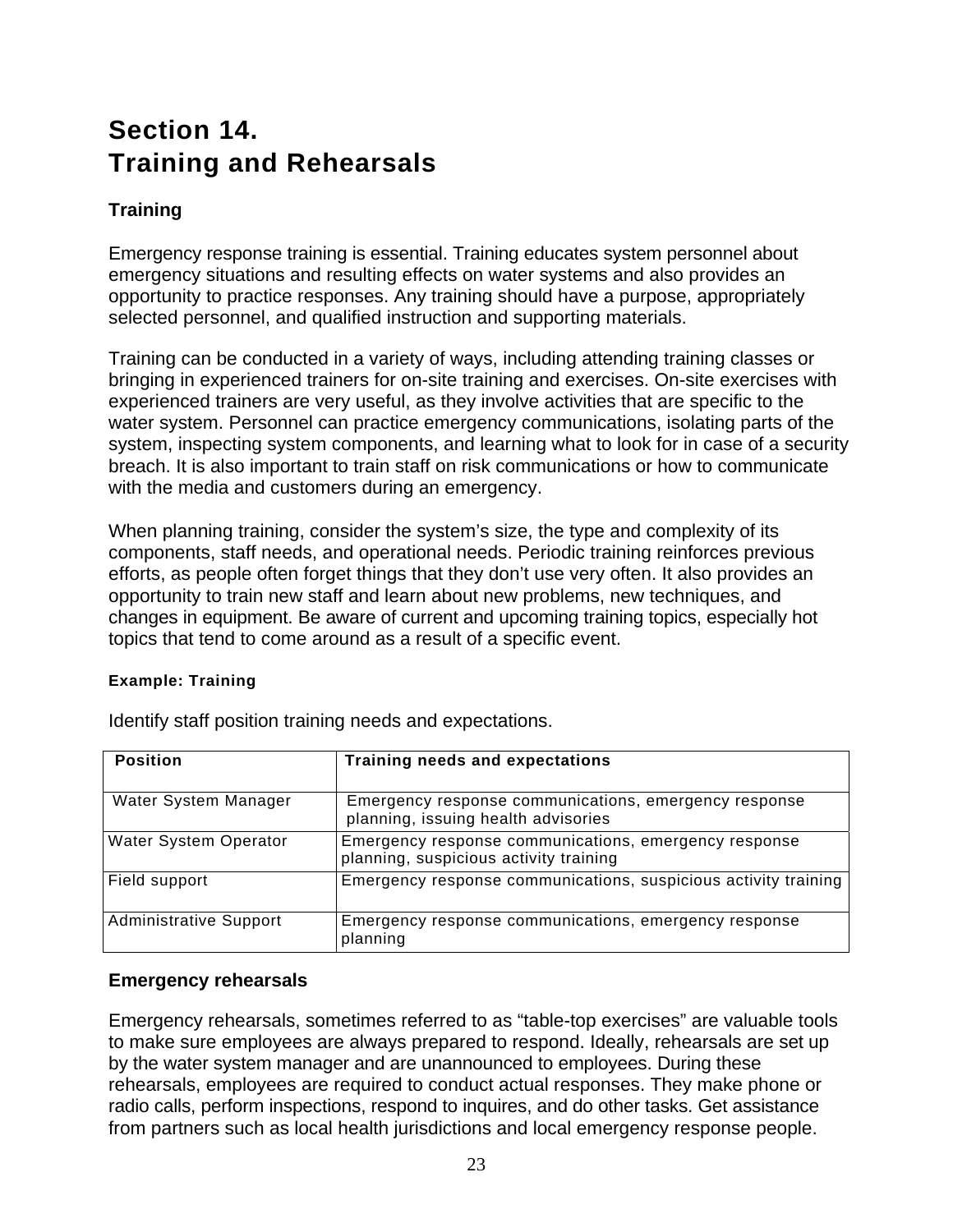Practicing for an emergency is the only real way to thoroughly evaluate the emergency response plan and the system's ability to implement it. The final step of a rehearsal is to evaluate and discuss the results. Conduct a staff meeting to go over the results and get input from those involved in the rehearsal. Then make modifications or set up training to be better prepared.

## **Example: Emergency rehearsals**

Schedule for drills, tabletop exercises, and other ways to practice emergency response:

| <b>Event</b>               | <b>Description</b>                                                                                              | <b>People and organizations</b><br>involved    | <b>Date</b> |
|----------------------------|-----------------------------------------------------------------------------------------------------------------|------------------------------------------------|-------------|
| Rehearsal                  | Conduct actual emergency<br>drill                                                                               | Water system staff                             | Unannounced |
| On-site training<br>drills | Conduct specific drills, i.e.,<br>communications, water line<br>breaks, sampling with a<br>professional trainer | Water system staff and<br>professional trainer | May 2006    |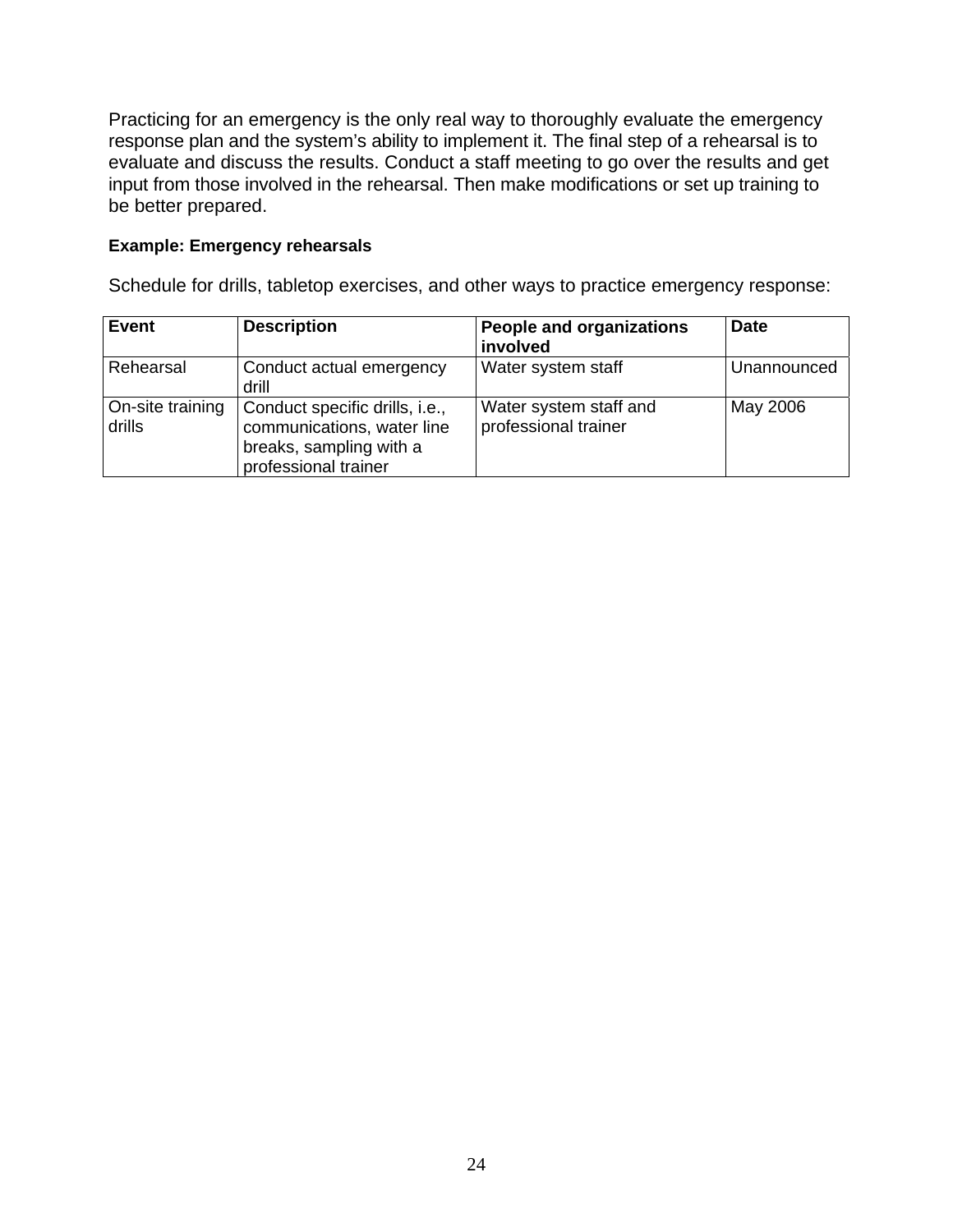# **Section 15. Plan Approval**

Representatives of the water system who are ultimately responsible, such as water system manager, owner, board members, commissioners and council members, should review, approve, and sign the emergency response plan. This demonstrates support for the plan, acknowledges the effort put into its preparation, and puts it officially into effect. Be sure to secure and protect the emergency response plan as it may contain sensitive information about facilities and response activities that you may not want others to know in order to safeguard the water system.

## **Example: Plan approval**

This plan is officially in effect when reviewed, approved, and signed by the following people:

| Name/Title                                          | <b>Signature</b> | Date          |
|-----------------------------------------------------|------------------|---------------|
| Marsha Ready<br>Water System Manager                | Marsha Ready     | March 1, 2006 |
| Bob Jones<br>Chairman<br><b>Water Commissioners</b> | <b>Bob Jones</b> | March 1, 2006 |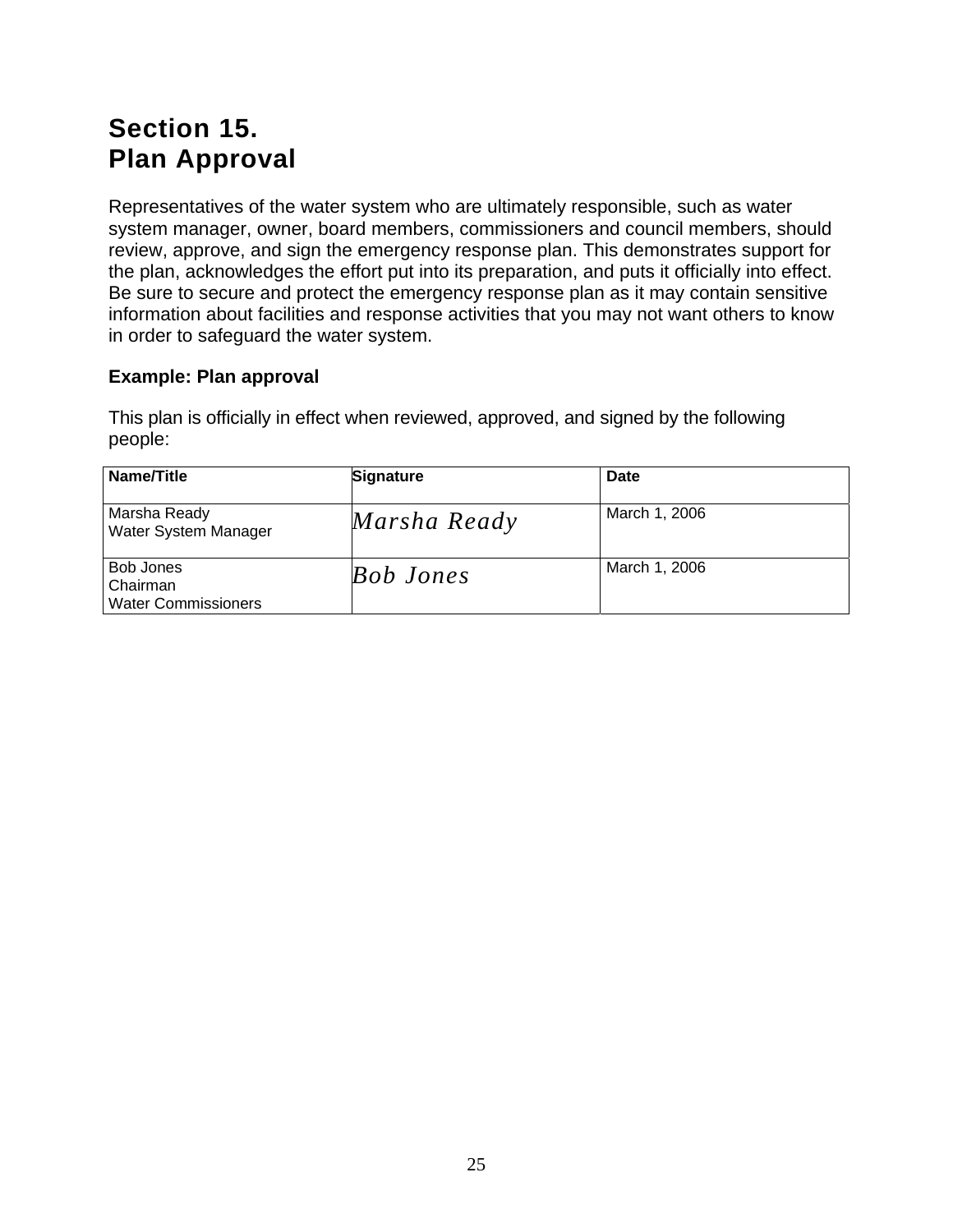# **Part 2: Planning Template Introduction**

Preparing an emergency response plan is an essential part of managing a drinking water system. The MassDEP has made this template available to all public water systems in the state to help them develop such plans.

# **How to use the template**

The template follows the outline in Part 1 of this document. Part 1 discusses key components of emergency planning and provides examples of how you might present information in your plan. Use Part 1 as a tool to learn about emergency planning and then fill out the template provided here as you go through your planning process. The template is just a guide; you may modify it in any way that works for you – add sections, take them out, or rearrange them if you wish. You may also use a completely different format for your plan if you find one that works better for your system.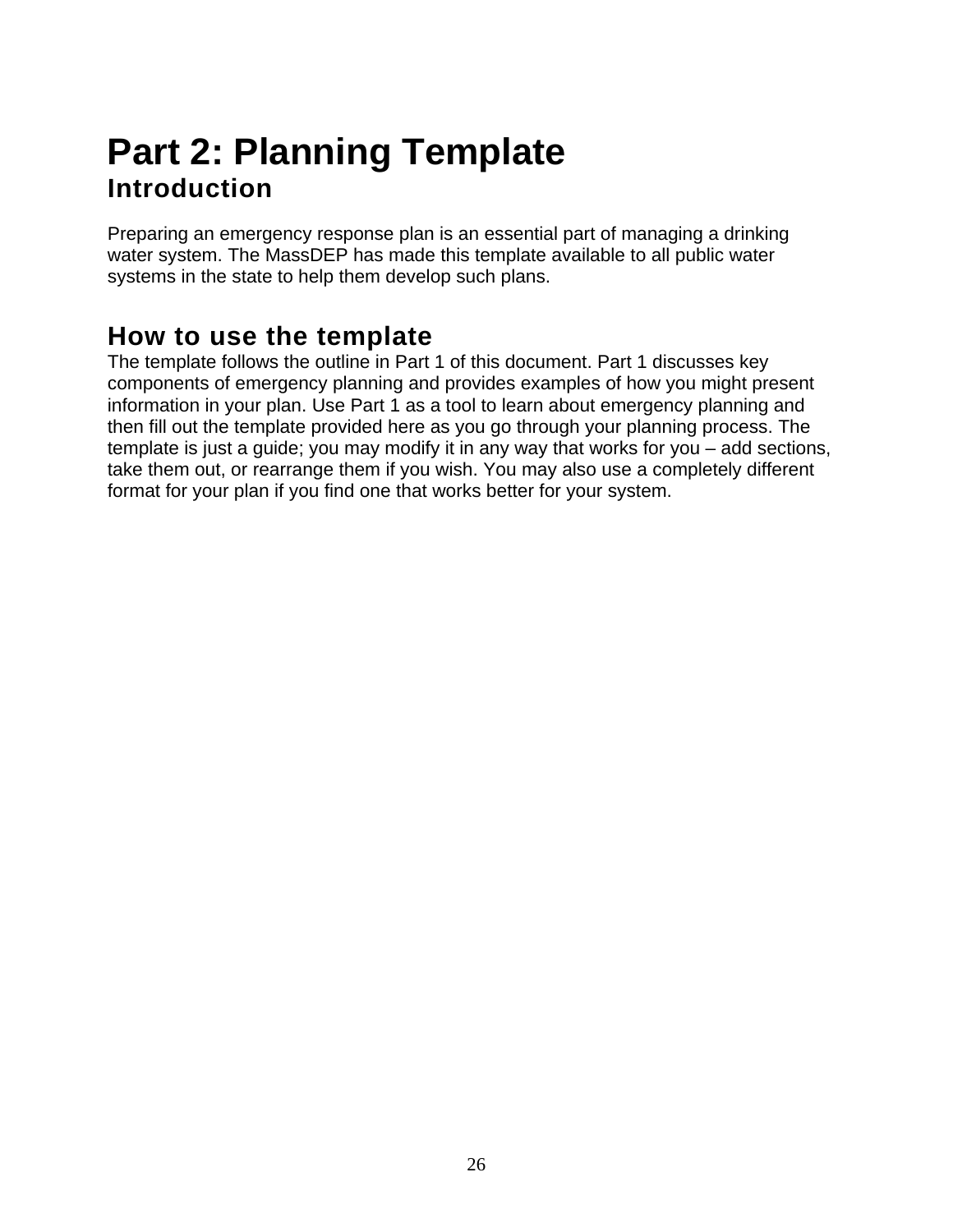# **XYZ Public Water System**

# **Emergency Response Plan**

**City/Town: \_\_\_\_\_\_\_\_\_\_\_\_\_ PWS Name: \_\_\_\_\_\_\_\_\_\_\_\_ PWS ID #:\_\_\_\_\_\_\_\_\_\_\_\_\_\_**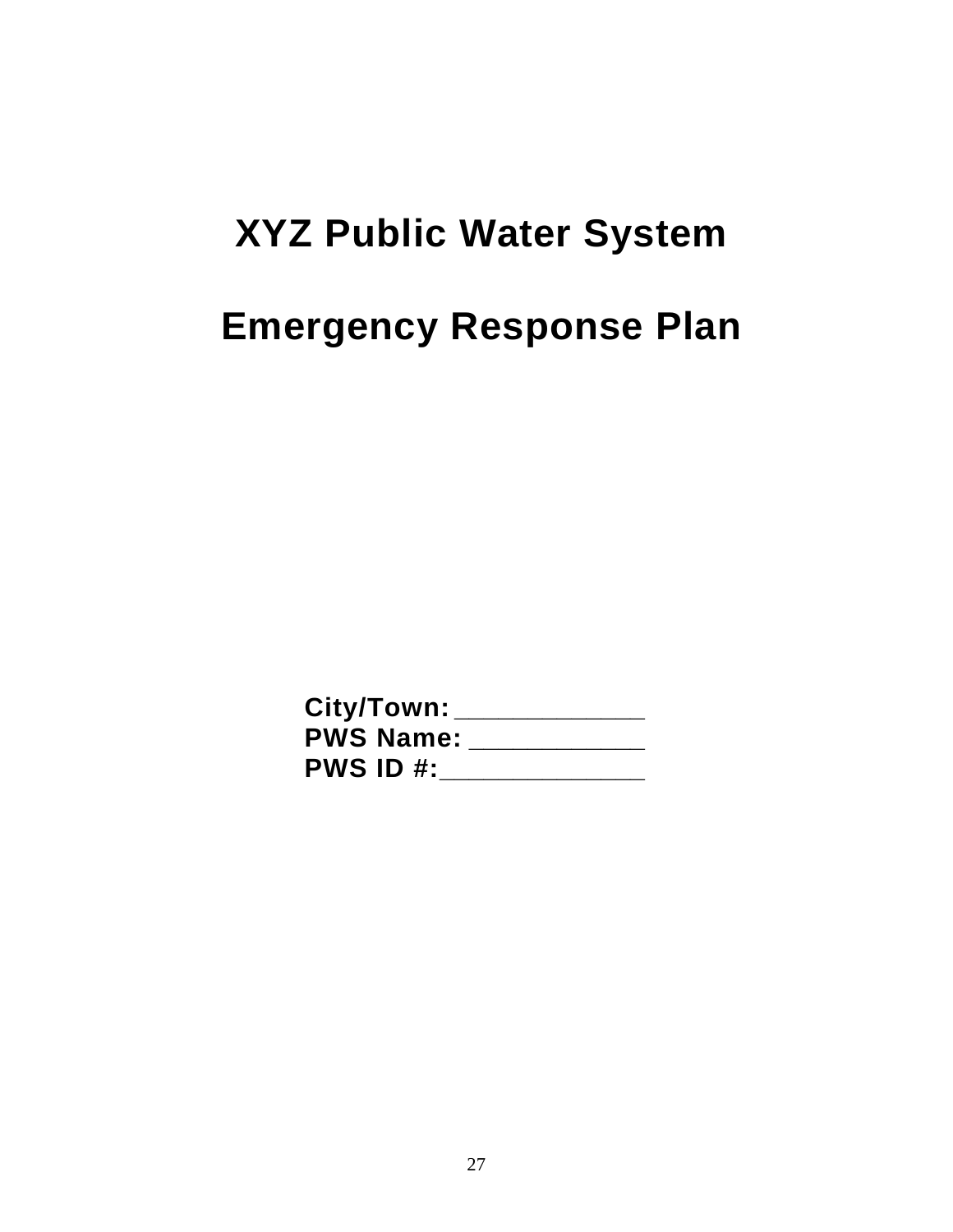# **Section 1. Emergency Response Mission and Goals**

Use the mission statement and goals to help focus emergency planning and response.

# **Emergency response mission and goals**

| <b>Mission statement for</b><br>emergency response |  |
|----------------------------------------------------|--|
| Goal 1                                             |  |
| Goal 2                                             |  |
| Goal 3                                             |  |
| Goal 4                                             |  |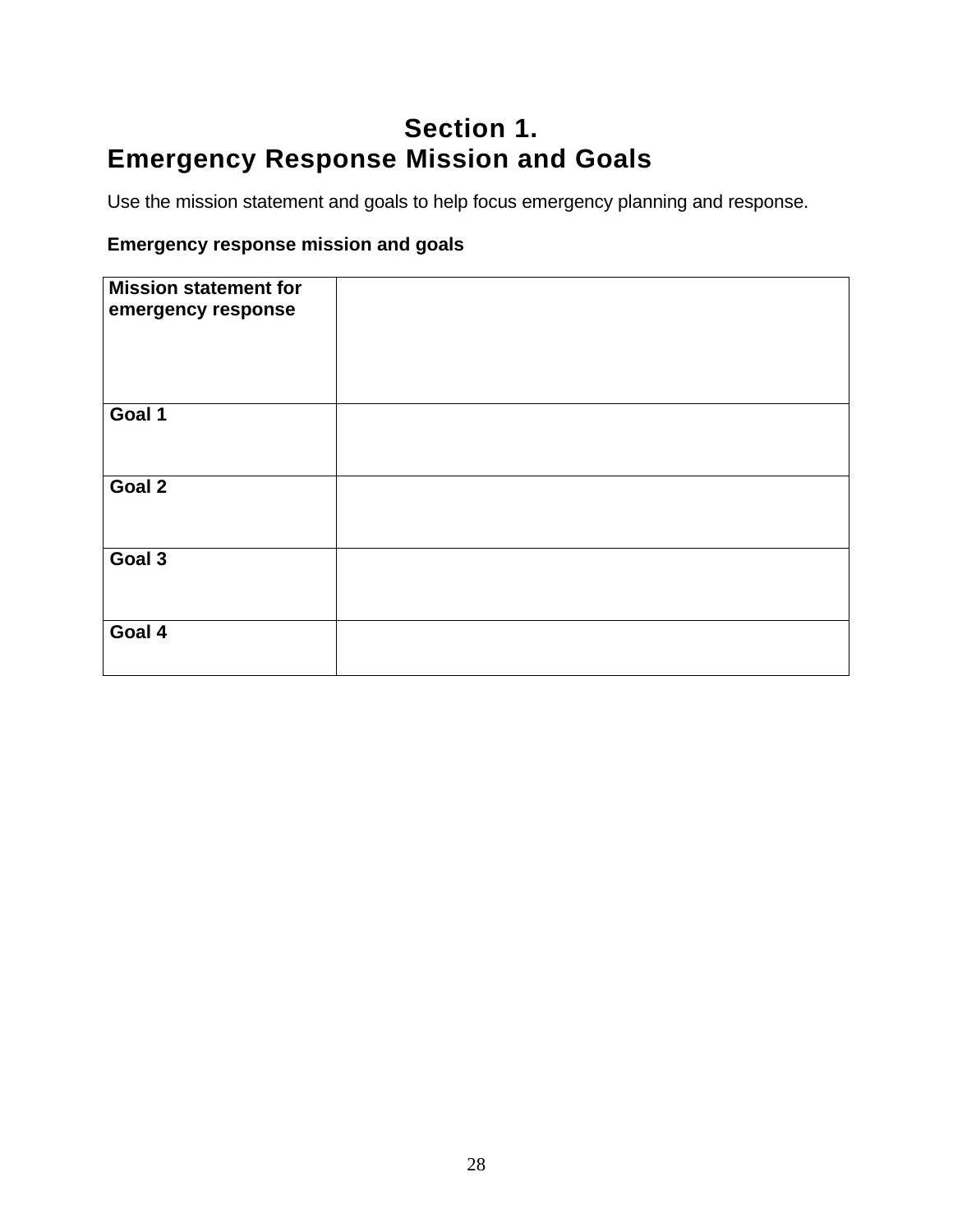# **Section 2. System Information**

Keep this basic information readily available for when you need it for emergency responders, repair people, and the news media.

## **System information**

**.** 

| <b>Public Water System identification</b><br>number (PWSID#)                                           |        |               |
|--------------------------------------------------------------------------------------------------------|--------|---------------|
| <b>System name and address</b>                                                                         |        |               |
| Directions to the system                                                                               |        |               |
| <b>Basic description and location of</b><br>system facilities                                          |        |               |
| <b>Location/Town</b>                                                                                   |        |               |
|                                                                                                        |        | connections   |
| <b>Population served and service</b><br>connections from Division of<br><b>Drinking Water records.</b> | people |               |
| System owner (the owner should<br>be listed as a person's name)                                        |        |               |
| Name, title, and phone number of                                                                       |        | Phone         |
| person responsible for<br>maintaining and implementing the                                             |        | Cell<br>Pager |
| emergency plan                                                                                         |        |               |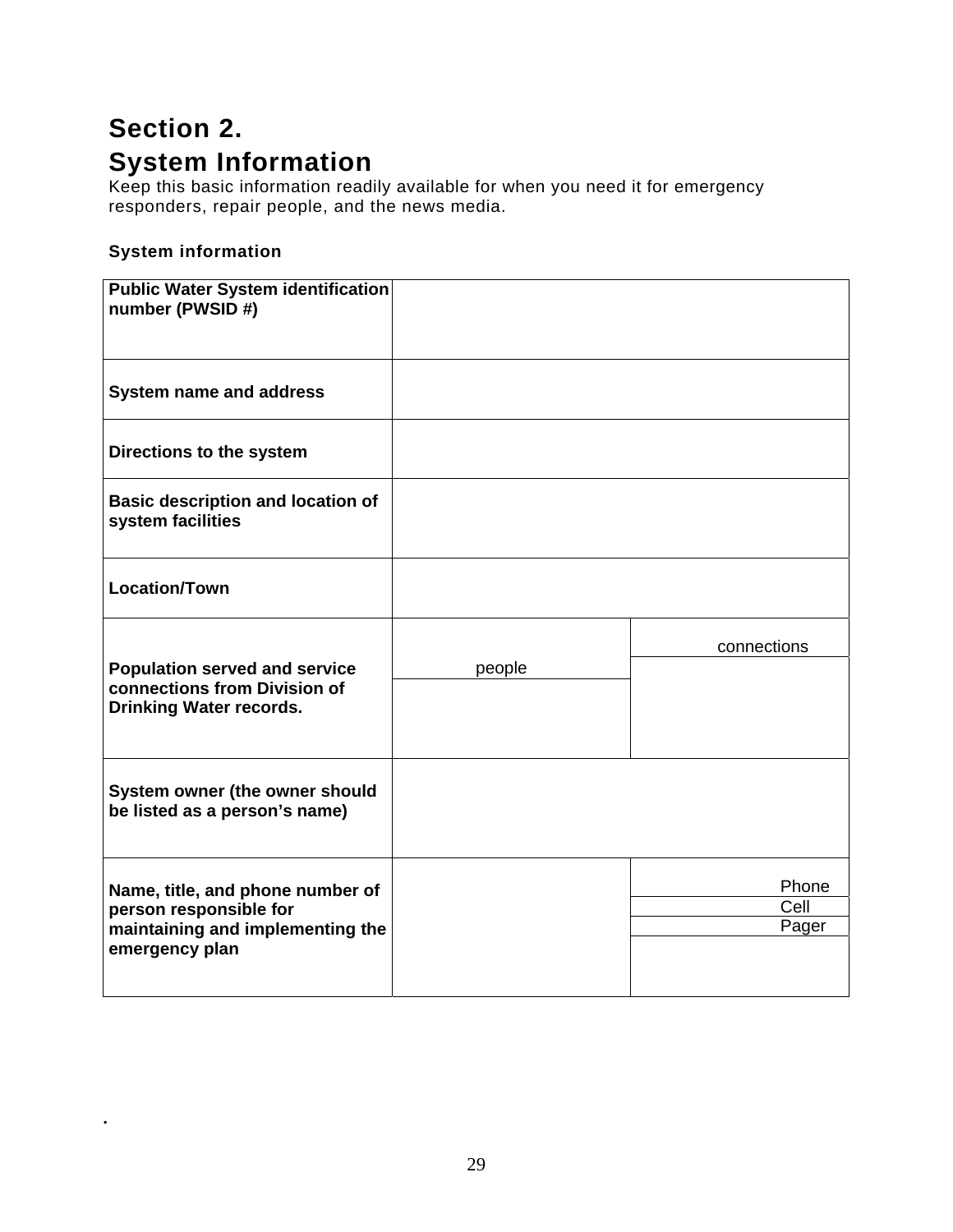# **Section 3. Chain of Command – Lines of Authority**

**The first response step** in any emergency is to inform the person at the top of this list, who is responsible for managing the emergency and making key decisions.

## **Chain of command – lines of authority**

| Name and title | Responsibilities during an emergency & contact<br>numbers |
|----------------|-----------------------------------------------------------|
|                |                                                           |
|                |                                                           |
|                |                                                           |
|                |                                                           |
|                |                                                           |
|                |                                                           |
|                |                                                           |
|                |                                                           |
|                |                                                           |
|                |                                                           |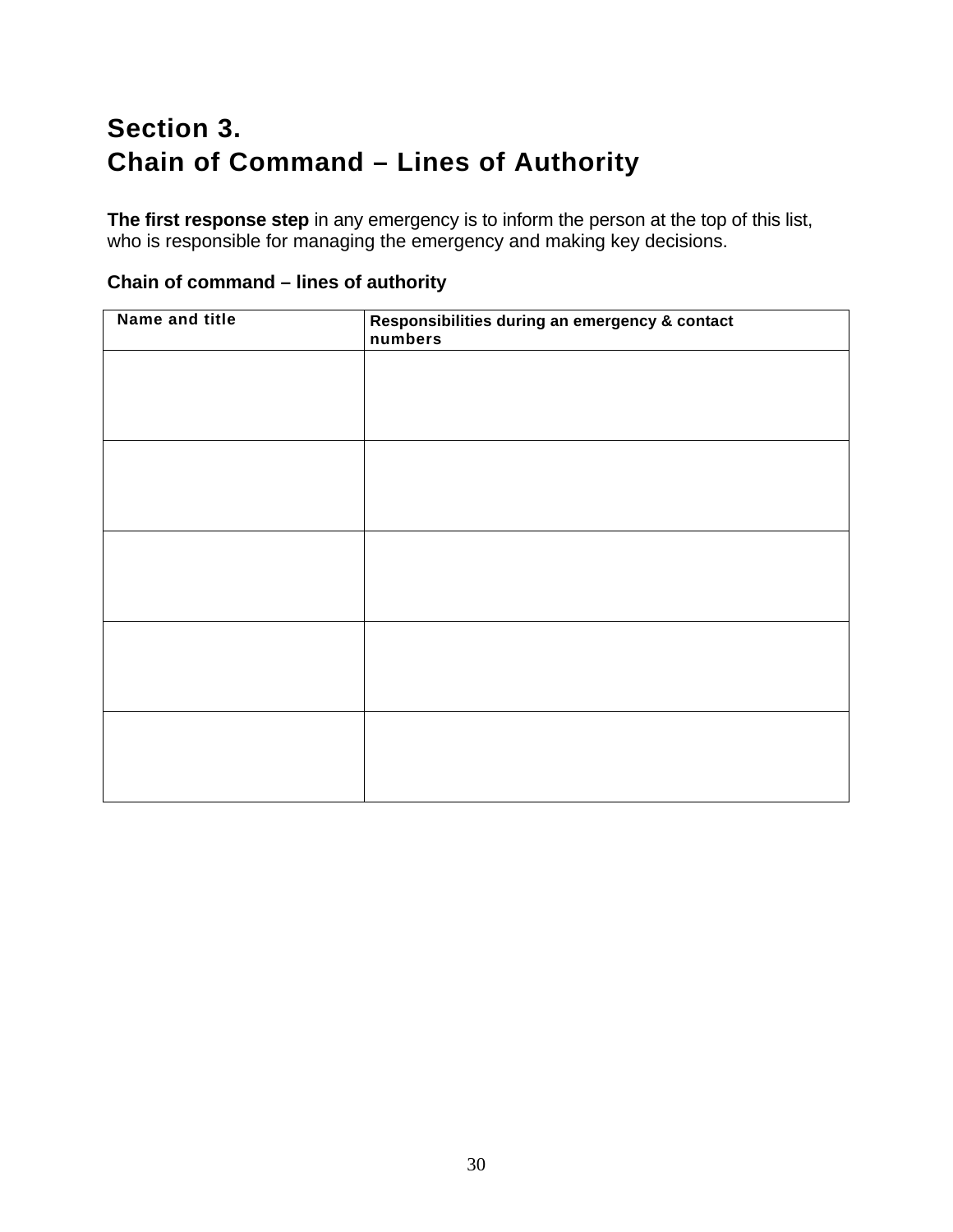# **Section 4. Events that Cause Emergencies**

The events listed below may cause water system emergencies. They are arranged from highest to lowest probable risk.

## **Events that cause emergencies**

| Type of event | <b>Probability or risk</b><br>(High-Med-Low) | <b>Comments</b> |
|---------------|----------------------------------------------|-----------------|
|               |                                              |                 |
|               |                                              |                 |
|               |                                              |                 |
|               |                                              |                 |
|               |                                              |                 |
|               |                                              |                 |
|               |                                              |                 |
|               |                                              |                 |
|               |                                              |                 |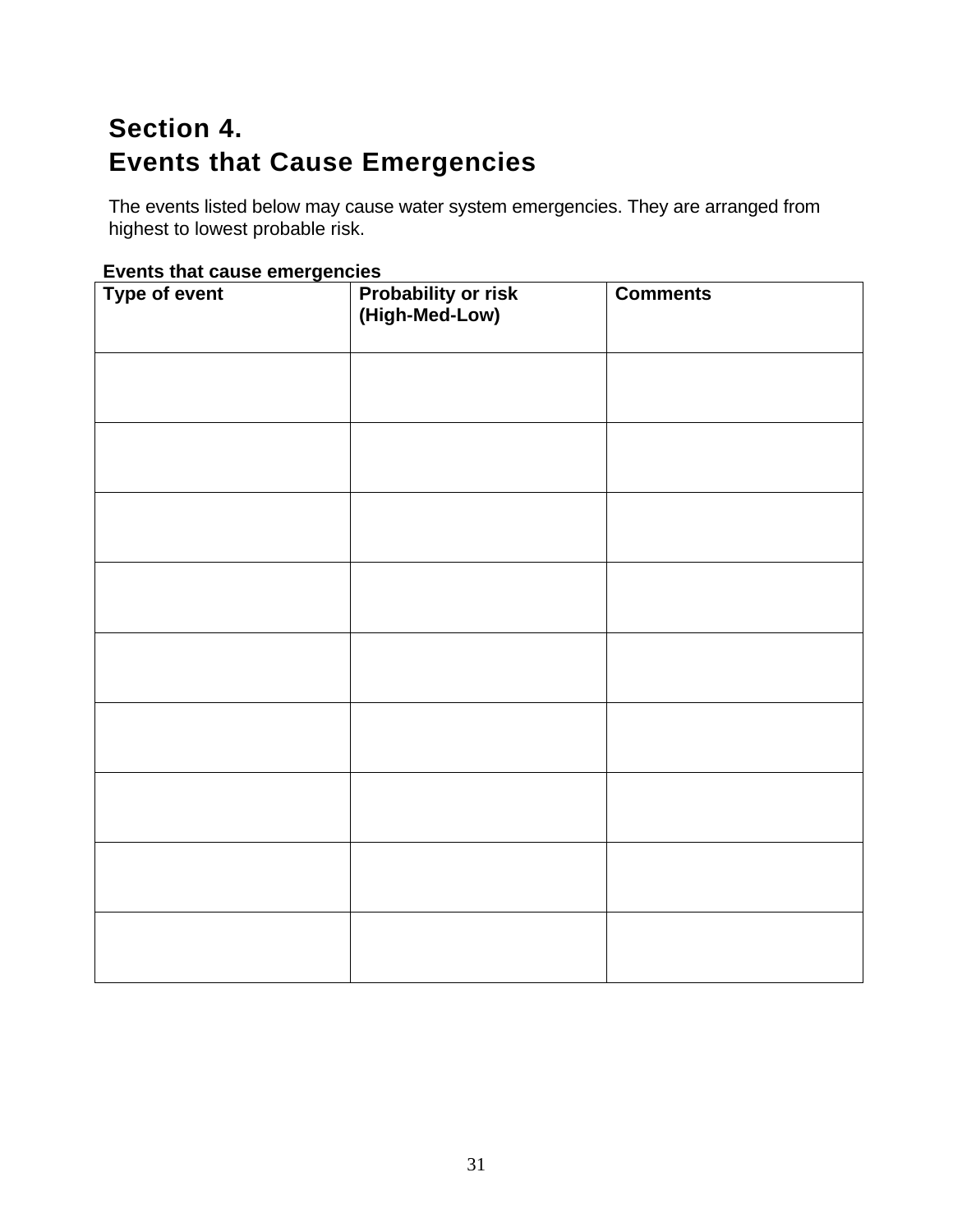# **Section 5. Severity of Emergencies**

Decisions on severity should be collaborative among system personnel, but are ultimately made by the person in charge of the emergency. The information for making such a decision will accumulate over time, and may result in changes in the assessment of severity.

Communicate each assessment of severity immediately to all those dealing with the emergency. Make sure staff have cell phones, pagers, or radios when they are in the field.

| <b>Description:</b>                                                              |  |
|----------------------------------------------------------------------------------|--|
| <b>Level II - _______________________</b> (Definition)<br><b>Description:</b>    |  |
| <b>Level III - _________________________</b> (Definition)<br><b>Description:</b> |  |
| Level IV -__________________________________ (Definition)<br><b>Description:</b> |  |
| <b>Level V - _________________________</b> (Definition)<br><b>Description:</b>   |  |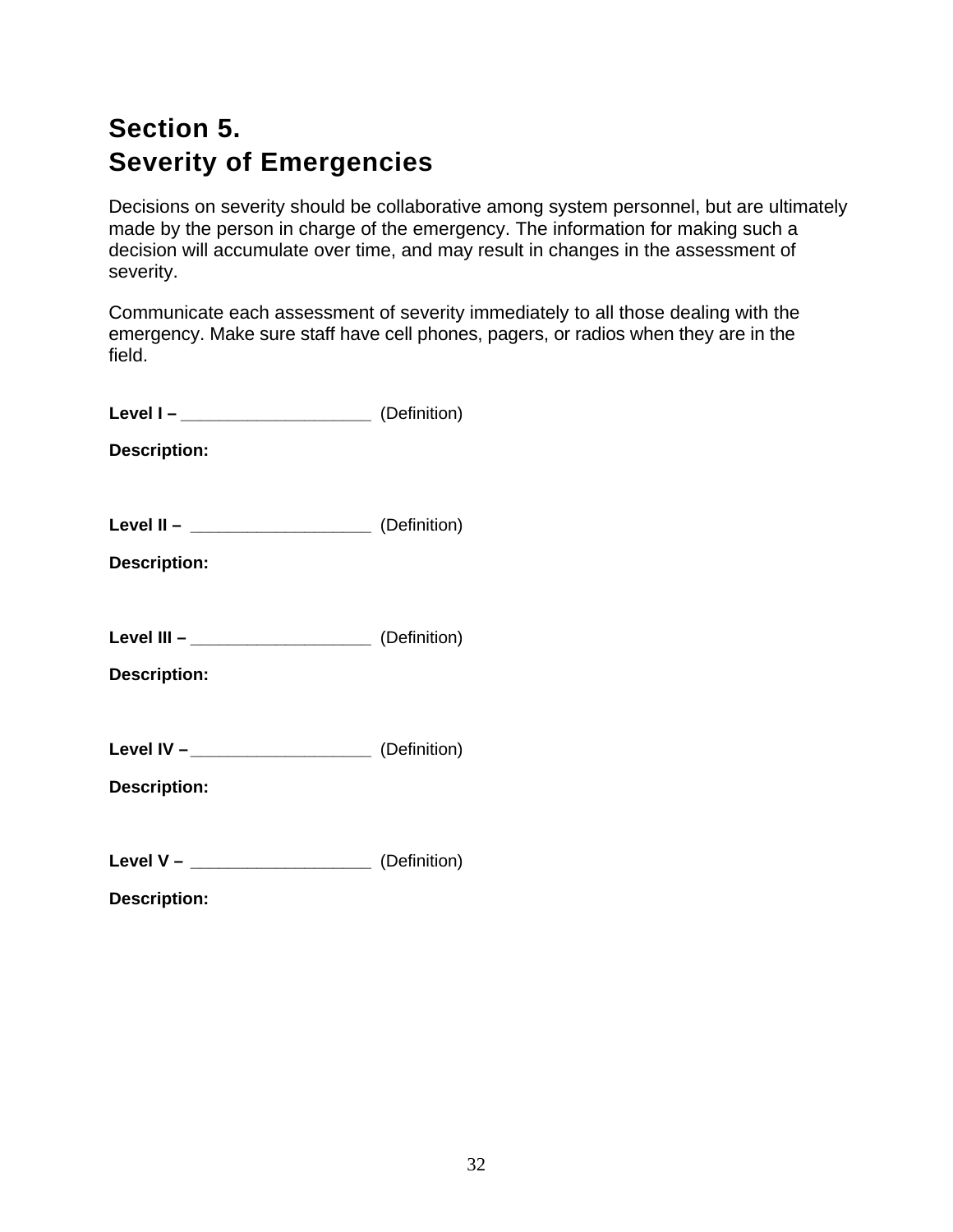# **Section 6. Emergency Notification**

## **Notification call-up lists**

Use these lists to notify important parties during an emergency.

#### **Local notification list**

| Local Law Enforcement day      | Local Law Enforcement night            |
|--------------------------------|----------------------------------------|
| Fire Dept day                  | Fire Dept night                        |
| Ambulance service day          | Ambulance service night                |
| Local Health Jurisdiction day  | Local Health Jurisdiction after hours  |
| Water Testing Laboratory day   | Water Testing Laboratory after hours   |
| Local emergency management day | Local emergency management after hours |
| Water System Operator day      | Water System Operator night            |
| Neighboring Water System day   | Neighboring Water System night         |
| Neighboring Water System day   | Neighboring Water System night         |
| News Media Contact             | Local Radio Station                    |
| Other                          | Other                                  |

# **State notification list**

| State Police day                           | State Police night                                 |
|--------------------------------------------|----------------------------------------------------|
| Drinking Water Program Regional Office day | Drinking Water Program Regional Office after hours |
| State testing laboratory day               | State testing laboratory after hours               |
| Other                                      | Other                                              |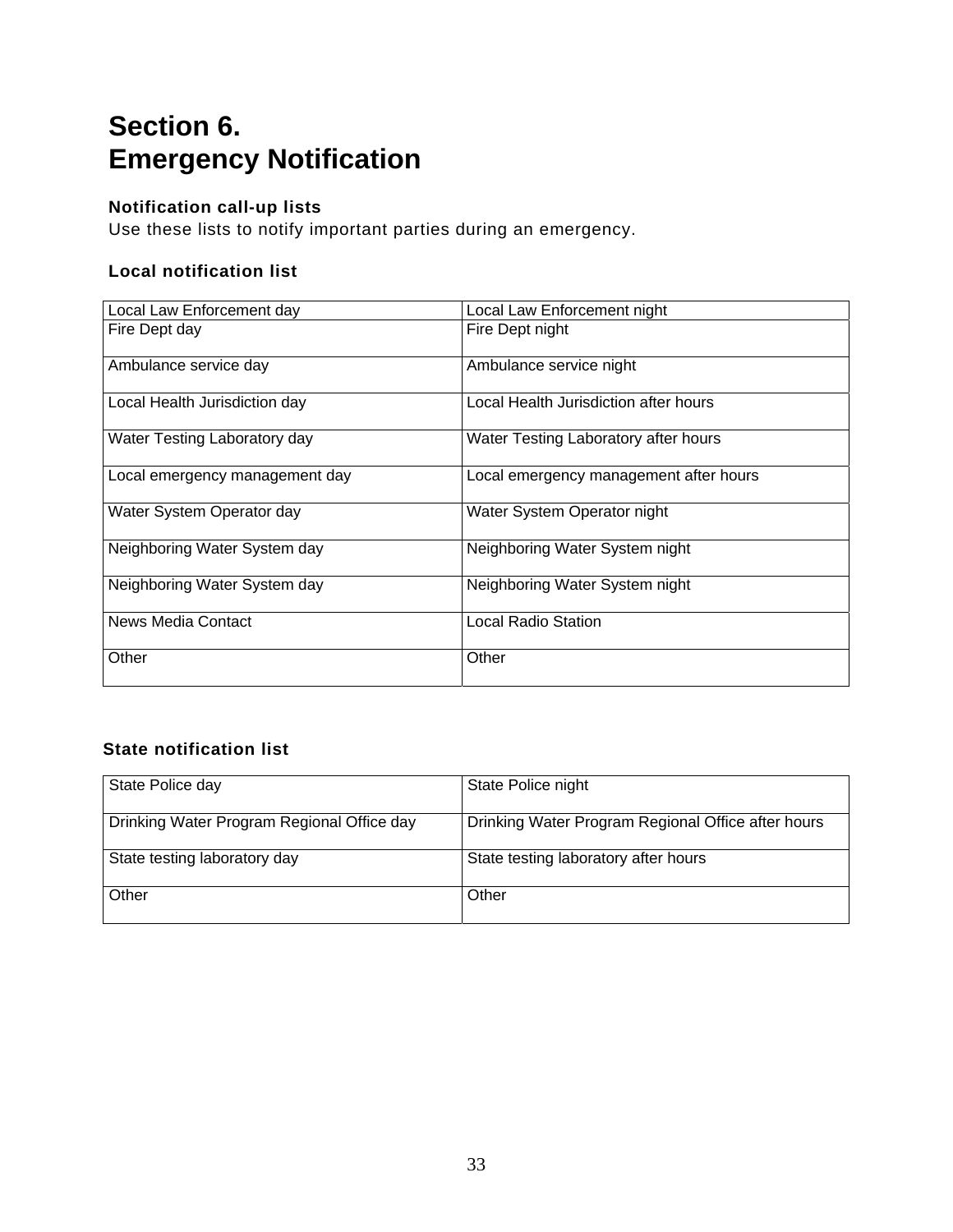## **Service/repair notification list**

| Electrician day             | Electrician night             |
|-----------------------------|-------------------------------|
| Electric Utility day        | <b>Electric Utility night</b> |
| Plumber day                 | Plumber night                 |
| Pump Specialist day         | Pump Specialist night         |
| Soil Excavator day          | Soil Excavator night          |
| <b>Equipment Rental day</b> | <b>Equipment Rental night</b> |
| Other                       | Other                         |
| Other                       | Other                         |

## **Notification procedures**

### **Notifying water system customers**

| Who is<br>Responsible: |  |
|------------------------|--|
| <b>Procedures:</b>     |  |

## **Alerting local law enforcement, state drinking water officials, and local health**

| Who is<br>Responsible: |  |
|------------------------|--|
| <b>Procedures:</b>     |  |

## **Contacting service and repair contractors**

| Who is<br>Responsible: |  |
|------------------------|--|
| <b>Procedures:</b>     |  |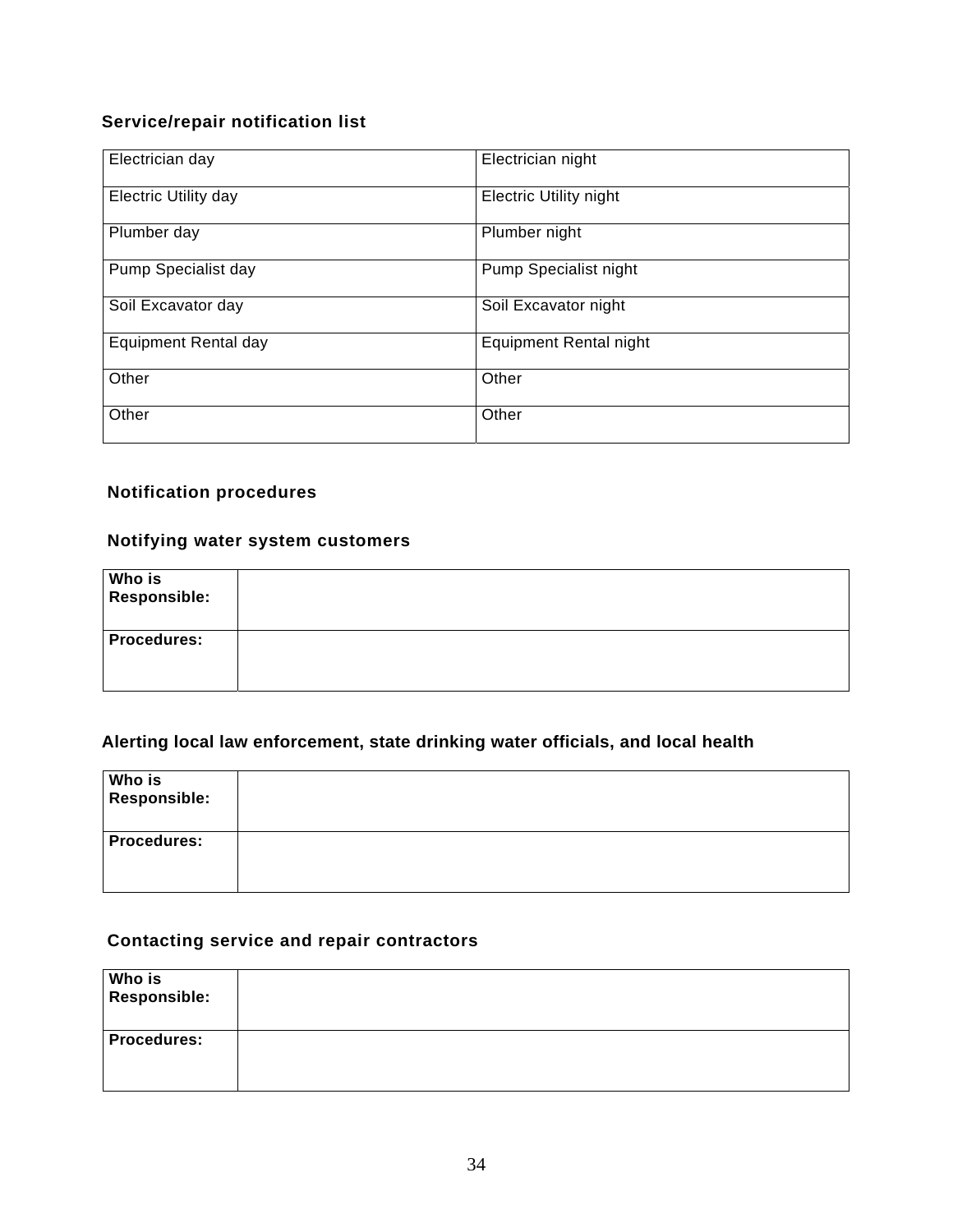## **Contact neighboring water systems, if necessary**

| Who is<br>Responsible: |  |
|------------------------|--|
| <b>Procedures:</b>     |  |

## **Procedures for issuing a health advisory**

| Who is<br>Responsible: |  |
|------------------------|--|
| <b>Procedures:</b>     |  |

## **Other procedures, as necessary**

| Who is<br>Responsible: |  |
|------------------------|--|
| <b>Procedures:</b>     |  |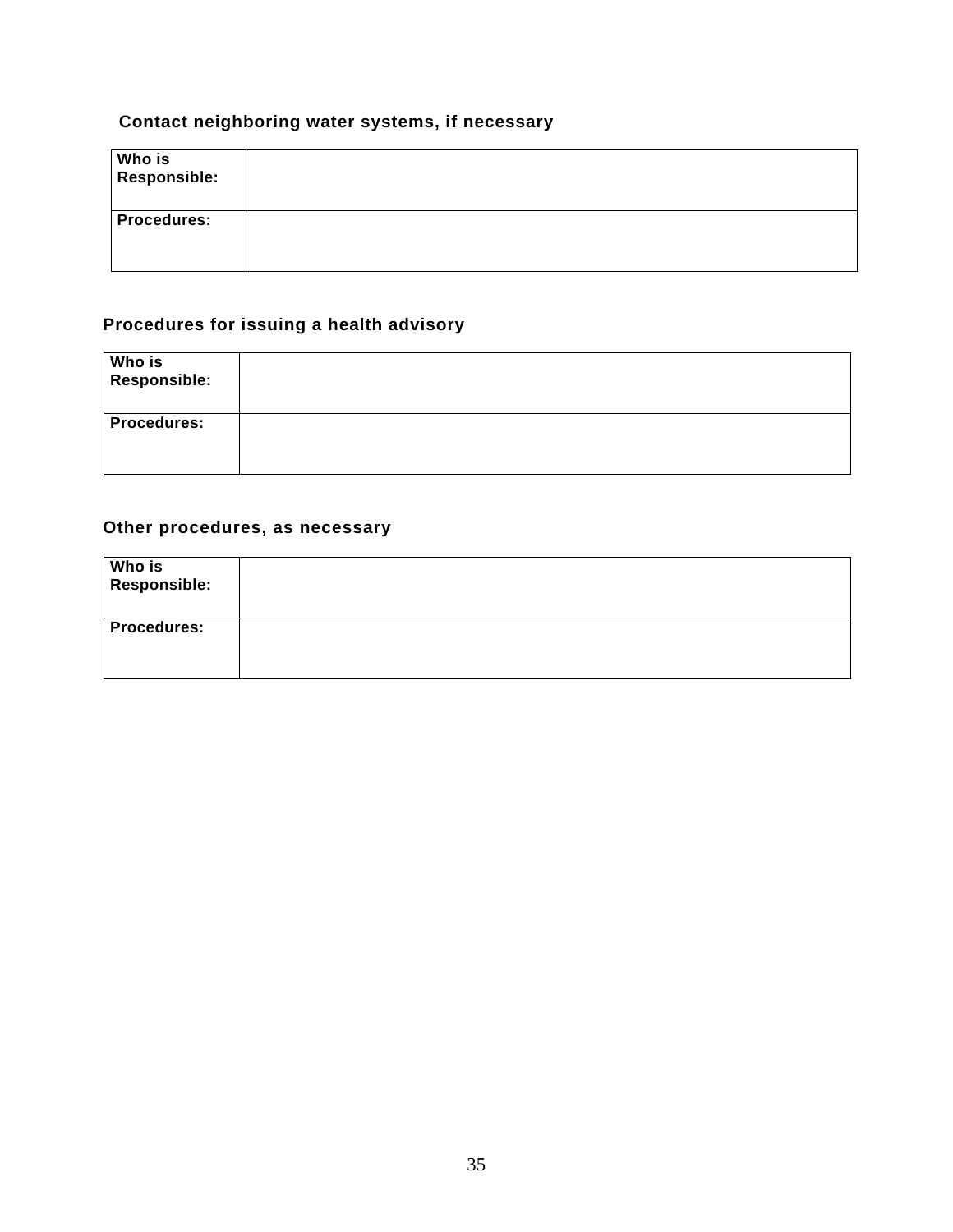# **Section 7. Water Quality Sampling**

If contamination is suspected, notify and work with the local health jurisdiction and MassDEP, Drinking Water Program regional office to help identify what testing should be done. This may help prevent illness or even death.

## **Water quality sampling**

| <b>Sampling</b><br>parameter                        | Do we have<br>procedures? Yes/No | Basic steps to conduct sampling (sites, frequency,<br>procedures, lab requirements, lab locations, contacts,<br>etc.) |
|-----------------------------------------------------|----------------------------------|-----------------------------------------------------------------------------------------------------------------------|
|                                                     |                                  |                                                                                                                       |
| Coliform Bacteria                                   |                                  |                                                                                                                       |
| Heterotrophic Plate<br>Count (H PC)                 |                                  |                                                                                                                       |
| <b>Chlorine Residual</b>                            |                                  |                                                                                                                       |
| <b>Chlorine Demand</b>                              |                                  |                                                                                                                       |
| Nitrate/Nitrite                                     |                                  |                                                                                                                       |
| <b>Total Organic</b><br>Carbon (TOC)                |                                  |                                                                                                                       |
| <b>Total Halogenated</b><br>Organic Carbon<br>(TOX) |                                  |                                                                                                                       |
| Cyanide                                             |                                  |                                                                                                                       |
|                                                     |                                  |                                                                                                                       |
|                                                     |                                  |                                                                                                                       |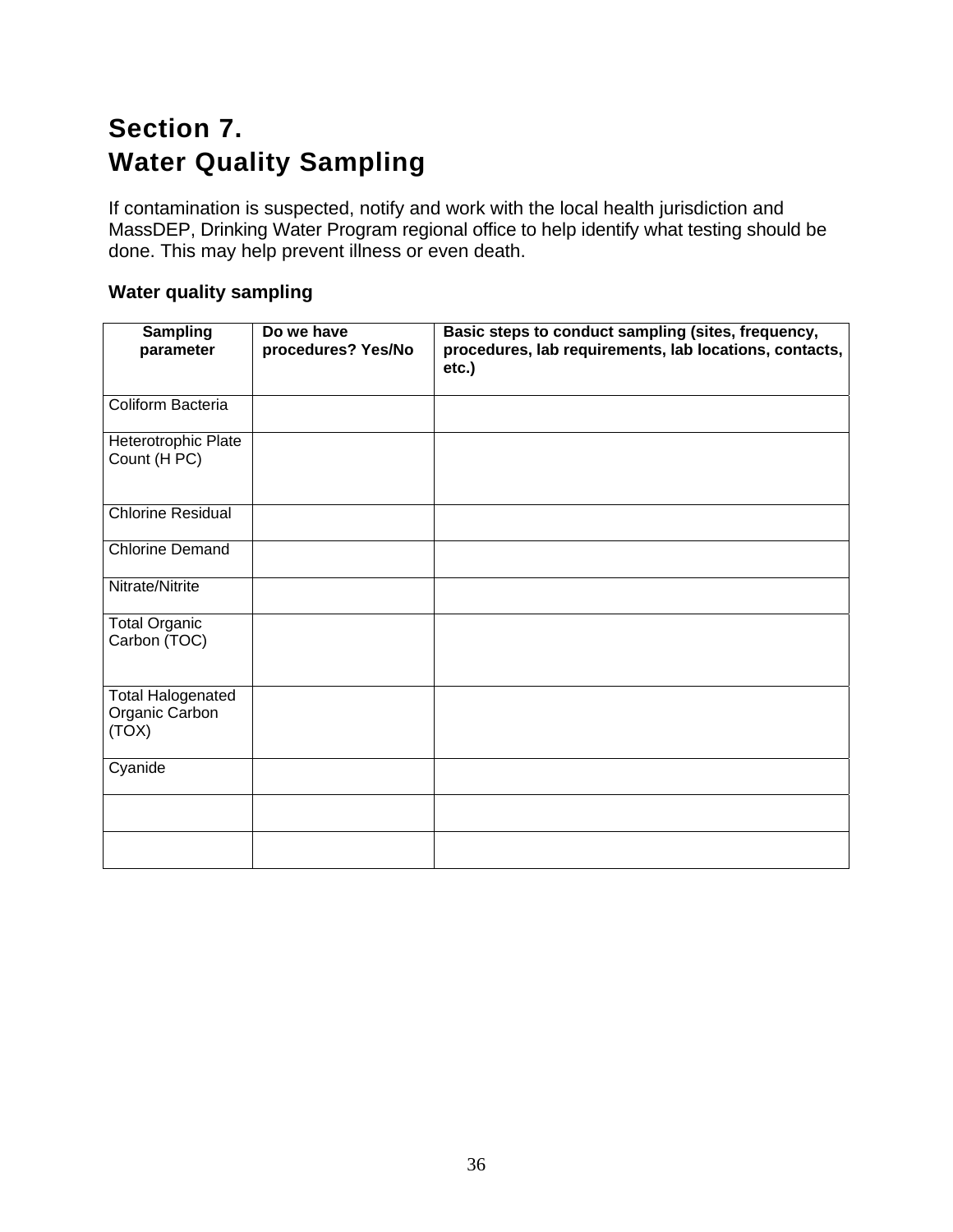# **Section 8. Effective Communication**

Communication with customers, the news media, and the general public is a critical part of emergency response.

## **Designated public spokesperson**

Designate a spokesperson (and alternates) for delivering messages to the news media and the public (see Section 6 for news media contacts in local notification list).

**Designate a spokesperson and alternates Spokesperson** Alternate 1 Alternate 2

#### **Key messages**

**Develop possible messages in advance, and update them as the emergency develops:**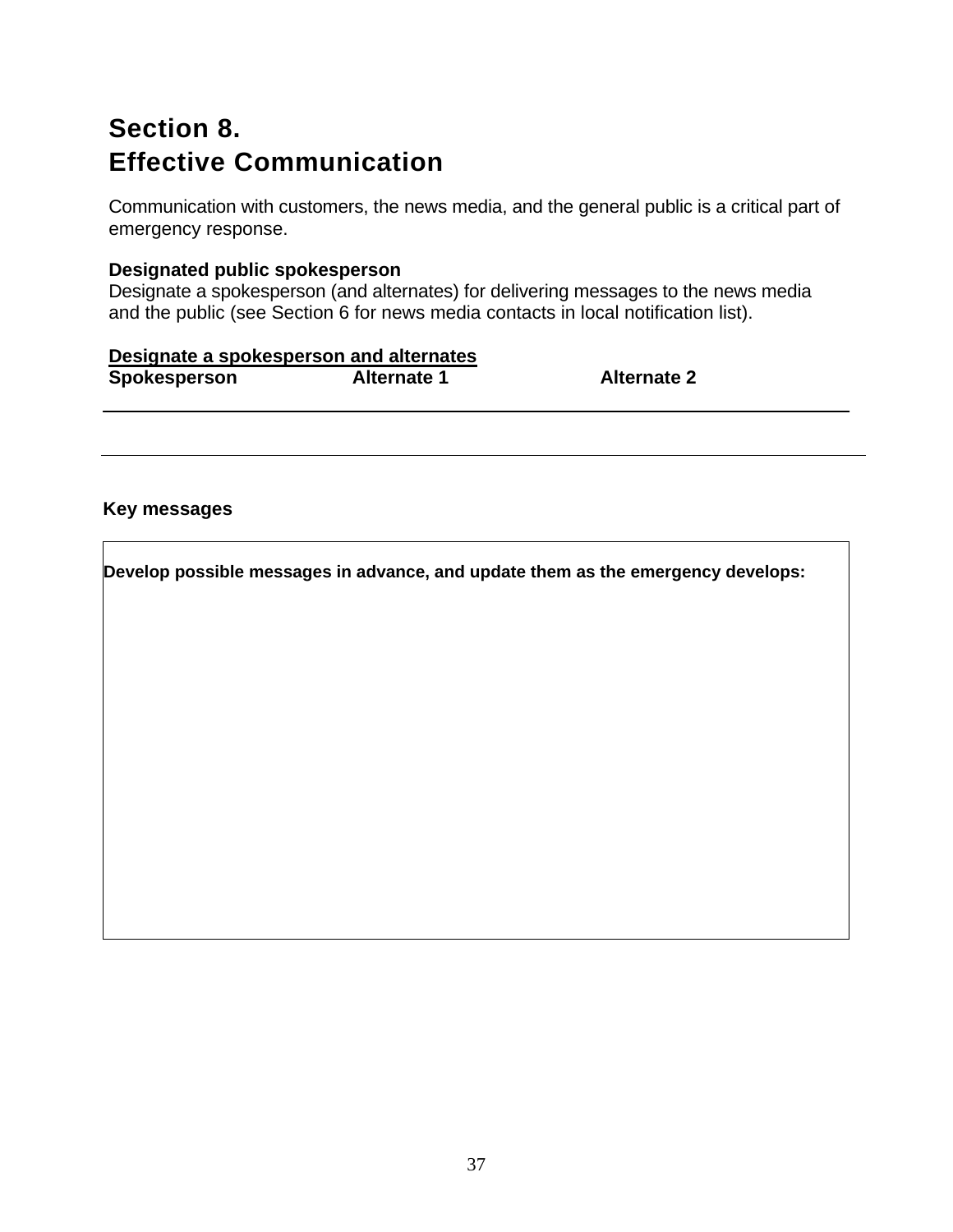### **Health advisories**

During events when water quality and human health are in question, it may be necessary to issue a health advisory that gives advice or recommendations to water system customers on how to protect their health when drinking water is considered unsafe. These advisories are issued when the health risks to the consumers are sufficient, in the estimation of the water system or state or local health officials, to warrant such advice.

Health advisories usually take the form of a drinking water warning or boil water advisory. Communication during these times is critical. Health advisories should always be well thought out and provide very clear messages.

The Drinking Water Program has put together a number of tools, including fact sheets, brochures, forms, and templates to help prepare for a health advisory. These are on the Web at http://www.mass.gov/dep/water/drinking/systems.htm#emerresp.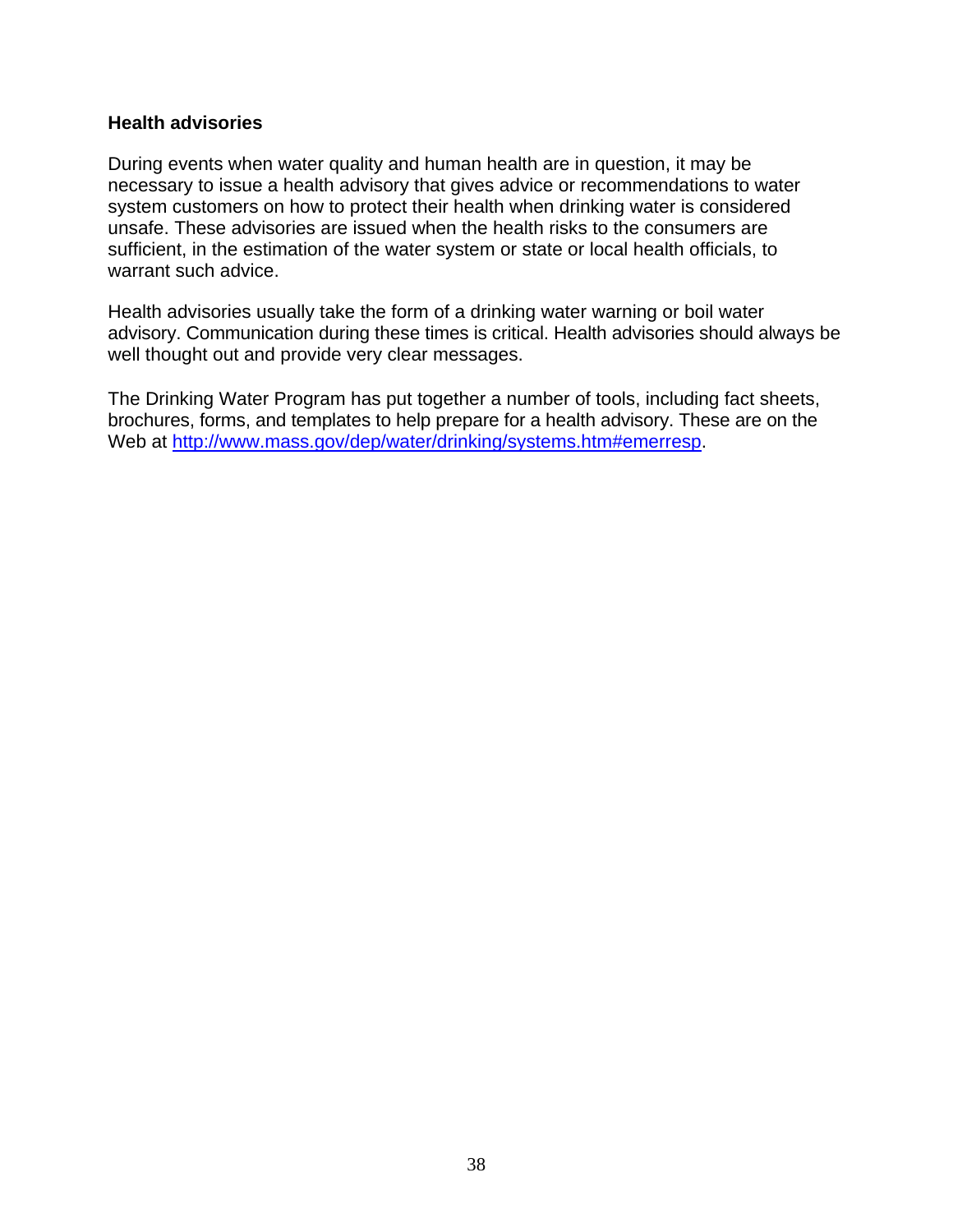# **Section 9. The Vulnerability Assessment**

This is an evaluation of each water system component to identify weaknesses or deficiencies that may make them susceptible to damage or failure during an emergency. It also assesses facilities for security enhancements that may guard against unauthorized entry, vandalism, or terrorism.

| <b>System</b><br>component              | Description and<br>condition | Vulnerability | Improvements<br>or<br>mitigating<br>actions | <b>Security</b><br>improvements |
|-----------------------------------------|------------------------------|---------------|---------------------------------------------|---------------------------------|
| <b>Source</b>                           |                              |               |                                             |                                 |
| <b>Storage</b>                          |                              |               |                                             |                                 |
| <b>Treatment</b>                        |                              |               |                                             |                                 |
| Pump house and<br>pumping<br>facilities |                              |               |                                             |                                 |
| <b>Computer and</b><br>telemetry system |                              |               |                                             |                                 |
| Other<br>considerations                 |                              |               |                                             |                                 |

#### **Facility vulnerability assessment and improvements identification**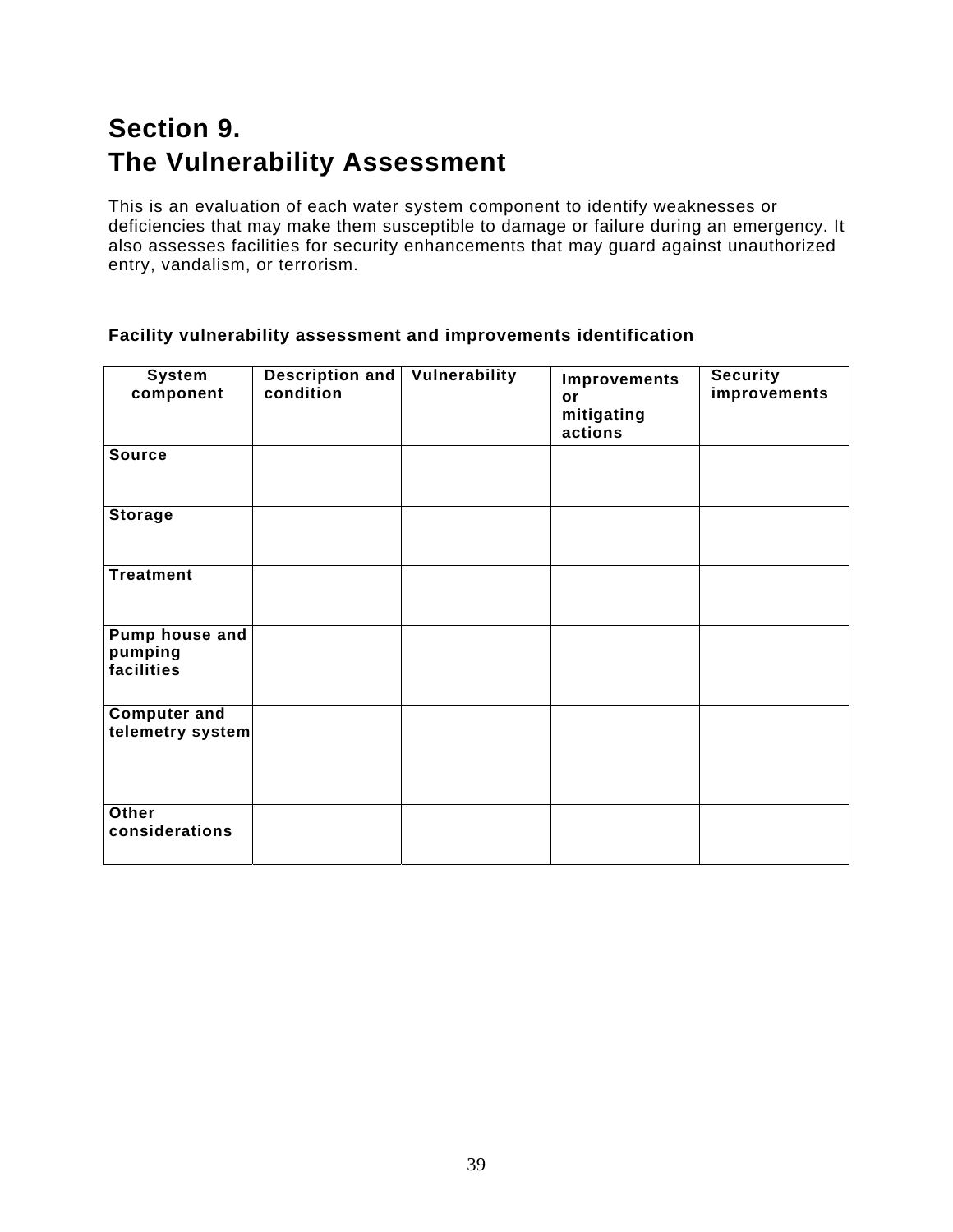# **Section 10. Response Actions for Specific Events**

In any event there are a series of general steps to take:

- 1. Confirm and analyze the type and severity of the emergency.
- 2. Take immediate actions to save lives.
- 3. Take action to reduce injuries and system damage.
- 4. Make repairs based on priority demand.
- 5. Return the system to normal operation.

The following tables identify the assessment, set forth immediate response actions, define what notifications need to be made, and describe important follow-up actions.

#### **A. Power outage**

| <b>Assessment</b>        |  |
|--------------------------|--|
| Immediate actions        |  |
| <b>Notifications</b>     |  |
| <b>Follow-up actions</b> |  |

#### **B. Transmission or main break**

| <b>Assessment</b>        |  |
|--------------------------|--|
| <b>Immediate actions</b> |  |
| <b>Notifications</b>     |  |
| <b>Follow-up actions</b> |  |

### **C. Distribution line break**

| <b>Assessment</b>        |  |
|--------------------------|--|
| <b>Immediate actions</b> |  |
| <b>Notifications</b>     |  |
| <b>Follow-up actions</b> |  |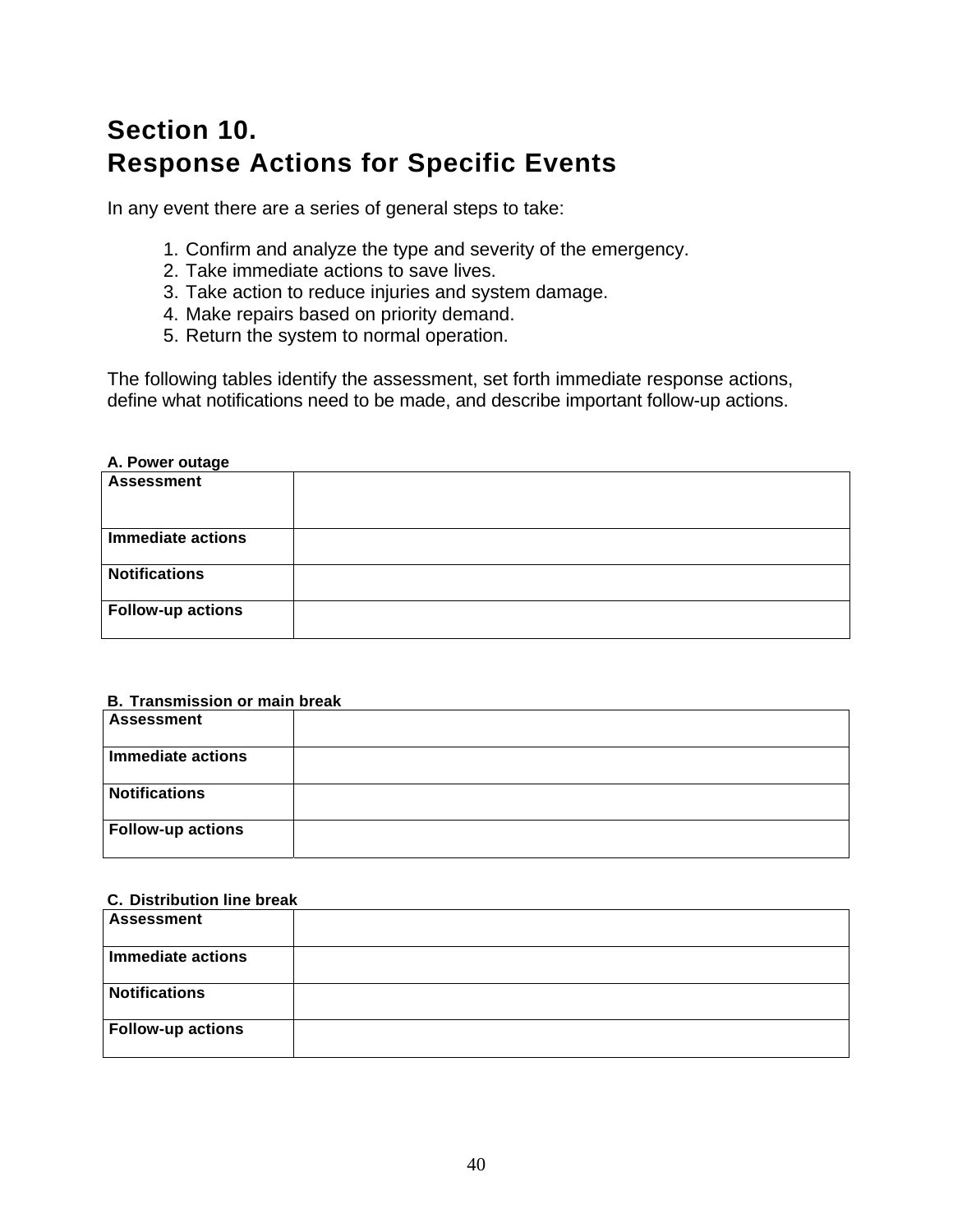#### **D. Chlorine treatment equipment failure**

| <b>Assessment</b>        |  |
|--------------------------|--|
| Immediate actions        |  |
| <b>Notifications</b>     |  |
| <b>Follow-up actions</b> |  |

## **E. Treatment equipment**

| <b>Assessment</b>        |  |
|--------------------------|--|
| <b>Immediate actions</b> |  |
| <b>Notifications</b>     |  |
| <b>Follow-up actions</b> |  |

#### **F. Source pump failure**

| <b>Assessment</b>        |  |
|--------------------------|--|
| <b>Immediate actions</b> |  |
| <b>Notifications</b>     |  |
| <b>Follow-up actions</b> |  |

## **G. Microbial (coliform, E. coli) contamination**

| <b>Assessment</b>        |  |
|--------------------------|--|
| Immediate actions        |  |
| Notifications            |  |
| <b>Follow-up actions</b> |  |

#### **H. Chemical contamination**

| <b>Assessment</b>        |  |
|--------------------------|--|
| <b>Immediate actions</b> |  |
| <b>Notifications</b>     |  |
| <b>Follow-up actions</b> |  |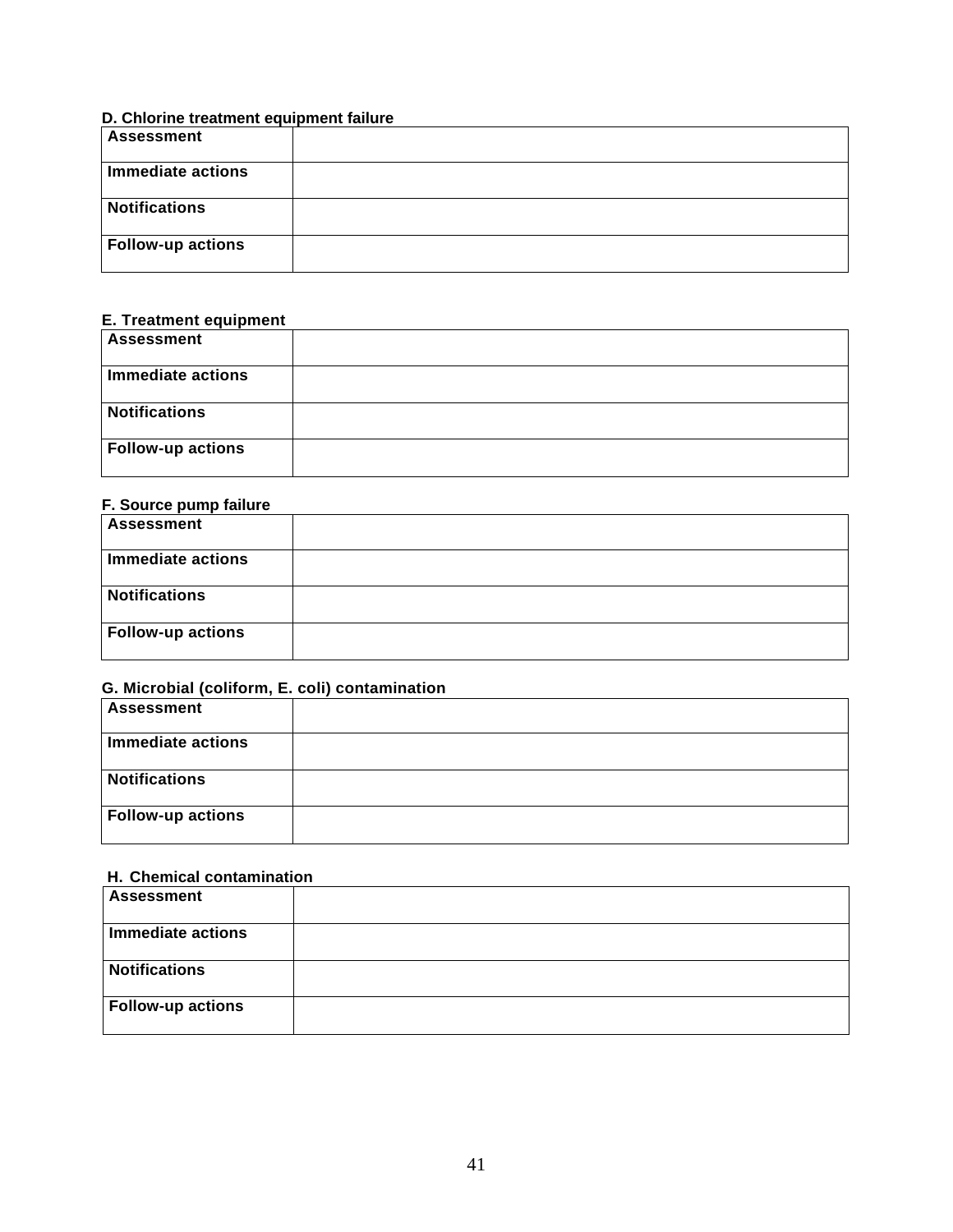#### **I. Vandalism or terrorist attack**

| <b>Assessment</b>        |  |
|--------------------------|--|
| <b>Immediate actions</b> |  |
| <b>Notifications</b>     |  |
| <b>Follow-up actions</b> |  |

## **J. Reduction or loss of water in the well**

| <b>Assessment</b>        |  |
|--------------------------|--|
| <b>Immediate actions</b> |  |
| <b>Notifications</b>     |  |
| <b>Follow-up actions</b> |  |

### **K. Drought**

## **L. Flood**

| <b>Assessment</b>        |  |
|--------------------------|--|
| <b>Immediate actions</b> |  |
| <b>Notifications</b>     |  |
| <b>Follow-up actions</b> |  |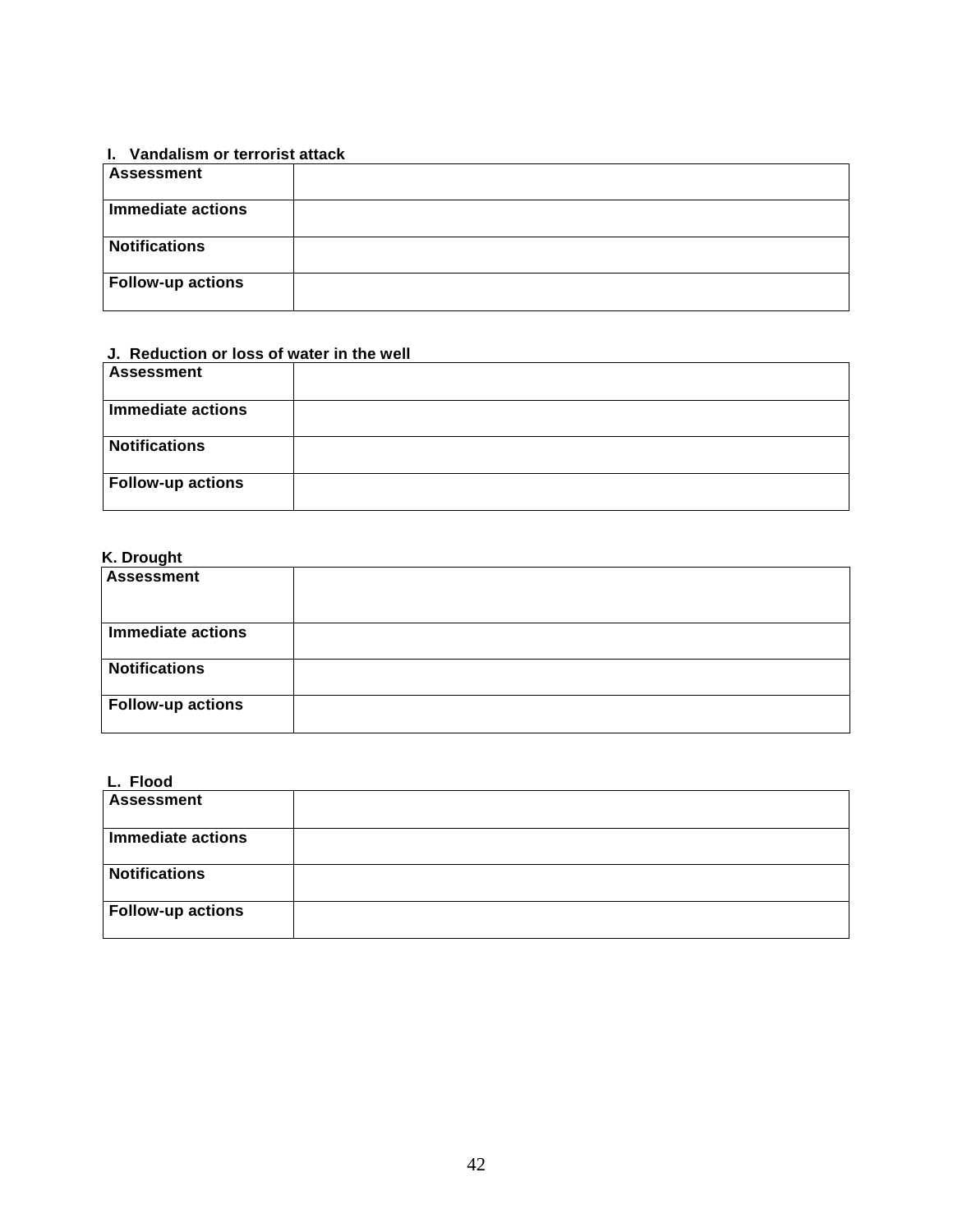### **M. Earthquake**

| <b>Assessment</b>        |  |
|--------------------------|--|
| <b>Immediate actions</b> |  |
| <b>Notifications</b>     |  |
| <b>Follow-up actions</b> |  |

## **N. Hazardous materials spill in vicinity of sources or system lines**

| <b>Assessment</b>        |  |
|--------------------------|--|
| <b>Immediate actions</b> |  |
| <b>Notifications</b>     |  |
| <b>Follow-up actions</b> |  |

#### **O. Electronic Equipment Failure**

| <b>Assessment</b>        |  |
|--------------------------|--|
|                          |  |
| <b>Immediate actions</b> |  |
| <b>Notifications</b>     |  |
| <b>Follow-up actions</b> |  |

#### **P. Cyber attack**

| <b>Assessment</b>        |  |
|--------------------------|--|
|                          |  |
| <b>Immediate actions</b> |  |
|                          |  |
| <b>Notifications</b>     |  |
| <b>Follow-up actions</b> |  |

## **Q. Other**

| <b>Assessment</b>        |  |
|--------------------------|--|
| <b>Immediate actions</b> |  |
| <b>Notifications</b>     |  |
| <b>Follow-up actions</b> |  |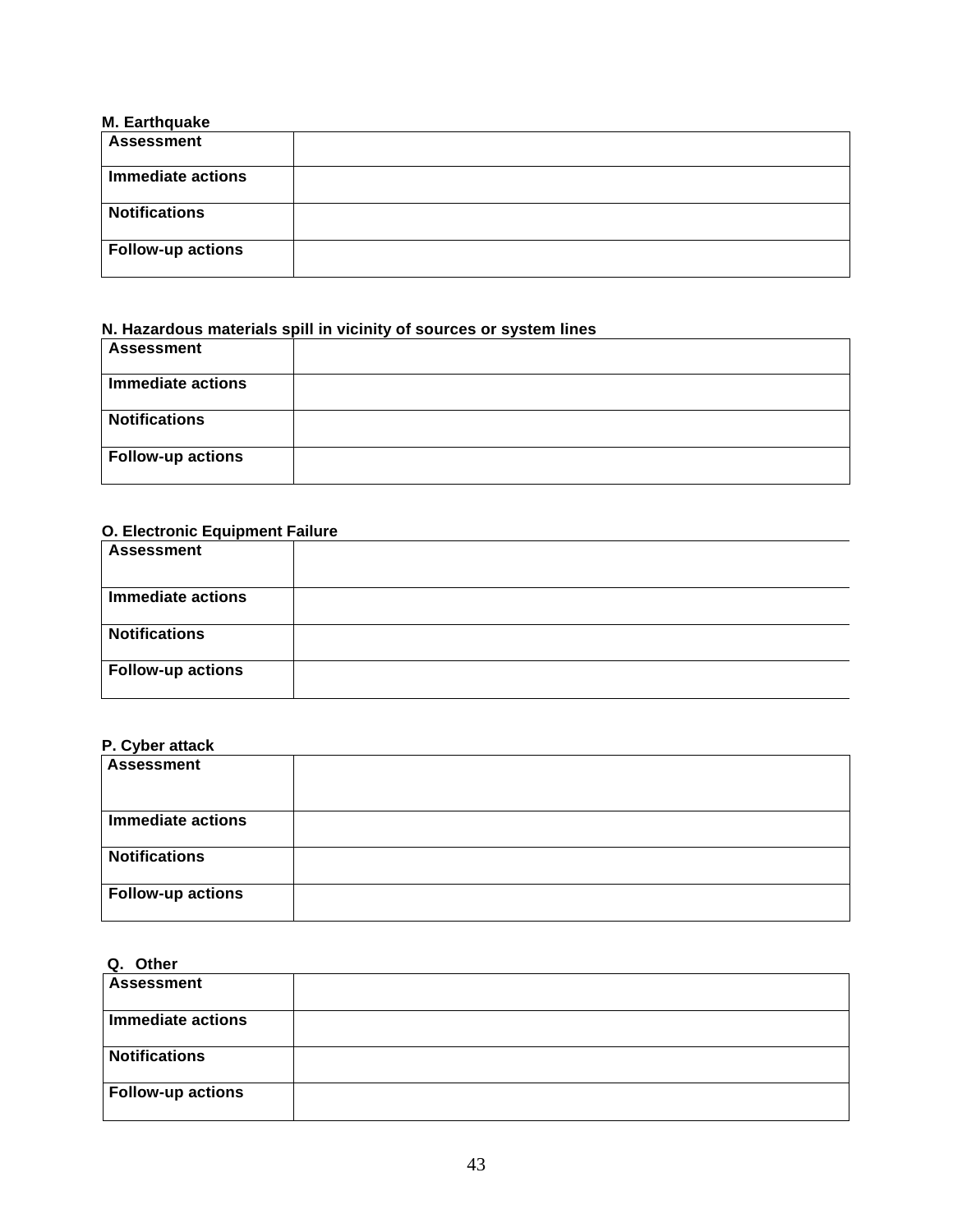# **Section 11. Alternative Water Sources**

**Inter connect to adjacent water supply system** 

| Water systems within one-quarter mile of<br>our system | <b>Feasibility of connecting</b> |
|--------------------------------------------------------|----------------------------------|
|                                                        |                                  |
|                                                        |                                  |
|                                                        |                                  |
|                                                        |                                  |
|                                                        |                                  |
|                                                        |                                  |
|                                                        |                                  |

# **Alternate source(s) of water**

| <b>Alternative</b><br>sources | <b>Names</b> | Phone | <b>Availability</b> | Is the water safe<br>for drinking? |
|-------------------------------|--------------|-------|---------------------|------------------------------------|
|                               |              |       |                     |                                    |
|                               |              |       |                     |                                    |
|                               |              |       |                     |                                    |
|                               |              |       |                     |                                    |
|                               |              |       |                     |                                    |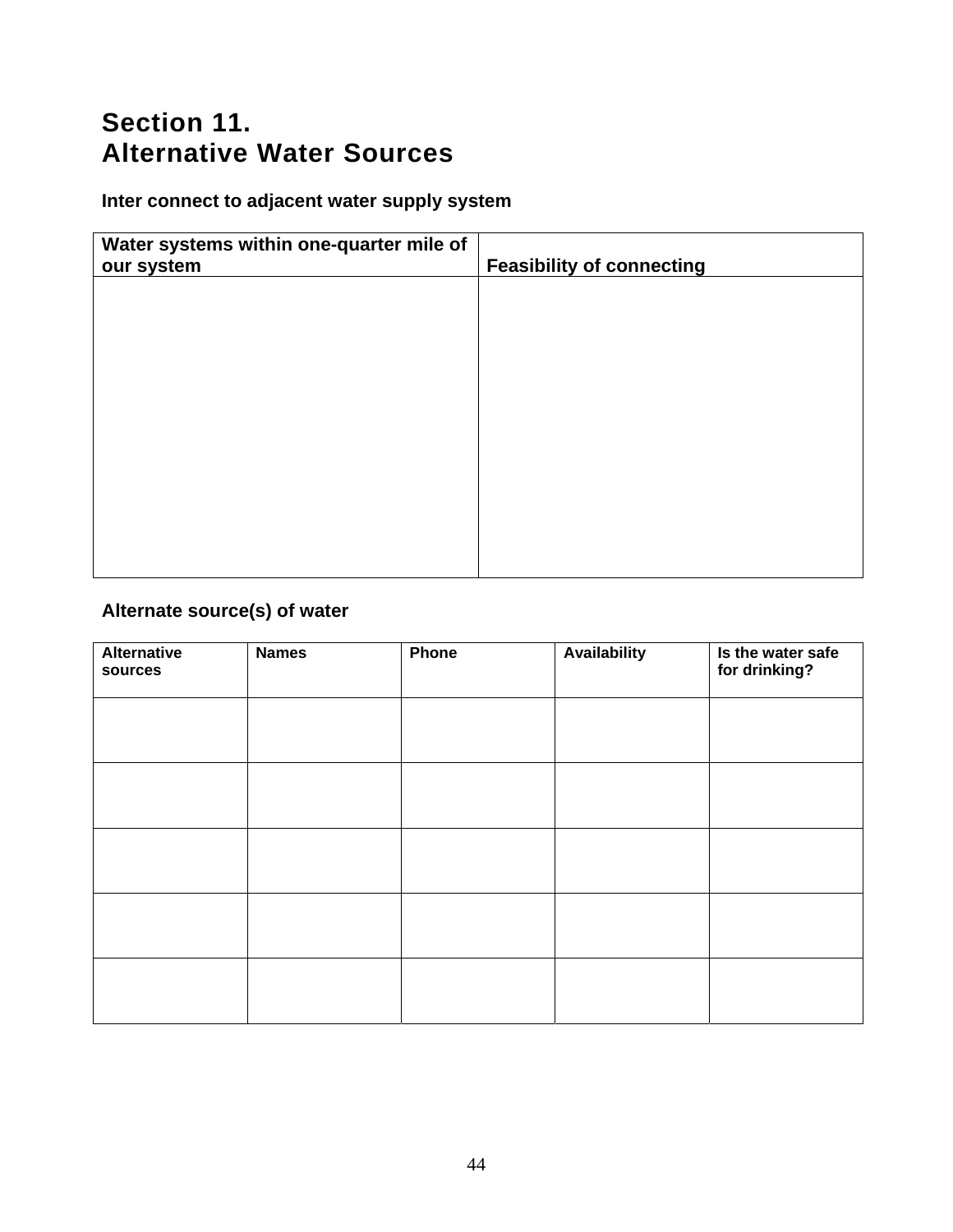# **Section 12. Curtailing Water Usage**

## **Curtailing water use**

| Water curtailment measures | <b>Actions</b> |
|----------------------------|----------------|
|                            |                |
|                            |                |
|                            |                |
|                            |                |
|                            |                |
|                            |                |
|                            |                |
|                            |                |
|                            |                |
|                            |                |
|                            |                |
|                            |                |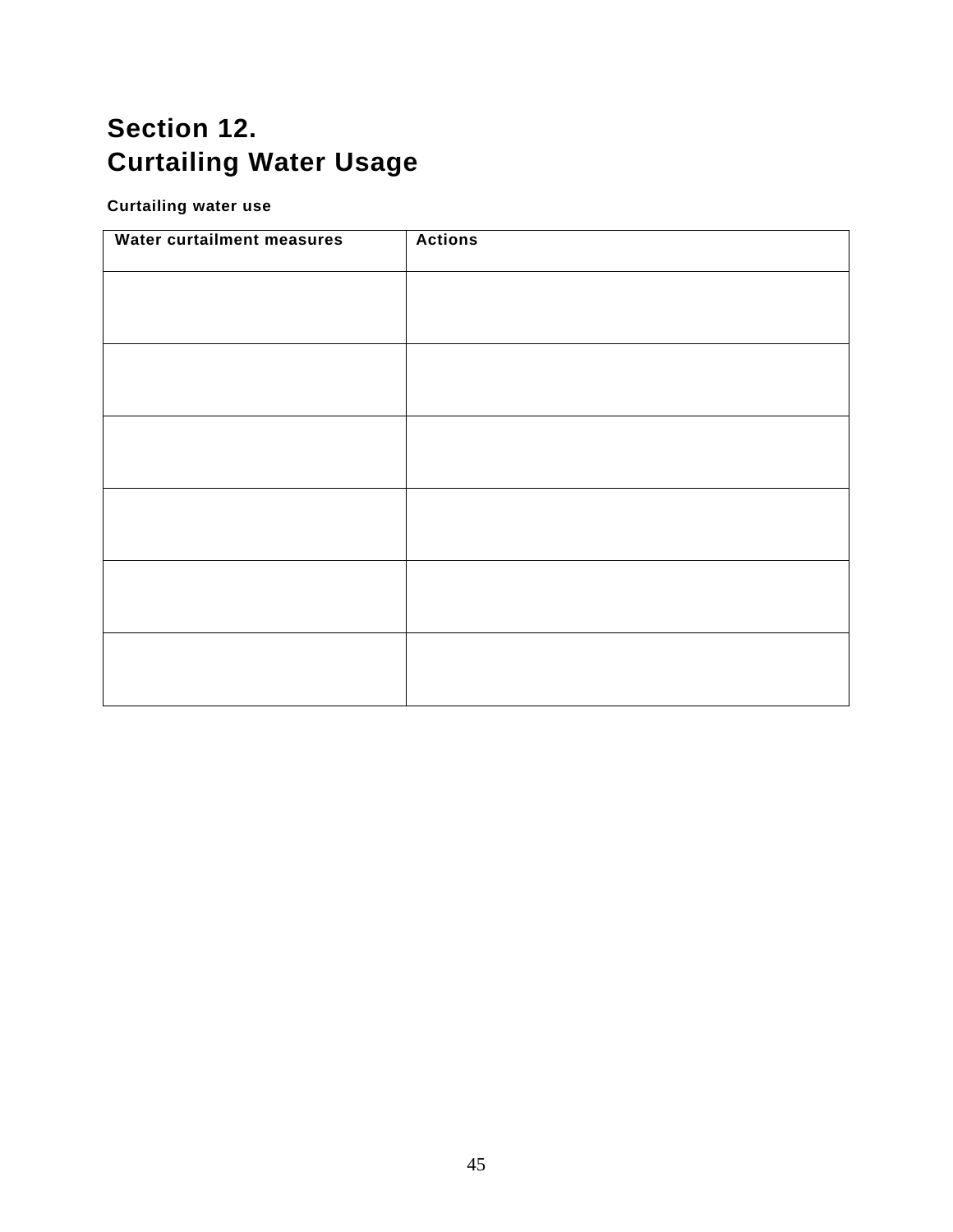# **Section 13. Returning to Normal Operation**

# **Returning to normal operations**

| Action | <b>Description and actions</b> |  |  |
|--------|--------------------------------|--|--|
|        |                                |  |  |
|        |                                |  |  |
|        |                                |  |  |
|        |                                |  |  |
|        |                                |  |  |
|        |                                |  |  |
|        |                                |  |  |
|        |                                |  |  |
|        |                                |  |  |
|        |                                |  |  |
|        |                                |  |  |
|        |                                |  |  |
|        |                                |  |  |
|        |                                |  |  |
|        |                                |  |  |
|        |                                |  |  |
|        |                                |  |  |
|        |                                |  |  |
|        |                                |  |  |
|        |                                |  |  |
|        |                                |  |  |
|        |                                |  |  |
|        |                                |  |  |
|        |                                |  |  |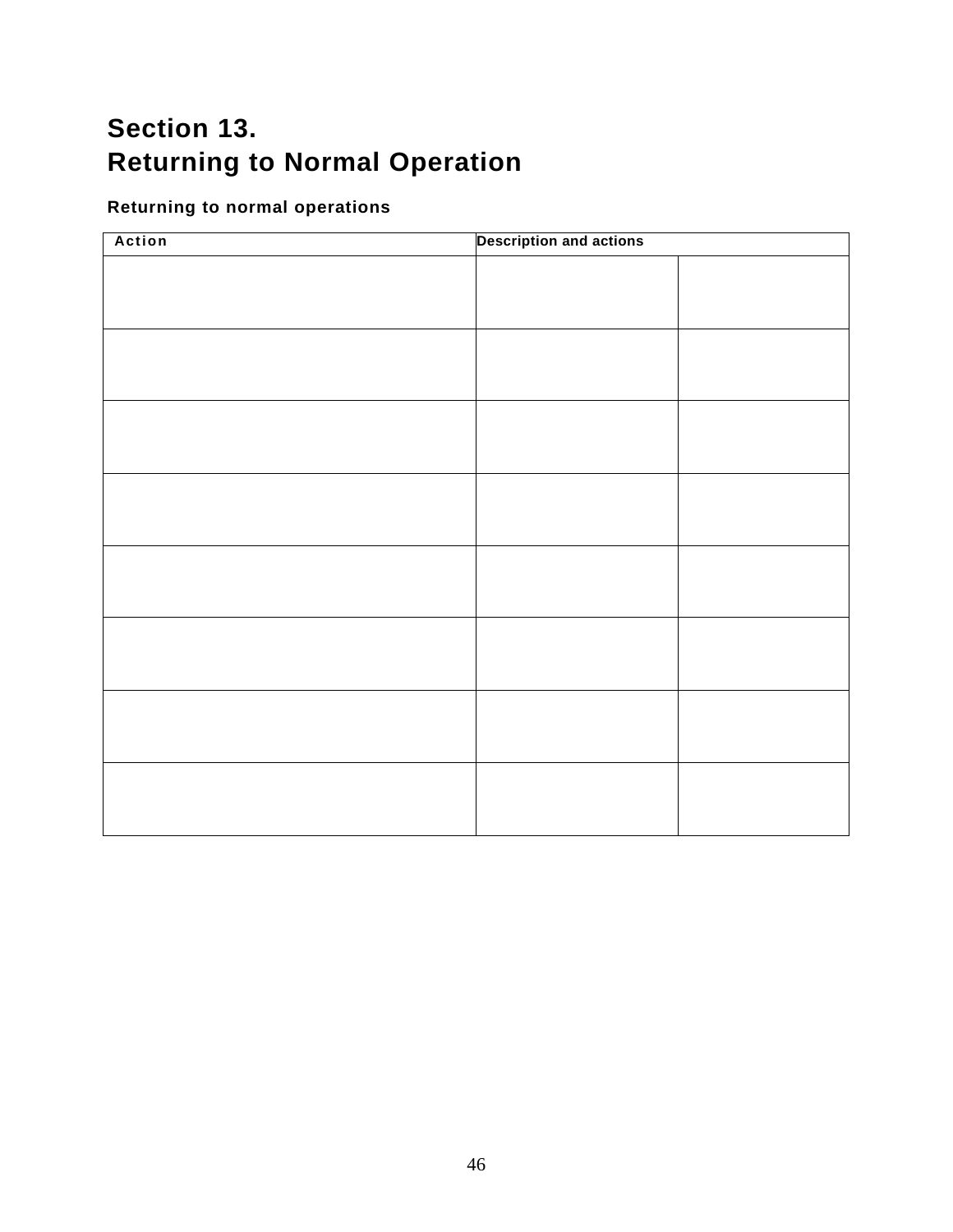# **Section 14. Training and Rehearsals**

# **Training**

| Identify staff position training needs and expectations. |                                        |  |
|----------------------------------------------------------|----------------------------------------|--|
| <b>Position</b>                                          | <b>Training needs and expectations</b> |  |
| <b>Water System Manager</b>                              |                                        |  |
| <b>Water System Manager</b>                              |                                        |  |
| <b>Field support</b>                                     |                                        |  |
| <b>Administrative support</b>                            |                                        |  |

## **Emergency rehearsals**

Schedule for drills, tabletop exercises, and other ways to practice emergency response:

| Event | <b>Description</b> | <b>People and<br/>organizations<br/>involved</b> | <b>Date</b> |
|-------|--------------------|--------------------------------------------------|-------------|
|       |                    |                                                  |             |
|       |                    |                                                  |             |
|       |                    |                                                  |             |
|       |                    |                                                  |             |